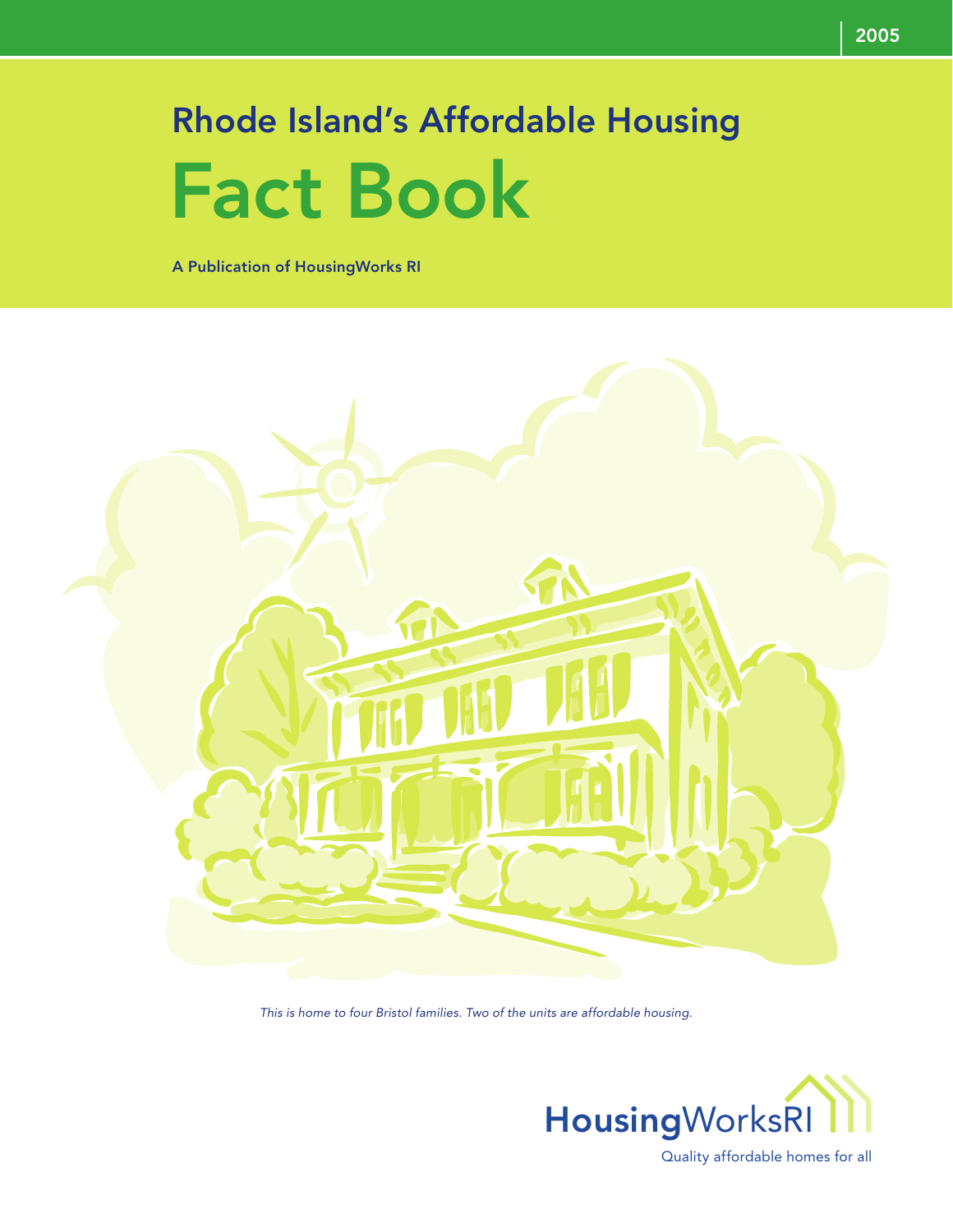### Introducing HousingWorks RI

### HousingWorks RI is a coalition, unprecedented in its breadth and depth. It is also a campaign, intended to end one crisis: the state's severe shortage of quality, affordable housing.

HousingWorks RI taps the talents, experience, information, influence, networks and energies of more than 100 member organizations, institutions, corporations, agencies and advocates.

HousingWorks RI members include banks, builders, chambers of commerce, colleges, community-based agencies and advocates, faith groups, manufacturers, preservationists, Realtors, municipal officials, unions... and that's just a small sample.

Our goal: A Rhode Island where, once again, a decent home in a good neighborhood is within reach of any income.

HousingWorks RI, through its members, activities and website:

- Draws attention to housing issues in Rhode Island
- Provides a one-stop, authoritative source of information about affordable housing in Rhode Island
- Hunts down new ideas and best practices from across the nation
- Celebrates housing progress in our communities
- Advocates for solutions that will end the housing crisis

### Mission

The HousingWorks RI coalition seeks to end Rhode Island's current housing crisis by promoting well-planned and high-quality residential construction.

Our long-term goals: healthier communities, a healthier economy and an improved standard of living for our residents. Our vision: a Rhode Island where people all over the state, no matter what their income, can afford good homes in good neighborhoods...once again.

### About HousingWorks RI: Its Origins and Funders

Rhode Island Housing started HousingWorks RI as a campaign to educate the public and the business community about a rapidly emerging economic development problem: the state's workforce housing crisis.

This crisis is not just about housing. It has negative consequences for the quality of our health care (hospitals are the state's biggest employers), the success rates of our schools and our state's economic growth.

Rhode Island Housing started the ball rolling. The agency put a huge amount of resources into this effort and attracted the attention of key policymakers.

At roughly the same time, The Rhode Island Foundation and the United Way of Rhode Island noticed that affordable housing had become a large and increasingly urgent issue for many of their grant recipients. The two funding agencies convened a coalition of stakeholders to search for solutions.

The Rhode Island Housing initiative and the interests of The Rhode Island Foundation and the United Way of Rhode Island converged and HousingWorks RI in its current form was born.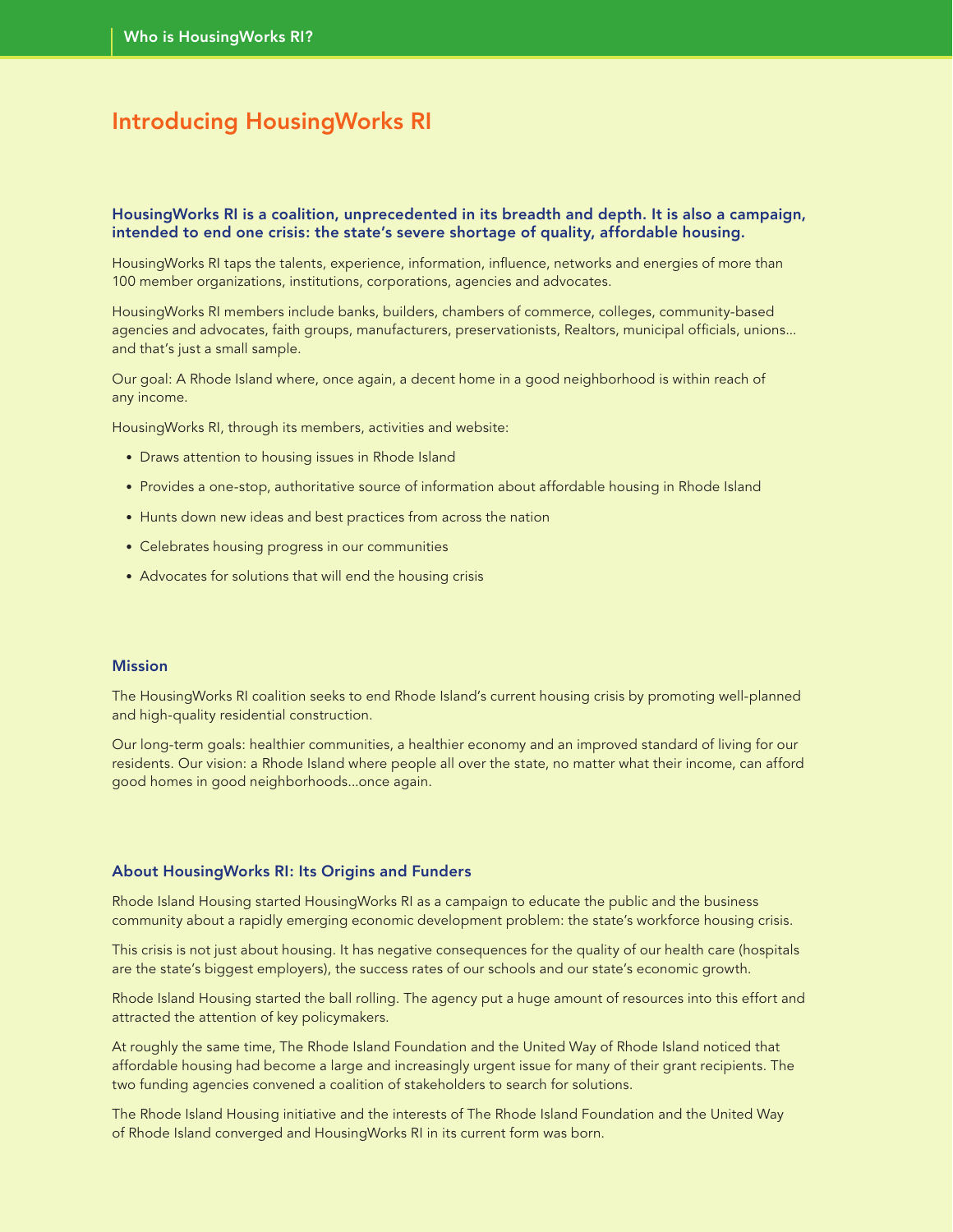| Housing Affordability in Rhode Island - Rental Data08       |
|-------------------------------------------------------------|
| Housing Affordability in Rhode Island - Home Sales Data  09 |
|                                                             |
|                                                             |
|                                                             |
|                                                             |
|                                                             |
|                                                             |
|                                                             |
|                                                             |
|                                                             |
|                                                             |
|                                                             |
|                                                             |
|                                                             |
|                                                             |
|                                                             |
|                                                             |
|                                                             |
|                                                             |
|                                                             |
|                                                             |
|                                                             |
|                                                             |
|                                                             |
|                                                             |
|                                                             |
|                                                             |
|                                                             |
|                                                             |
|                                                             |
|                                                             |
|                                                             |
|                                                             |
|                                                             |
|                                                             |
|                                                             |
|                                                             |
|                                                             |
|                                                             |
|                                                             |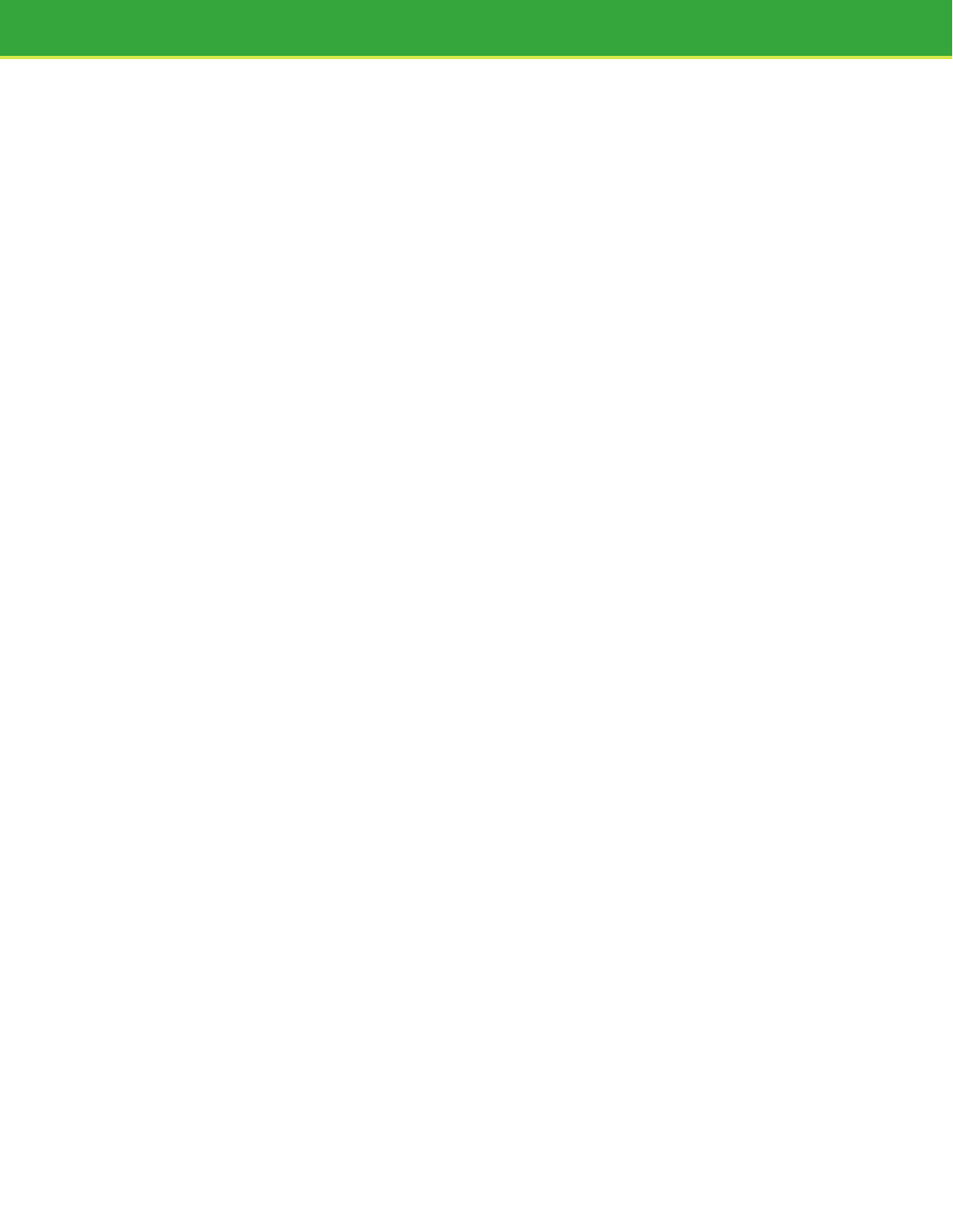### Welcome: How This Book Can Help You

Welcome to the first edition of Rhode Island's Affordable Housing Fact Book. Inside you will find an up-to-date statistical portrait of housing for each of Rhode Island's 39 cities and towns. And there are other interesting facts as well.

HousingWorks RI published the Fact Book to help Rhode Islanders better understand their own communities. Housing affordability has become an issue in every city and town, and the facts can be hard to find.

The Housing Fact Book brings together, in one easy-to-use volume, relevant data collected from numerous government and industry sources. Town and state officials, housing advocates, builders, communities, the media and anyone else concerned about our housing shortage will find the Fact Book a helpful standard reference.

In June 2005, seven Rhode Island bank presidents published an open letter in the Providence Journal. The letter warned, "Rhode Island is in crisis, one that threatens the vitality of our economy."

Advocates raised alarms as far back as 1999, as shelters filled past overflowing every year. The people showing up were changing. These were "the new homeless." Many had jobs (and families in tow). It is the same crisis from a different perspective: the state does not have enough decent homes to go around, and people with the lowest incomes are the losers.

The American Dream of a snug, safe house in a good neighborhood…in the town of your choice…now has a price tag most Rhode Islanders simply cannot afford. And the problem is worsening fast. The state is adding population four times faster than it is building homes. Most of our job growth is and will be in the service sector. Where will these people live?

Since 2004, HousingWorks RI has worked to help end the state's severe shortage of quality housing affordable to everyday Rhode Islanders. A rapidly expanding coalition of more than 100 organizations fuels the campaign's momentum.

Housing affects everything else in Rhode Island: our overall quality of life, the stability of our communities, the well-being of our families and, most glaringly, our state's economic future. But there are good solutions, proven and desirable solutions, that build healthy communities. To learn more about them, visit our website at www.HousingWorksRI.org.

As Co-Chairs of HousingWorks RI, we have committed our institutions to the campaign and the coalition. Together, Rhode Island can solve this problem.

#### Co-Chairs, HousingWorks RI

Ronald V. Gallo, Ed.D. President and CEO, The Rhode Island Foundation

Richard Godfrey Executive Director, Rhode Island Housing Anthony Maione President and CEO, United Way of Rhode Island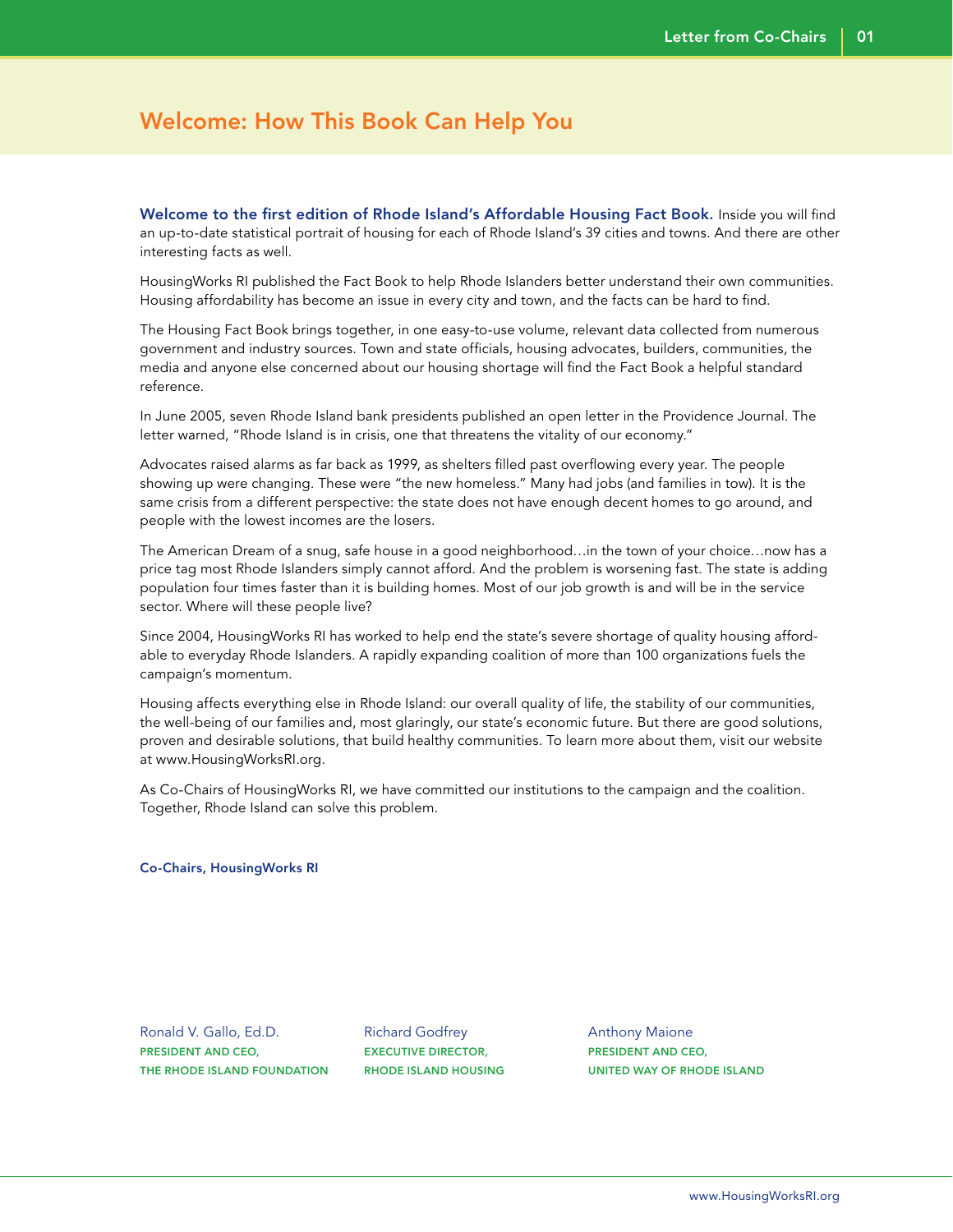### An Overview of Rhode Island's Housing Situation

### Most of this Fact Book is local in scope. It presents data gathered for the individual city and town fact sheets.

But there is a bigger picture. Rhode Island's severe shortage of quality affordable housing is a problem with far-ranging consequences, on the well-being of our families, on the stability of our communities and on the state's economic prospects. Here are the highlights:

### How bad is Rhode Island's housing crisis?

#### A house little bigger than a garage now commands \$200,000

In April 2005, the Providence Journal went looking for the cheapest house in South County. The reporter found it in Westerly, where \$199,000 would buy you 806 square feet of living space in a one-bedroom home with asbestos siding. Property values in Westerly continue to rise at record rates. The first half of 2005 saw a 17 percent jump, already beating the previous year.

Source: RILiving.com, State-Wide Multiple Listing Service

#### About half of our existing households can no longer afford to rent here

Apartments are scarce...and expensive. In 2004, the average rent in Rhode Island for a 2-bedroom apartment was \$1,121. If you stick to the federal guideline for affordability (no more than 30% of income spent on housing costs), you'd have to earn about \$45,000 to afford rent that high. About half of our households can't, since the median income in Rhode Island is now about the same, according to the U.S. Census.

Sources: Rhode Island Rent Survey Year-End 2004 vs. Year-End 2003, U.S. Census

#### Housing production here is low and slow

Rhode Island's production of new homes has fallen precipitously. Key factors: high land and construction costs, and a permitting process that is painfully and unprofitably slow. In 1986, the last peak, developers built 7,274 units here. In 1989, that number entered a deep slump. By 2004, the number of authorized building permits had fallen to 2,532. When last measured, the state's population was growing four times faster than new housing stock.

Sources: U.S. Census, Fleet/RIPEC report

### What the future holds

#### Our economy urgently needs more housing for its fastest growing jobs

"Almost 24,000 of the new jobs projected to be created in Rhode Island by 2010 will pay wages too low to rent the average 2 bedroom apartment in the state – even when we optimistically assume that wages will keep pace with rents. That's almost half (48%) of all new jobs being created. Even more of the new jobs – almost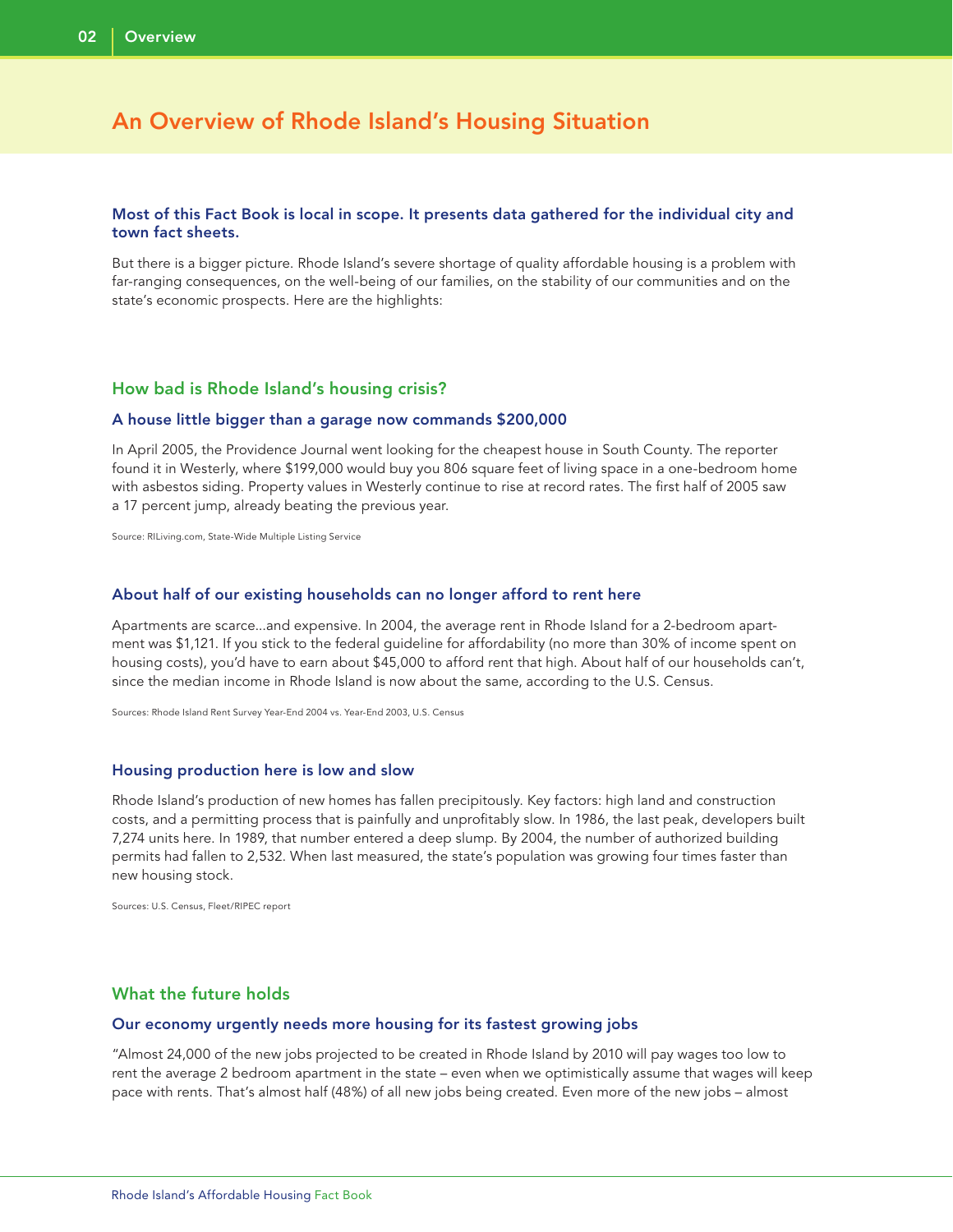35,000 – will pay wages insufficient to buy a home at today's wages and home prices. Fast growing jobs that pay an insufficient wage to afford housing include many occupations that are fundamental to the life of a community, from teacher assistants to child care workers to office clerks to food service workers."

Source: WNDC report

### Rhode Island's population is growing

Where will they all live? By 2025, we're projected to have another 100,000 people residing here.

Source: U.S. Census

### Homelessness and the Rhode Island workforce

### Meet Rhode Island's new homeless: the employed

They have jobs. They have kids. What they don't have is a place to live that they can afford. According to the latest data gathered by the state's Homeless Management Information System, roughly 1,200 of the people in Rhode Island's homeless shelters last year were employed.

#### It wasn't always this bad

"The problem began in 1999, when real estate prices started to soar. By 2000, every homeless shelter in the state was full," noted Noreen Shawcross, former executive director of the Rhode Island Coalition for the Homeless, in a February 2004 Providence Journal article.

#### We have a huge low-income workforce

Nearly 123,000 Rhode Island households earn less than \$25,000 per year and cannot afford rents unless they can obtain some form of subsidy. Yet, there are less than 35,000 subsidized housing units in the state.

Sources for homelessness data: Crossroads Rhode Island and the Rhode Island Coalition for the Homeless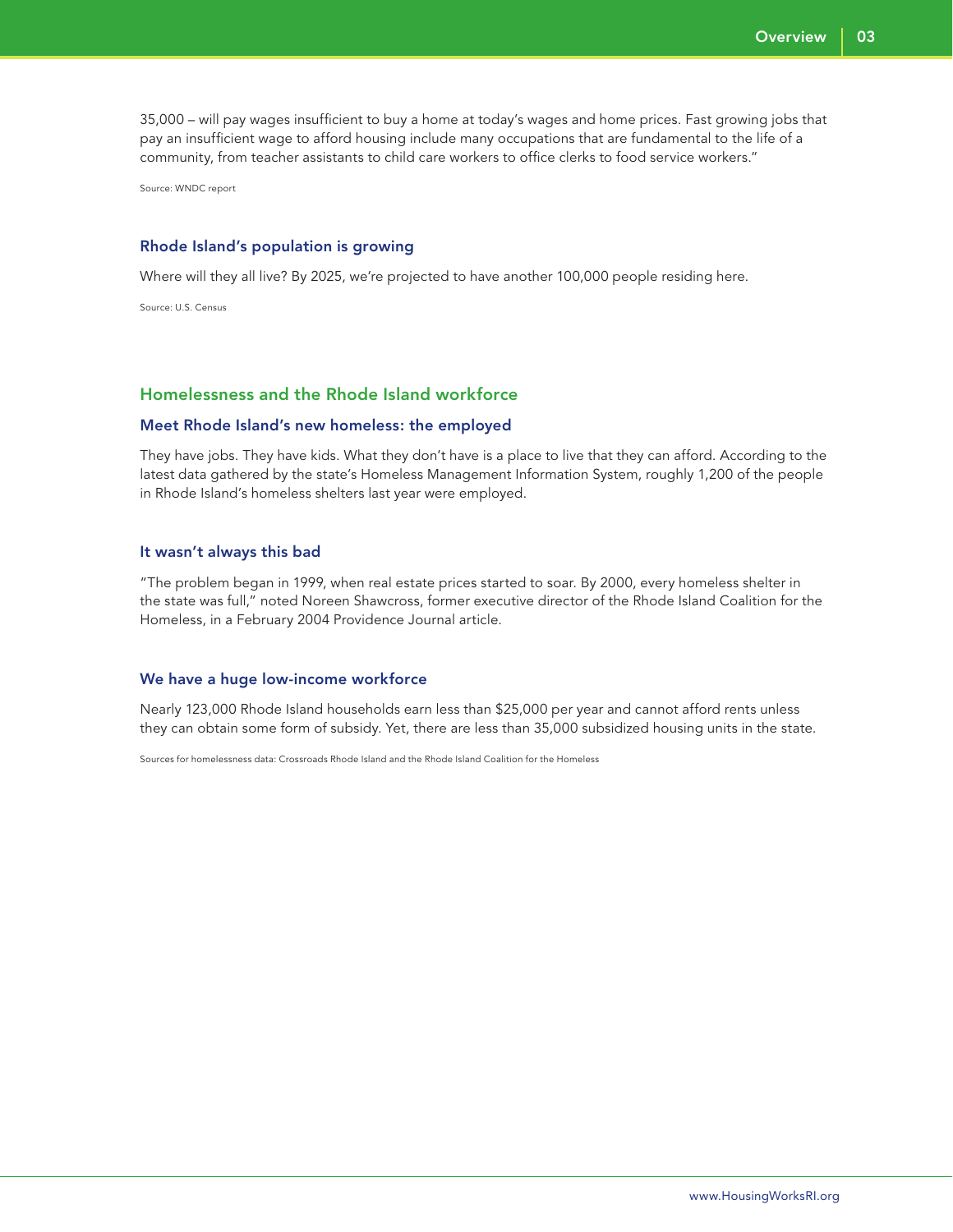With a household income of \$50,000 you can afford the medianpriced, single family home in  $\boxed{\mathbf{0}}$  of RI's 39 cities and towns.\*



### 57.6%: Percentage of Rhode Island households earning less than \$50,000.\*\*

| Rhode Island households earning | less than \$50K |          |                | \$50K-\$75K   \$75K-\$100K   \$100K or more |
|---------------------------------|-----------------|----------|----------------|---------------------------------------------|
|                                 | 57.6%           | $20.1\%$ | 10.7% <b>P</b> | 11.4%                                       |

\*Calculated using a 30-year mortgage at 6% interest with a 3% down payment and including mortgage insurance (.9), closing costs (3% sale price) and annual property taxes and insurance (1.825% of home value). \*\*U.S. Census.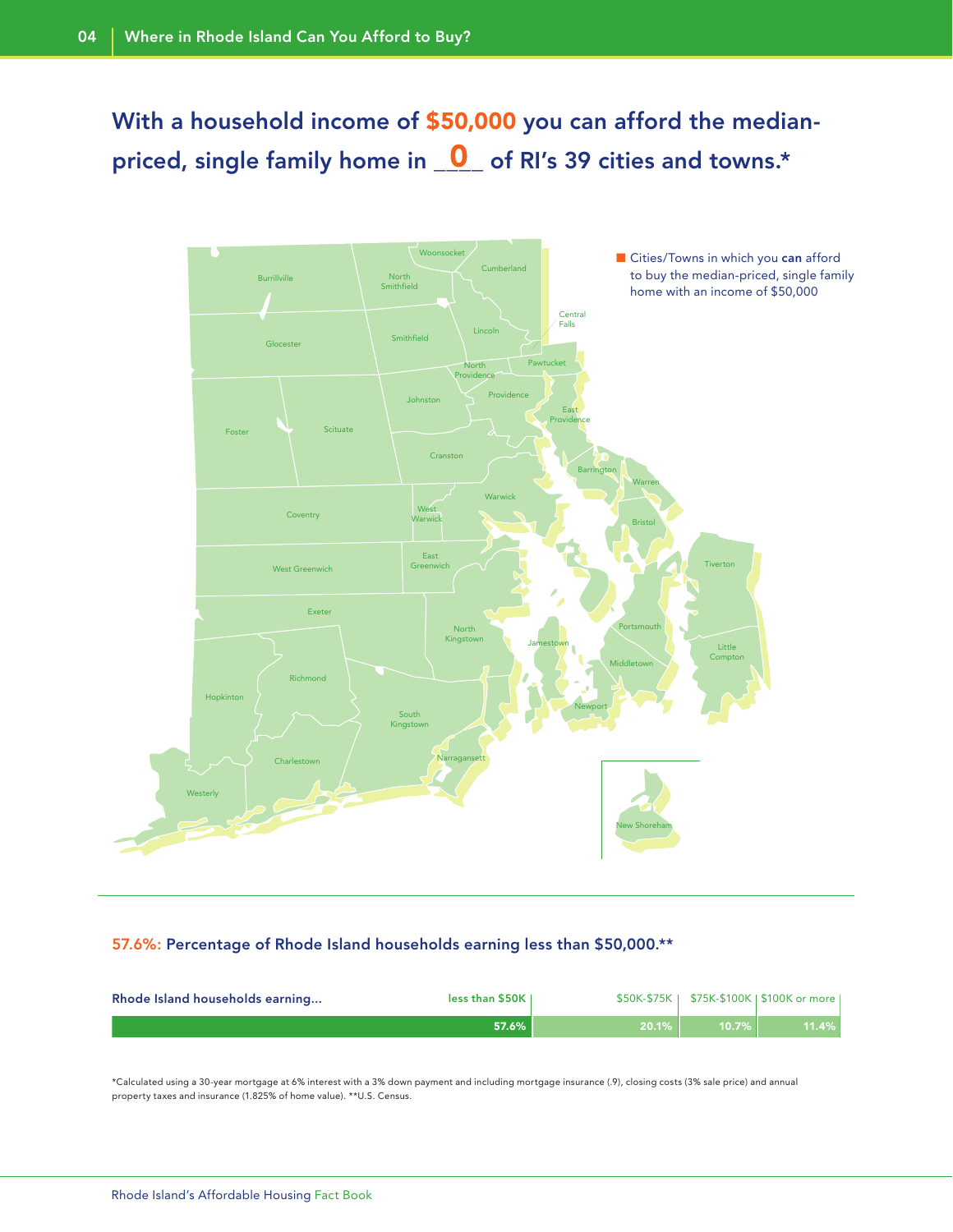With a household income of \$75,000 you can afford the medianpriced, single family home in  $\overline{\mathbf{6}}$  of RI's 39 cities and towns.\*



### 77.7%: Percentage of Rhode Island households earning less than \$75,000.\*\*

| Rhode Island households earning | <b>less than \$75K</b>   \$75K-\$100K   \$100K or more |          |       |
|---------------------------------|--------------------------------------------------------|----------|-------|
|                                 | $77.7\%$                                               | $10.7\%$ | 11.4% |

\*Calculated using a 30-year mortgage at 6% interest with a 3% down payment and including mortgage insurance (.9), closing costs (3% sale price) and annual property taxes and insurance (1.825% of home value). \*\* U.S. Census.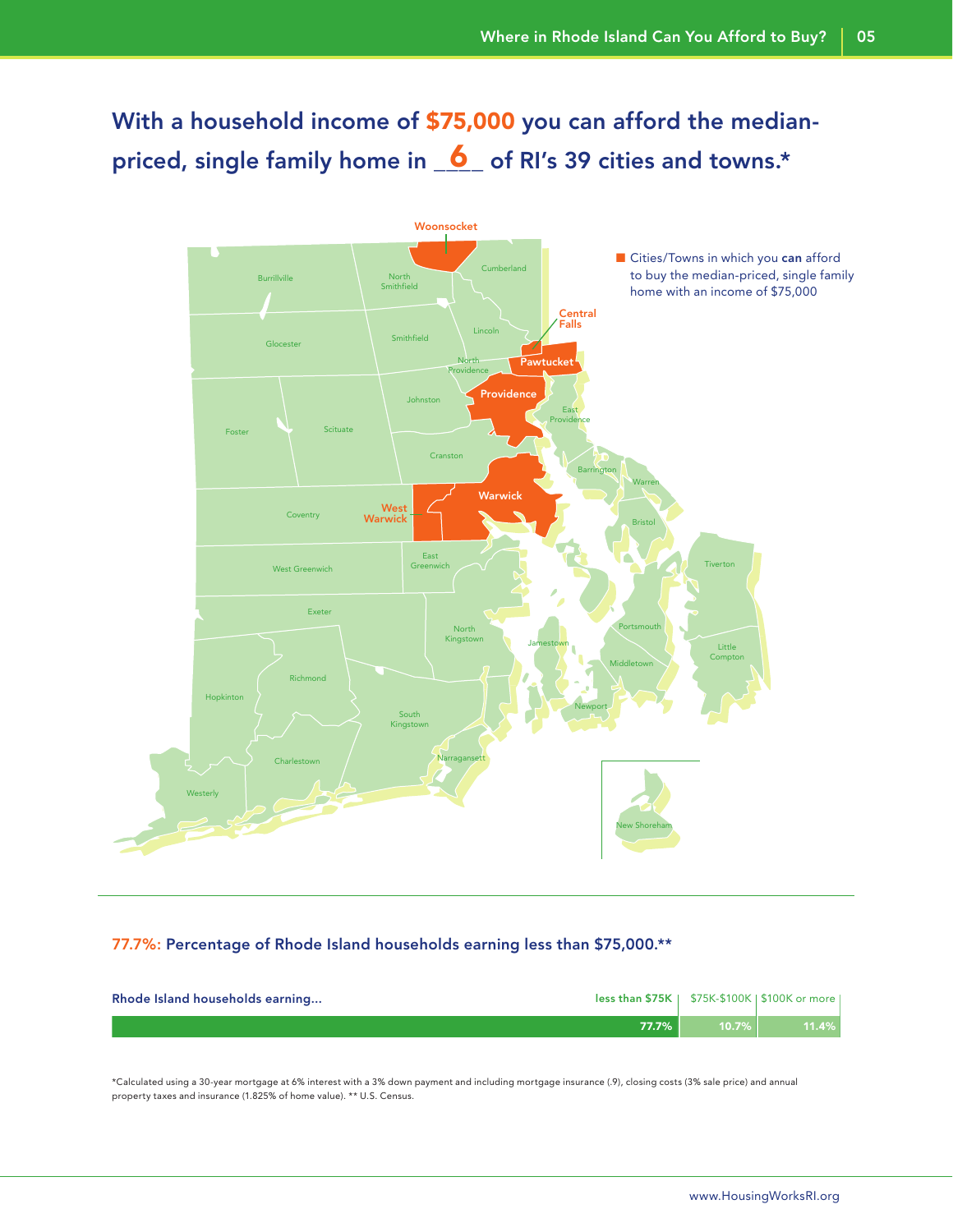With a household income of \$100,000 you can afford the medianpriced, single family home in  $\overline{\bf 20}$  of RI's 39 cities and towns.\*



### 88.4%: Percentage of Rhode Island households earning less than \$100,000.\*\*

| less than \$100K   \$100K or more  <br>Rhode Island households earning |          |
|------------------------------------------------------------------------|----------|
| 88.4%                                                                  | $11.4\%$ |

\*Calculated using a 30-year mortgage at 6% interest with a 3% down payment and including mortgage insurance (.9), closing costs (3% sale price) and annual property taxes and insurance (1.825% of home value). \*\* U.S. Census.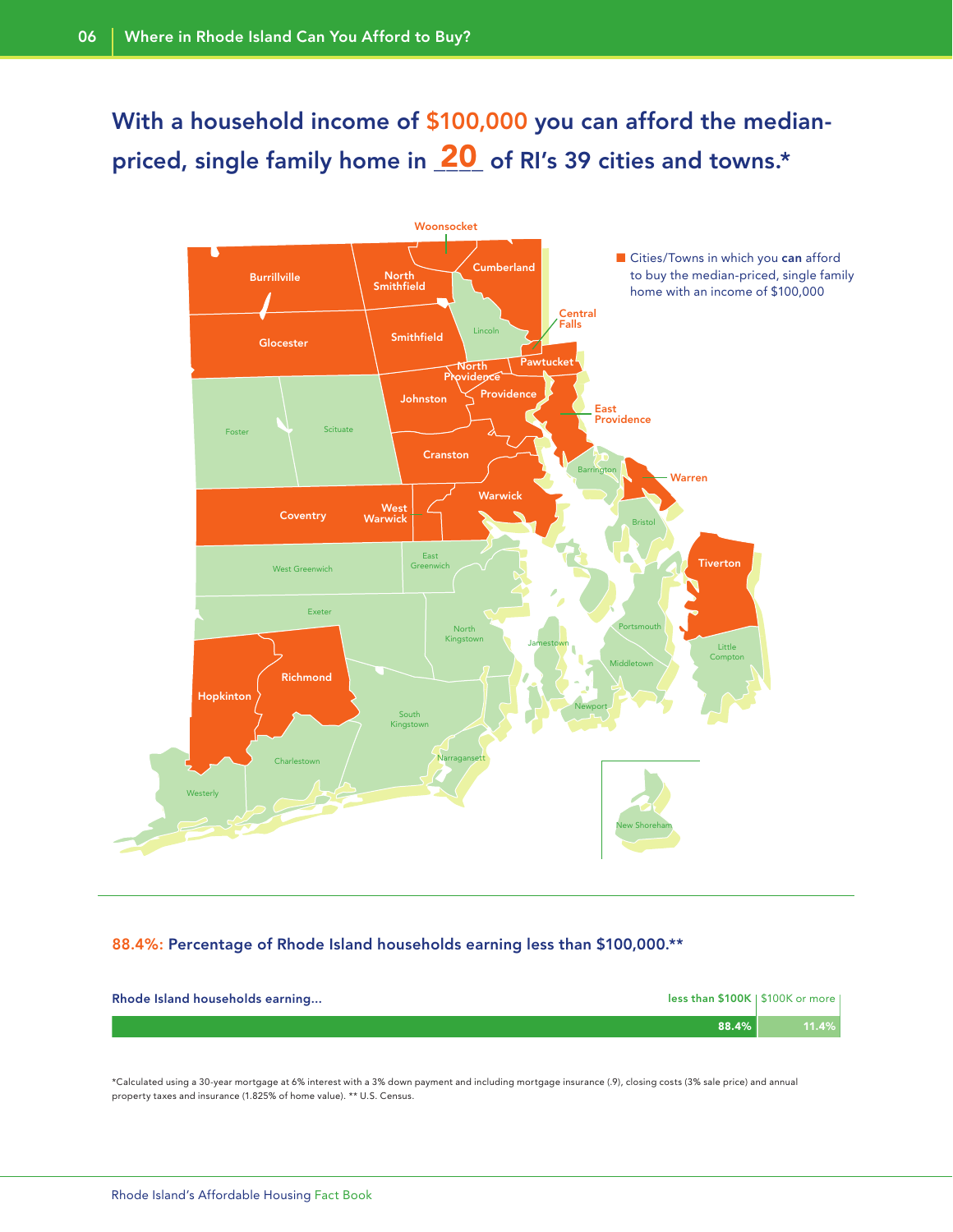### Even renting in Rhode Island doesn't come easy…

| <b>Household</b><br>Income    | City/Town                                                                                                                                                                                                                                                                                                | 2004<br><b>Average Rent</b><br>(2BR apartment)                                                                                                              | <b>Income Needed</b><br>per Year                                                                                                                                                 | <b>Income Needed</b><br>per Hour                                                                                                                                  | Income<br><b>Distribution</b><br>in 1999 |
|-------------------------------|----------------------------------------------------------------------------------------------------------------------------------------------------------------------------------------------------------------------------------------------------------------------------------------------------------|-------------------------------------------------------------------------------------------------------------------------------------------------------------|----------------------------------------------------------------------------------------------------------------------------------------------------------------------------------|-------------------------------------------------------------------------------------------------------------------------------------------------------------------|------------------------------------------|
| \$0 <sub>to</sub><br>\$35,000 | Nowhere in<br><b>Rhode Island</b>                                                                                                                                                                                                                                                                        | $\overline{\phantom{0}}$                                                                                                                                    | $\overline{\phantom{0}}$                                                                                                                                                         |                                                                                                                                                                   | 171,356<br>households<br>or $41.9%$      |
| \$35,000 to<br>\$45,000       | <b>Central Falls</b><br><b>Warren</b><br>Woonsocket<br>Pawtucket<br><b>Smithfield</b><br><b>West Warwick</b><br><b>East Providence</b><br><b>Tiverton</b><br><b>North Providence</b><br>Providence<br><b>North Smithfield</b><br><b>South Kingstown</b><br>Johnston<br><b>Warwick</b><br><b>Cranston</b> | \$881<br>$$950*$<br>\$960<br>\$968<br>\$987<br>\$996<br>\$1,030<br>$$1,032*$<br>\$1,042<br>\$1,066<br>\$1,078<br>$$1.082*$<br>\$1,095<br>\$1,113<br>\$1,123 | \$35,240<br>\$38,000<br>\$38,400<br>\$38,720<br>\$39,480<br>\$39,840<br>\$41,200<br>\$41,280<br>\$41,680<br>\$42,640<br>\$43,120<br>\$43,280<br>\$43,800<br>\$44,520<br>\$44,920 | \$16.94<br>\$18.27<br>\$18.46<br>\$18.62<br>\$18.98<br>\$19.15<br>\$19.81<br>\$19.85<br>\$20.04<br>\$20.50<br>\$20.73<br>\$20.81<br>\$21.06<br>\$21.40<br>\$21.60 | 44,225<br>households<br>or 10.8%         |
| \$45,000 to<br>\$60,000       | Coventry<br>Lincoln<br><b>Cumberland</b><br><b>Barrington</b><br><b>Bristol</b><br><b>Middletown</b><br><b>North Kingstown</b><br>Portsmouth<br><b>Newport</b><br><b>East Greenwich</b>                                                                                                                  | \$1,133<br>\$1,147<br>\$1,159<br>$$1,198*$<br>\$1206*<br>\$1,298<br>\$1,299<br>\$1,307<br>\$1,363<br>\$1,382                                                | \$45,320<br>\$45,880<br>\$46,360<br>\$47,920<br>\$48,240<br>\$51,920<br>\$51,960<br>\$52,280<br>\$54,520<br>\$55,280                                                             | \$21.79<br>\$22.06<br>\$22.29<br>\$23.04<br>\$23.19<br>\$24.96<br>\$24.98<br>\$25.13<br>\$26.21<br>\$26.58                                                        | 57,588<br>households<br>or 14.1%         |

\*2004 data unavailable – 2003 data used.

Sources: Rhode Island Housing Rent Survey Year-End 2004 vs. Year-End 2003, U.S. Census

For the following towns there is insufficient rental supply data to determine rental costs: Burrillville, Charlestown, Exeter, Foster, Glocester, Hopkinton, Jamestown, Little Compton, Narragansett, Richmond, Scituate, Westerly, West Greenwich

### Typical earnings for Rhode Island's five most common occupations\*:

- Office, clerical and other administrative positions: \$28,787
- Sales and retail positions: \$22,506
- Food preparation and serving: \$16,910
- Manufacturing: \$25,854
- Teachers and librarians: \$40,685

\*These are the median wages for each occupation – halfway between the entry wage and the experienced wage.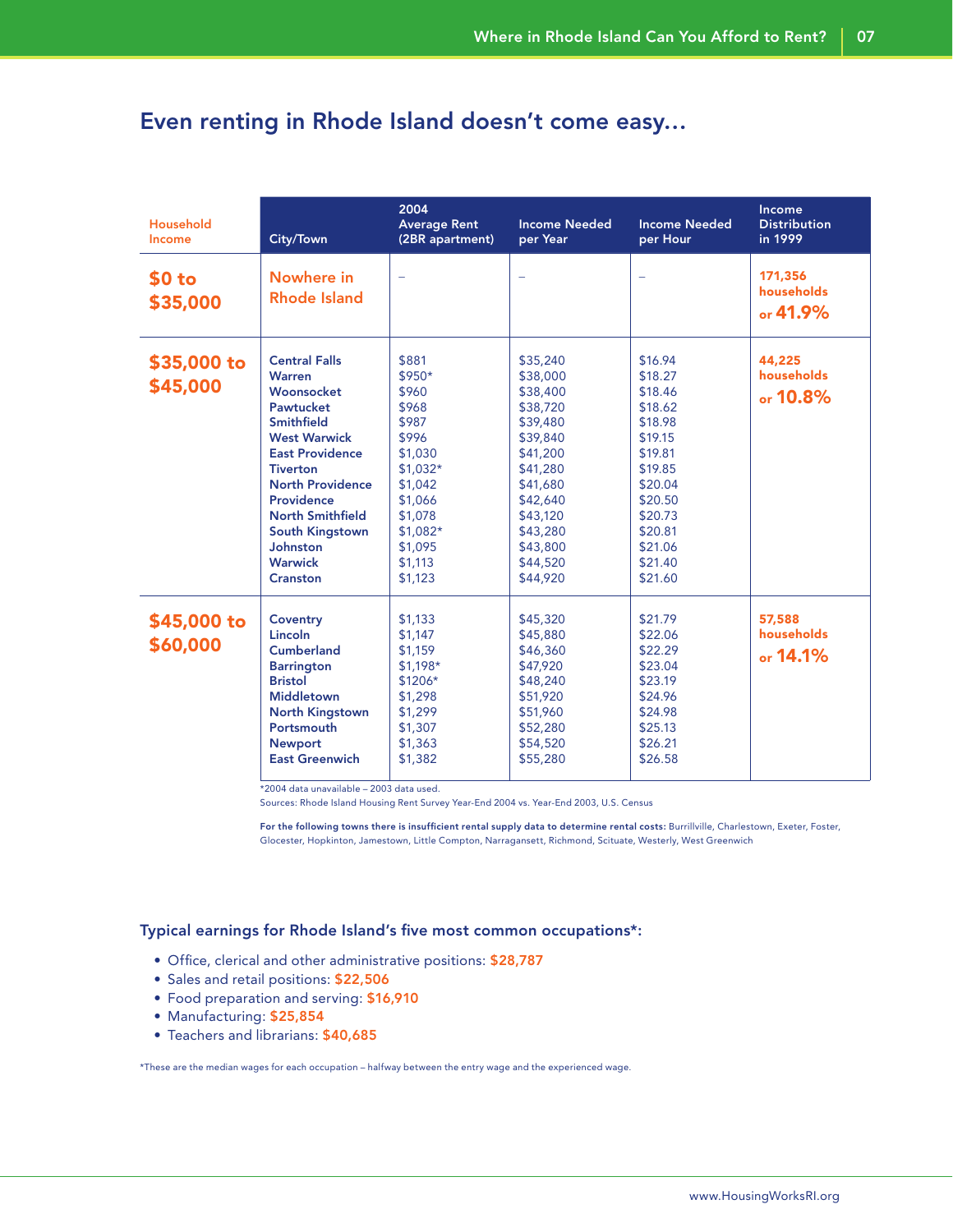### Rental Data

| City/Town               | 2004 Average Rent:<br><b>2BR Apartment</b> | <b>Income Needed</b><br>per Year | <b>Income Needed</b><br>per Hour |
|-------------------------|--------------------------------------------|----------------------------------|----------------------------------|
| Barrington              | $$1,198*$                                  | \$47,920                         | \$23.04                          |
| <b>Bristol</b>          | $$1,206*$                                  | \$48,240                         | \$23.19                          |
| <b>Burrillville</b>     | $***$                                      |                                  |                                  |
| <b>Central Falls</b>    | \$881                                      | \$35,240                         | \$16.94                          |
| Charlestown             | $\star\star$                               |                                  |                                  |
| Coventry                | \$1,133                                    | \$45,320                         | \$21.79                          |
| Cranston                | \$1,123                                    | \$44,920                         | \$21.60                          |
| Cumberland              | \$1,159                                    | \$46,360                         | \$22.29                          |
| East Greenwich          | \$1,382                                    | \$55,280                         | \$26.58                          |
| <b>East Providence</b>  | \$1,030                                    | \$41,200                         | \$19.81                          |
| Exeter                  | $***$                                      |                                  |                                  |
| Foster                  | $***$                                      |                                  |                                  |
| Glocester               | $***$                                      |                                  |                                  |
| Hopkinton               | $***$                                      |                                  |                                  |
| Jamestown               | $***$                                      |                                  |                                  |
| Johnston                | \$1,095                                    | \$43,800                         | \$21.06                          |
| Lincoln                 | \$1,147                                    | \$45,880                         | \$22.06                          |
| Little Compton          | $\star\star$                               |                                  |                                  |
| Middletown              | \$1,298                                    | \$51,920                         | \$24.96                          |
| Narragansett            | $\star\star$                               |                                  |                                  |
| Newport                 | \$1,363                                    | \$54,520                         | \$26.21                          |
| <b>New Shoreham</b>     | $\star\star$                               |                                  |                                  |
| North Kingstown         | \$1,299                                    | \$51,960                         | \$24.98                          |
| <b>North Providence</b> | \$1,042                                    | \$41,680                         | \$20.04                          |
| North Smithfield        | \$1,078                                    | \$43,120                         | \$20.73                          |
| Pawtucket               | \$968                                      | \$38,720                         | \$18.62                          |
| Portsmouth              | \$1,307                                    | \$52,280                         | \$25.13                          |
| Providence              | \$1,066                                    | \$42,640                         | \$20.50                          |
| Richmond                | $***$                                      |                                  |                                  |
| <b>Scituate</b>         | $***$                                      |                                  |                                  |
| Smithfield              | \$987                                      | \$39,480                         | \$18.98                          |
| South Kingstown         | $$1,082*$                                  | \$43,280                         | \$20.81                          |
| Tiverton                | \$1,032*                                   | \$41,280                         | \$19.85                          |
| Warren                  | \$950*                                     | \$38,000                         | \$18.27                          |
| Warwick                 | \$1,113                                    | \$44,520                         | \$21.40                          |
| Westerly                | $\star\star$                               |                                  |                                  |
| West Greenwich          | $^{\star\star}$                            |                                  |                                  |
| <b>West Warwick</b>     | \$996                                      | \$39,840                         | \$19.15                          |
| Woonsocket              | \$960                                      | \$38,400                         | \$18.46                          |

Source: Rhode Island Association of Realtors, Year-End 2004 Existing Single-Family Home Sales Statistics, www.riliving.com \*2004 data unavailable, 2003 data used. \*\*Insufficient data to determine rental costs.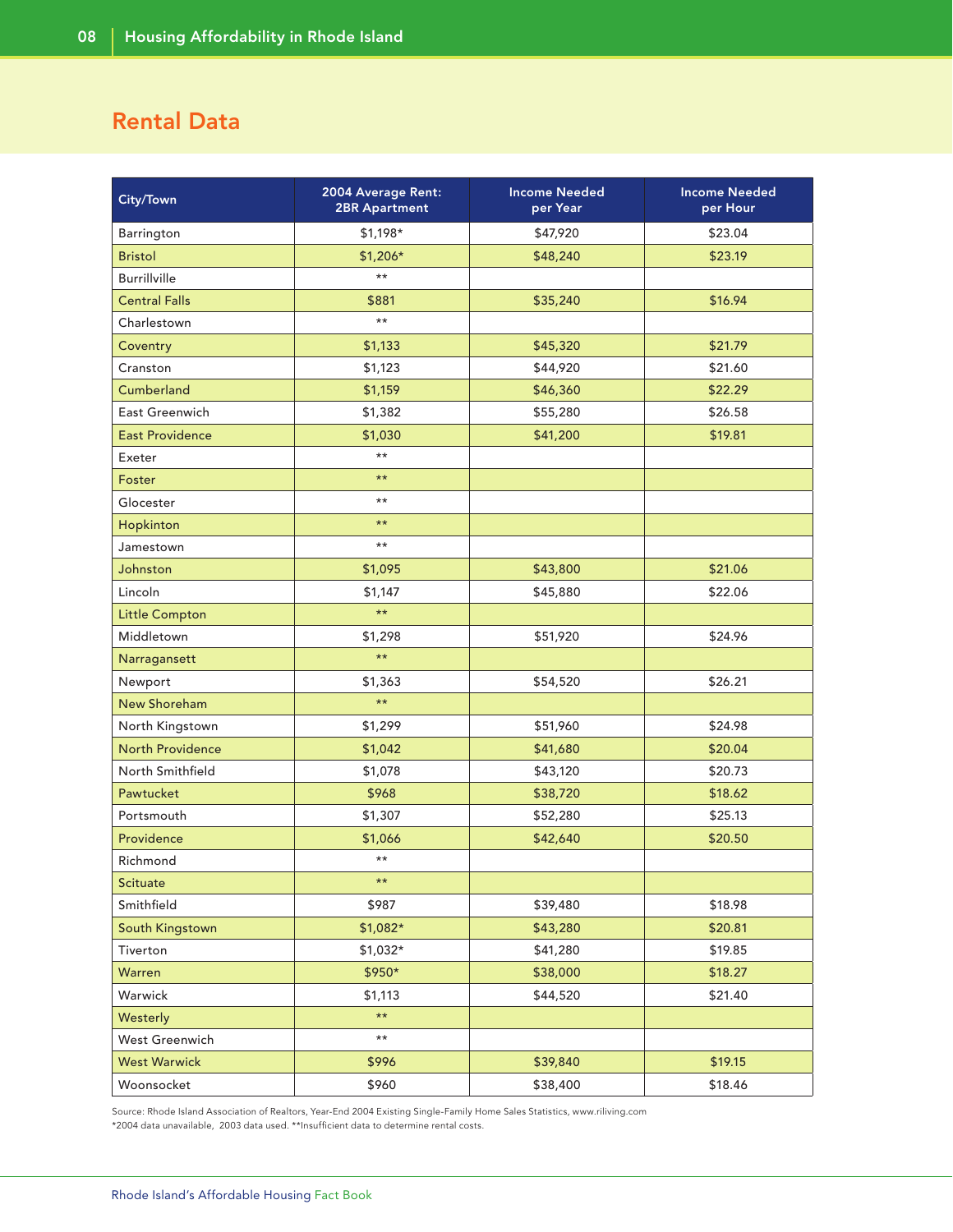### Home Sales Data

| City/Town               | Median Price:<br><b>Single Family Home</b><br>(Year-End 2004) | <b>Monthly Housing</b><br>Payment* | <b>Income Needed</b><br>per Year | <b>Income Needed</b><br>per Hour |
|-------------------------|---------------------------------------------------------------|------------------------------------|----------------------------------|----------------------------------|
| Barrington              | \$390,000                                                     | \$3,145                            | \$125,800                        | \$60.48                          |
| <b>Bristol</b>          | \$336,750                                                     | \$2,716                            | \$108,640                        | \$52.23                          |
| <b>Burrillville</b>     | \$247,000                                                     | \$1,992                            | \$79,680                         | \$38.31                          |
| <b>Central Falls</b>    | \$195,000                                                     | \$1,572                            | \$62,880                         | \$30.23                          |
| Charlestown             | \$344,500                                                     | \$2,778                            | \$111,120                        | \$53.42                          |
| Coventry                | \$253,000                                                     | \$2,040                            | \$81,600                         | \$39.23                          |
| Cranston                | \$240,000                                                     | \$1,935                            | \$77,400                         | \$37.21                          |
| Cumberland              | \$297,000                                                     | \$2,395                            | \$95,800                         | \$46.06                          |
| East Greenwich          | \$550,000                                                     | \$4,435                            | \$177,400                        | \$85.29                          |
| <b>East Providence</b>  | \$236,500                                                     | \$1,907                            | \$76,280                         | \$36.67                          |
| Exeter                  | \$314,000                                                     | \$2,532                            | \$101,280                        | \$48.69                          |
| Foster                  | \$327,450                                                     | \$2,641                            | \$105,640                        | \$50.79                          |
| Glocester               | \$279,000                                                     | \$2,250                            | \$90,000                         | \$43.27                          |
| Hopkinton               | \$257,450                                                     | \$2,076                            | \$83,040                         | \$39.92                          |
| Jamestown               | \$474,500                                                     | \$3,826                            | \$153,040                        | \$73.58                          |
| Johnston                | \$254,900                                                     | \$2,056                            | \$82,240                         | \$39.54                          |
| Lincoln                 | \$329,950                                                     | \$2,661                            | \$106,440                        | \$51.17                          |
| Little Compton          | \$500,000                                                     | \$4,032                            | \$161,280                        | \$77.54                          |
| Middletown              | \$341,000                                                     | \$2,750                            | \$110,000                        | \$52.88                          |
| Narragansett            | \$390,000                                                     | \$3,145                            | \$125,800                        | \$60.48                          |
| Newport                 | \$400,000                                                     | \$3,226                            | \$129,040                        | \$62.04                          |
| <b>New Shoreham</b>     | \$800,000                                                     | \$6,451                            | \$258,040                        | \$124.06                         |
| North Kingstown         | \$375,000                                                     | \$3,024                            | \$120,960                        | \$58.15                          |
| <b>North Providence</b> | \$245,000                                                     | \$1,976                            | \$79,040                         | \$38.00                          |
| North Smithfield        | \$300,000                                                     | \$2,419                            | \$96,760                         | \$46.52                          |
| Pawtucket               | \$214,900                                                     | \$1,733                            | \$69,320                         | \$33.33                          |
| Portsmouth              | \$345,000                                                     | \$2,782                            | \$111,280                        | \$53.50                          |
| Providence              | \$185,000                                                     | \$1,492                            | \$59,680                         | \$28.69                          |
| Richmond                | \$284,000                                                     | \$2,290                            | \$91,600                         | \$44.04                          |
| <b>Scituate</b>         | \$322,000                                                     | \$2,597                            | \$103,880                        | \$49.94                          |
| Smithfield              | \$309,000                                                     | \$2,492                            | \$99,680                         | \$47.92                          |
| South Kingstown         | \$354,950                                                     | \$2,862                            | \$114,480                        | \$55.04                          |
| Tiverton                | \$296,000                                                     | \$2,387                            | \$95,480                         | \$45.90                          |
| Warren                  | \$296,000                                                     | \$2,387                            | \$95,480                         | \$45.90                          |
| Warwick                 | \$225,000                                                     | \$1,814                            | \$72,560                         | \$34.88                          |
| Westerly                | \$311,250                                                     | \$2,510                            | \$100,400                        | \$48.27                          |
| West Greenwich          | \$375,000                                                     | \$3,024                            | \$120,960                        | \$58.15                          |
| <b>West Warwick</b>     | \$225,000                                                     | \$1,814                            | \$72,560                         | \$34.88                          |
| Woonsocket              | \$218,000                                                     | \$1,758                            | \$70,320                         | \$33.81                          |

Source: Rhode Island Housing Rent Survey, Year-End 2004 vs. Year-End 2003, www.rihousing.com.

\*Calculated using a 30 year mortgage at 6% interest with a 3% downpayment, with mortgage insurance (.9), closing costs (3% sale price) and annual property taxes and insurance (1.825% of home value)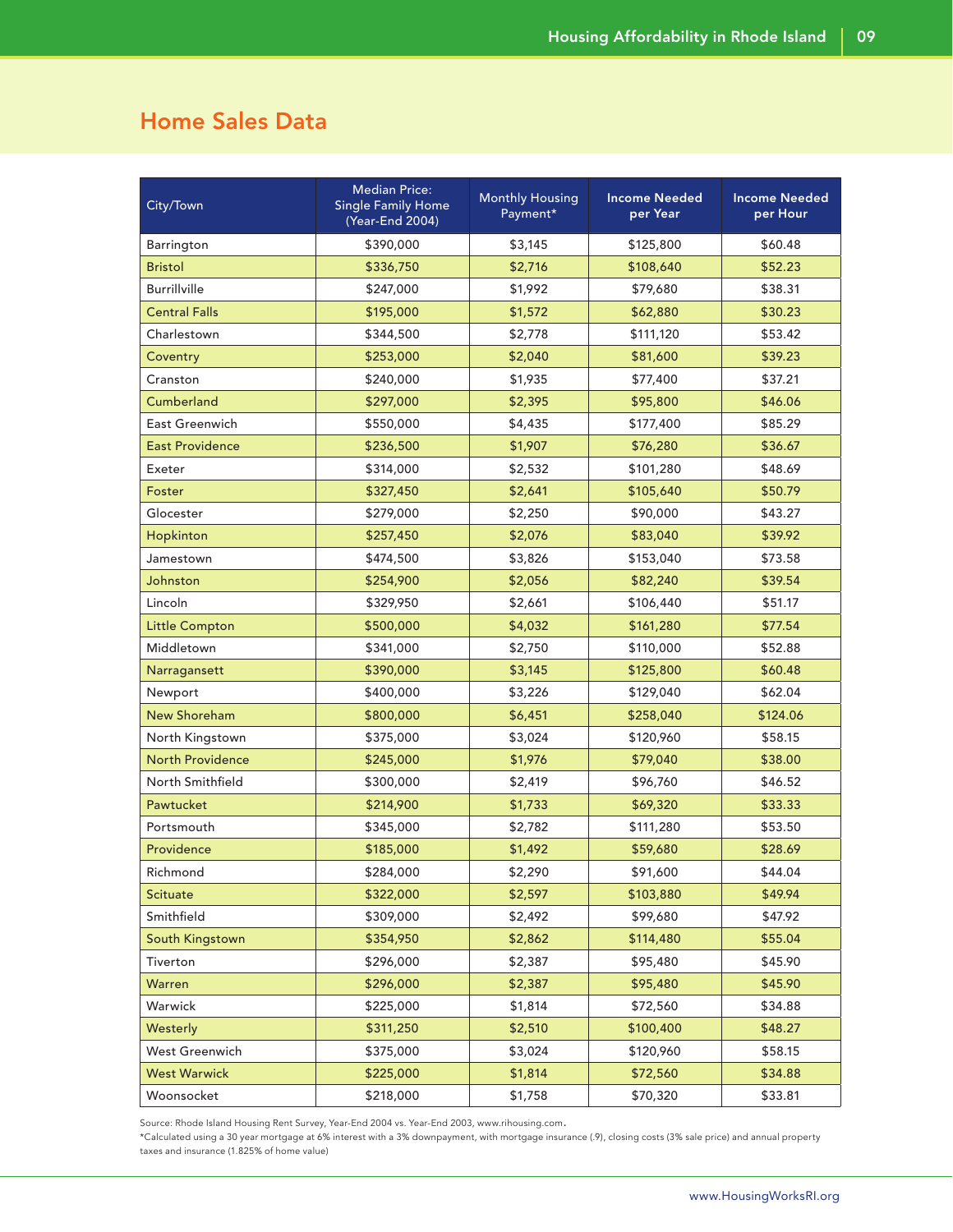### A Brief but Important Introduction to Rhode Island's City/Town Fact Sheets

On the following pages, you will find individual housing fact sheets for every city and town in Rhode Island, organized alphabetically for easy reference.

We hope you find these fact sheets useful (you might even find them surprising). We've reduced a mountain of statistical information down to a few essentials.

We are grateful, though, for any suggestions you might have that would make future editions of these fact sheets more useful. You can contact HousingWorks RI through our website (www.HousingWorksRI.org).

One last thing: when communities begin to talk about affordable housing, the same few questions predictably arise. Here are short answers to the three most common questions:

#### What does affordable housing really mean?

According to the generally accepted federal standard, a household should spend no more than 30% of its monthly income on housing costs (including rent or mortgage, utilities, taxes and insurance). When households spend more than 30% on housing, other essentials suffer: health care, nutrition, quality education, savings, clothing, transportation.

#### Will affordable housing lower property values in my community?

Say "affordable housing" and people often imagine a place that looks like Chicago's notorious Cabrini Green projects (now torn down): "cinderblock dinosaurs," as CBS News called them, blocks of stark apartment buildings packed with the poorest of the poor. But images like that are decades out of date.

These days, affordable homes, both rental and single family, are likely to be among the best-built, best-maintained properties in a neighborhood. Affordable properties don't look "low budget"...because they aren't. They're well designed, constructed of quality materials, energy efficient and attractively landscaped.

#### Who lives in affordable housing?

- Your community's workforce teachers, nurses, mechanics, police officers
- Your parents, your children, your best friend

#### A note regarding the accuracy of the data:

The data on this fact sheet were obtained from the latest official, industry and other expert sources, all publicly available. For links to these data sources, visit the HousingWorks RI website (www.HousingWorksRI.org).

Sources include Rhode Island Housing; www.riliving.com, the official site of the Rhode Island Association of Realtors® and State-Wide Multiple Listing Service; the "Mortgage Professor," Jack M. Guttentag, Professor of Finance Emeritus at the Wharton School of the University of Pennsylvania and author of The Mortgage Encyclopedia (McGraw Hill); Rhode Island Department of Labor & Training; the 2000 U.S. Census; Woonsocket Neighborhood Development Corporation & The Housing Network of Rhode Island. Planning Study: Affordable Housing for Rhode Island: Goals for Cities, Towns, And Regions (Community Development Consulting, 2004); approved town comprehensive plans where available; HUD Comprehensive Housing Affordability Strategy 2000.

The statistics in these fact sheets were compiled in October 2005. Unless otherwise noted, the data are drawn from 2004 sources.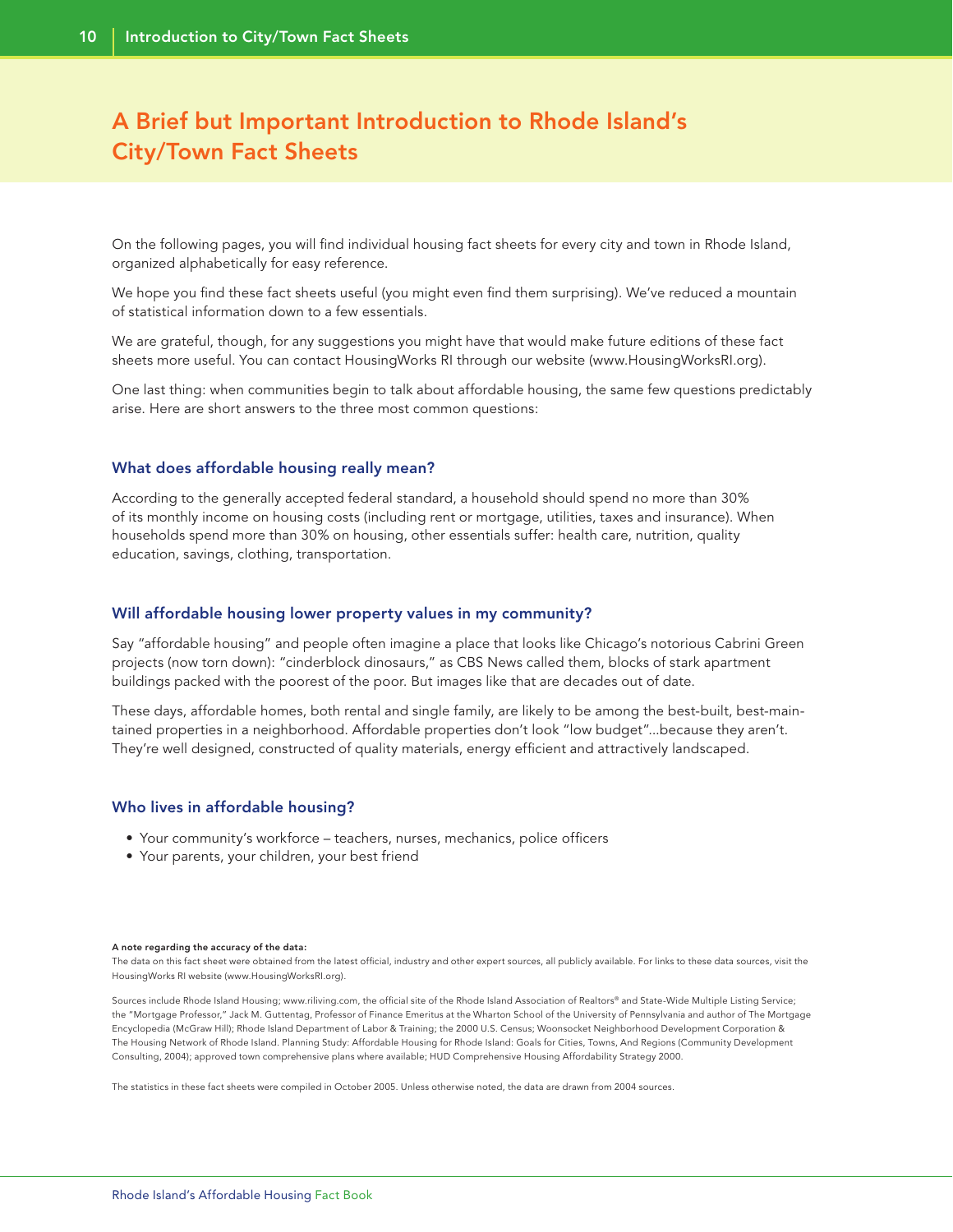### Barrington Affordable Housing Facts

### How much does it cost to live in Barrington?

Median Selling Price of a Single Family Home

|             | 1999      | 2004      | <b>Percent Change</b> |
|-------------|-----------|-----------|-----------------------|
| Barrington  | \$198,500 | \$390,000 | 196%                  |
| State of RI | \$126,000 | \$264,700 | 210%                  |

 • Typical monthly housing payment\* for a \$390,000 house: \$3,145 Household income required to afford a \$390,000 house: \$125,800

 \* Calculated using a 30-year mortgage at 6% interest with a 3% down payment and including mortgage insurance (.9), closing costs (3% sale price) and annual property taxes and insurance (1.825% of home value)

 • Average monthly rent for a two-bedroom apartment in 2003: \$1,198 Household income required for that rent to be affordable: \$47,920

### Housing units in Barrington:

- Number of year-round housing units: 6,137
- Housing units that qualify as affordable: 95 · Affordable housing units reserved for the elderly: 60 · Affordable housing units reserved for families and persons with special needs: 35

- Additional housing units necessary to meet the 10% threshold established by the State's Low and Moderate Income Housing Act of 2004: 519
- Households in Barrington paying more than half their income for housing: 535
	- · Elderly households paying more than half their income for housing: 244
	- · Families and other households paying more than half their income for housing: 291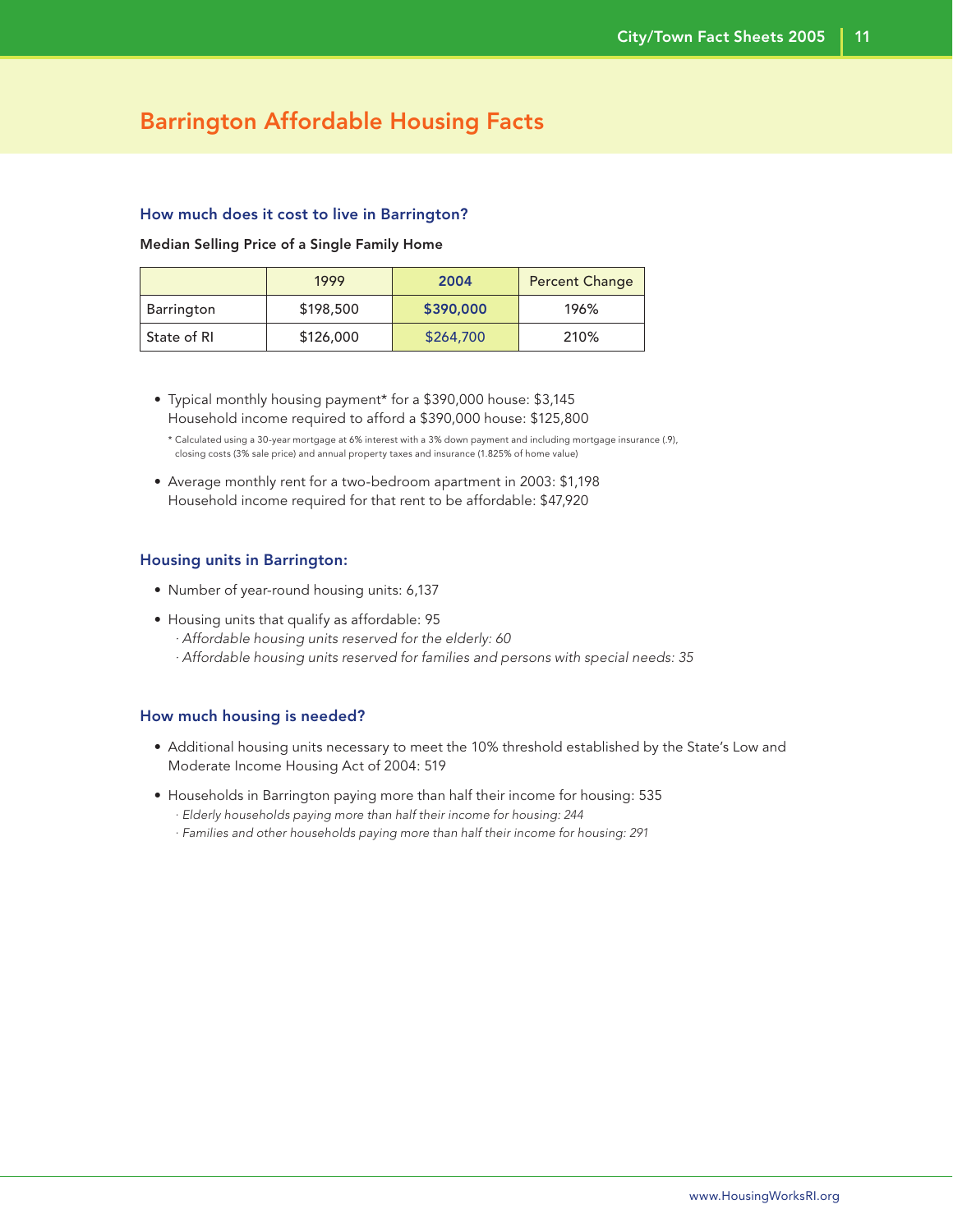### Bristol Affordable Housing Facts

### How much does it cost to live in Bristol?

Median Selling Price of a Single Family Home

|             | 1999      | 2004      | <b>Percent Change</b> |
|-------------|-----------|-----------|-----------------------|
| Bristol     | \$154,995 | \$336,750 | 217%                  |
| State of RI | \$126,000 | \$264,700 | 210%                  |

• Typical monthly housing payment\* for a \$336,750 house: \$2,716 Household income required to afford a \$336,750 house: \$108,640

 \* Calculated using a 30-year mortgage at 6% interest with a 3% down payment and including mortgage insurance (.9), closing costs (3% sale price) and annual property taxes and insurance (1.825% of home value)

• Average monthly rent for a two-bedroom apartment in 2003: \$1,206 Household income required for that rent to be affordable: \$48,240

### Housing units in Bristol:

- Number of year-round housing units: 8,575
- Housing units that qualify as affordable: 476
	- · Affordable housing units reserved for the elderly: 359
	- · Affordable housing units reserved for families and persons with special needs: 117

### How much housing is needed?

- Additional housing units necessary to meet the 10% threshold established by the State's Low and Moderate Income Housing Act of 2004: 382
- Households in Bristol paying more than half their income for housing: 992
	- · Elderly households paying more than half their income for housing: 328
	- · Families and other households paying more than half their income for housing: 664

To review Bristol's approved affordable housing plan, visit www.planning.ri.gov/housing/plans.htm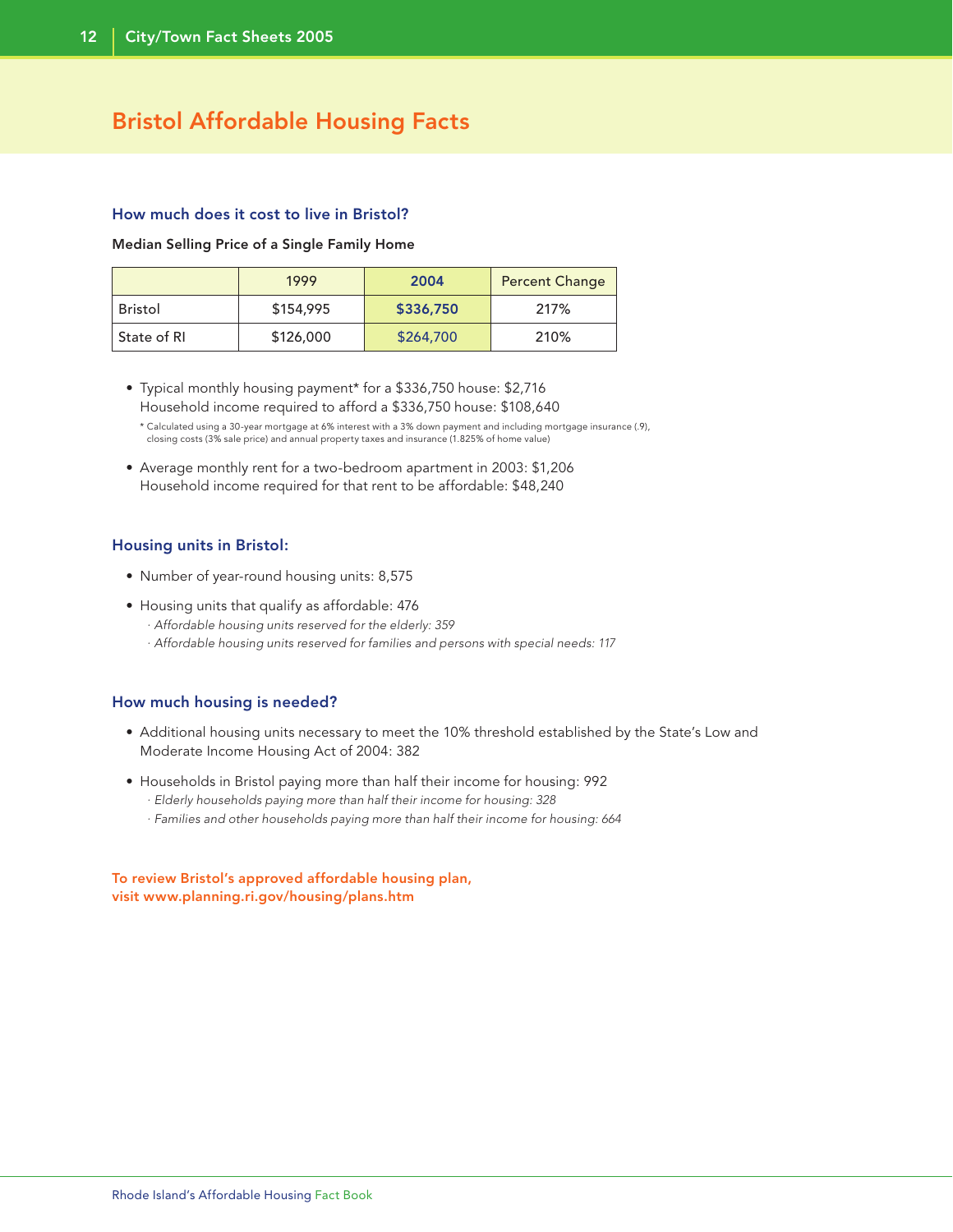### Burrillville Affordable Housing Facts

### How much does it cost to live in Burrillville?

Median Selling Price of a Single Family Home

|                     | 1999      | 2004      | <b>Percent Change</b> |
|---------------------|-----------|-----------|-----------------------|
| <b>Burrillville</b> | \$135,500 | \$247,000 | 182%                  |
| State of RI         | \$126,000 | \$264,700 | 210%                  |

 • Typical monthly housing payment\* for a \$247,000 house: \$1,992 Household income required to afford a \$247,000 house: \$79,680

 • Average monthly rent for a two-bedroom apartment in 2004: \$1,121\* Household income required for that rent to be affordable: \$44,840 \* Based on the statewide average, as there is insufficient local data

### Housing units in Burrillville:

- Number of year-round housing units: 5,694
- Housing units that qualify as affordable: 418
	- · Affordable housing units reserved for the elderly: 189
	- · Affordable housing units reserved for families and persons with special needs: 229

### How much housing is needed?

- Additional housing units necessary to meet the 10% threshold established by the State's Low and Moderate Income Housing Act of 2004: 151
- Households in Burrillville paying more than half their income for housing: 503
	- · Elderly households paying more than half their income for housing: 134
	- · Families and other households paying more than half their income for housing: 369

To review Burrillville's approved affordable housing plan, visit www.planning.ri.gov/housing/plans.htm

 <sup>\*</sup> Calculated using a 30-year mortgage at 6% interest with a 3% down payment and including mortgage insurance (.9), closing costs (3% sale price) and annual property taxes and insurance (1.825% of home value)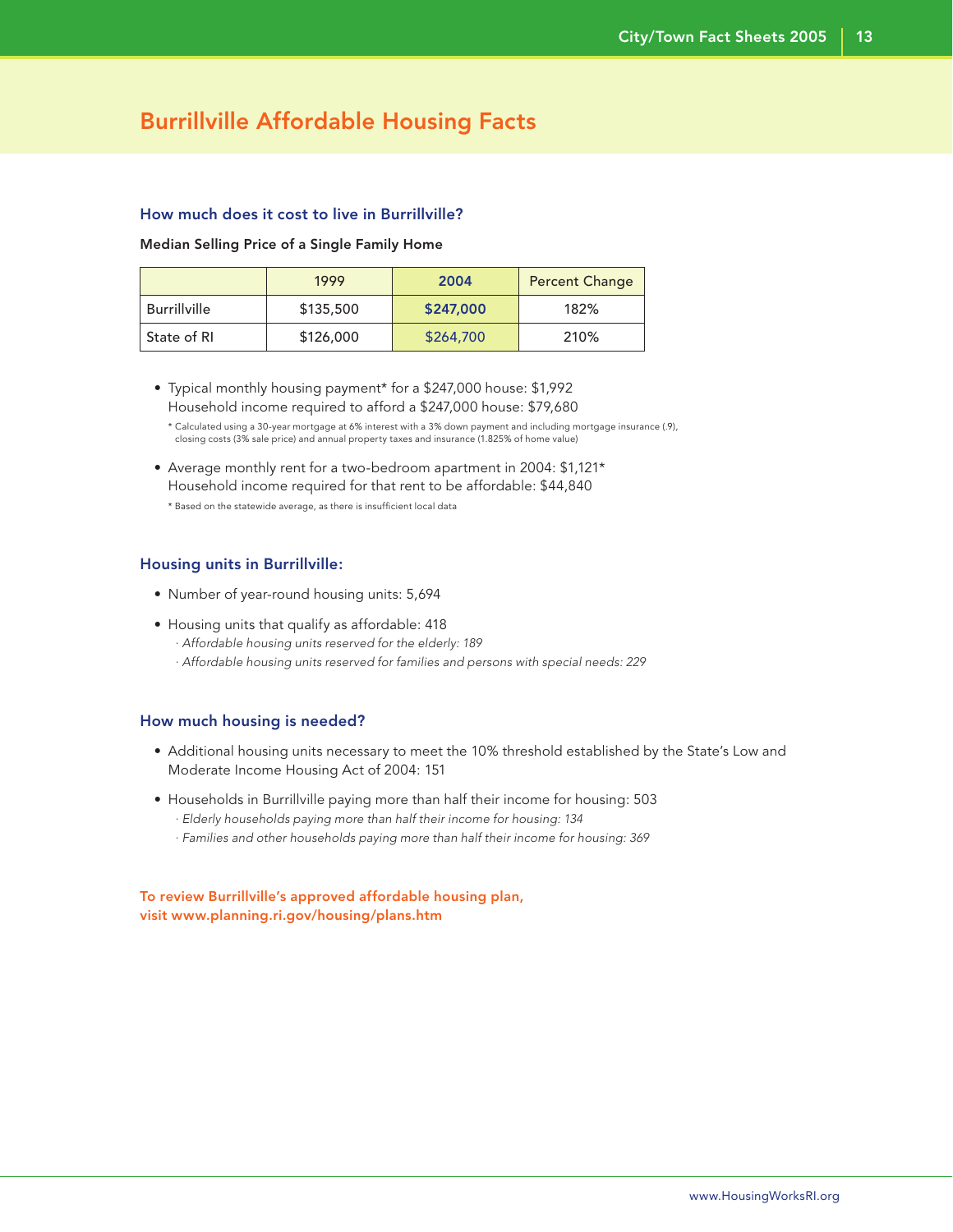### Central Falls Affordable Housing Facts

### How much does it cost to live in Central Falls?

Median Selling Price of a Single Family Home

|                      | 1999      | 2004      | <b>Percent Change</b> |
|----------------------|-----------|-----------|-----------------------|
| <b>Central Falls</b> | \$68,100  | \$195,000 | 286%                  |
| State of RI          | \$126,000 | \$264,700 | 210%                  |

 • Typical monthly housing payment\* for a \$195,000 house: \$1,572 Household income required to afford a \$195,000 house: \$62,880

 \* Calculated using a 30-year mortgage at 6% interest with a 3% down payment and including mortgage insurance (.9), closing costs (3% sale price) and annual property taxes and insurance (1.825% of home value)

 • Average monthly rent for a two-bedroom apartment in 2004: \$881 Household income required for that rent to be affordable: \$35,240

### Housing units in Central Falls:

- Number of year-round housing units: 7,264
- Housing units that qualify as affordable: 837
	- · Affordable housing units reserved for the elderly: 631
	- · Affordable housing units reserved for families and persons with special needs: 206

- Additional housing units necessary to meet the 10% threshold established by the State's Low and Moderate Income Housing Act of 2004: 0
- Households in Central Falls paying more than half their income for housing: 1,575
	- · Elderly households paying more than half their income for housing: 338
	- · Families and other households paying more than half their income for housing: 1,237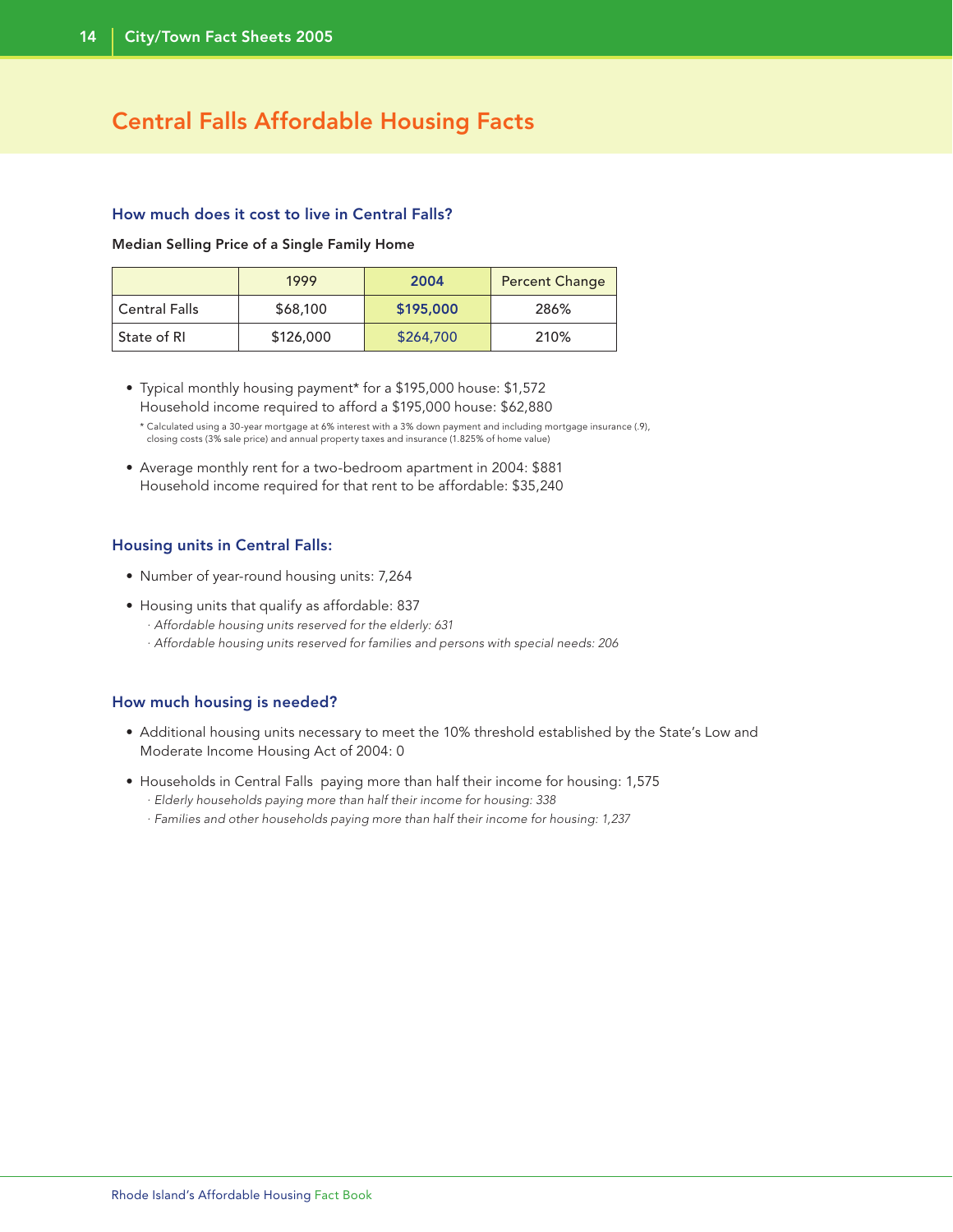### Charlestown Affordable Housing Facts

### How much does it cost to live in Charlestown?

#### Median Selling Price of a Single Family Home

|             | 1999      | 2004      | <b>Percent Change</b> |
|-------------|-----------|-----------|-----------------------|
| Charlestown | \$165,000 | \$344,500 | 209%                  |
| State of RI | \$126,000 | \$264,700 | 210%                  |

 • Typical monthly housing payment\* for a \$344,500 house: \$2,778 Household income required to afford a \$344,500 house: \$111,120

 • Average monthly rent for a two-bedroom apartment in 2004: \$1,121\* Household income required for that rent to be affordable: \$44,840

### Housing units in Charlestown:

- Number of year-round housing units: 3,318
- Housing units that qualify as affordable: 46 · Affordable housing units reserved for the elderly: 0 · Affordable housing units reserved for families and persons with special needs: 46

### How much housing is needed?

- Additional housing units necessary to meet the 10% threshold established by the State's Low and Moderate Income Housing Act of 2004: 286
- Households in Charlestown paying more than half their income for housing: 307
	- · Elderly households paying more than half their income for housing: 82
	- · Families and other households paying more than half their income for housing: 225

To review Charlestown's approved affordable housing plan, visit www.planning.ri.gov/housing/plans.htm

 <sup>\*</sup> Calculated using a 30-year mortgage at 6% interest with a 3% down payment and including mortgage insurance (.9), closing costs (3% sale price) and annual property taxes and insurance (1.825% of home value)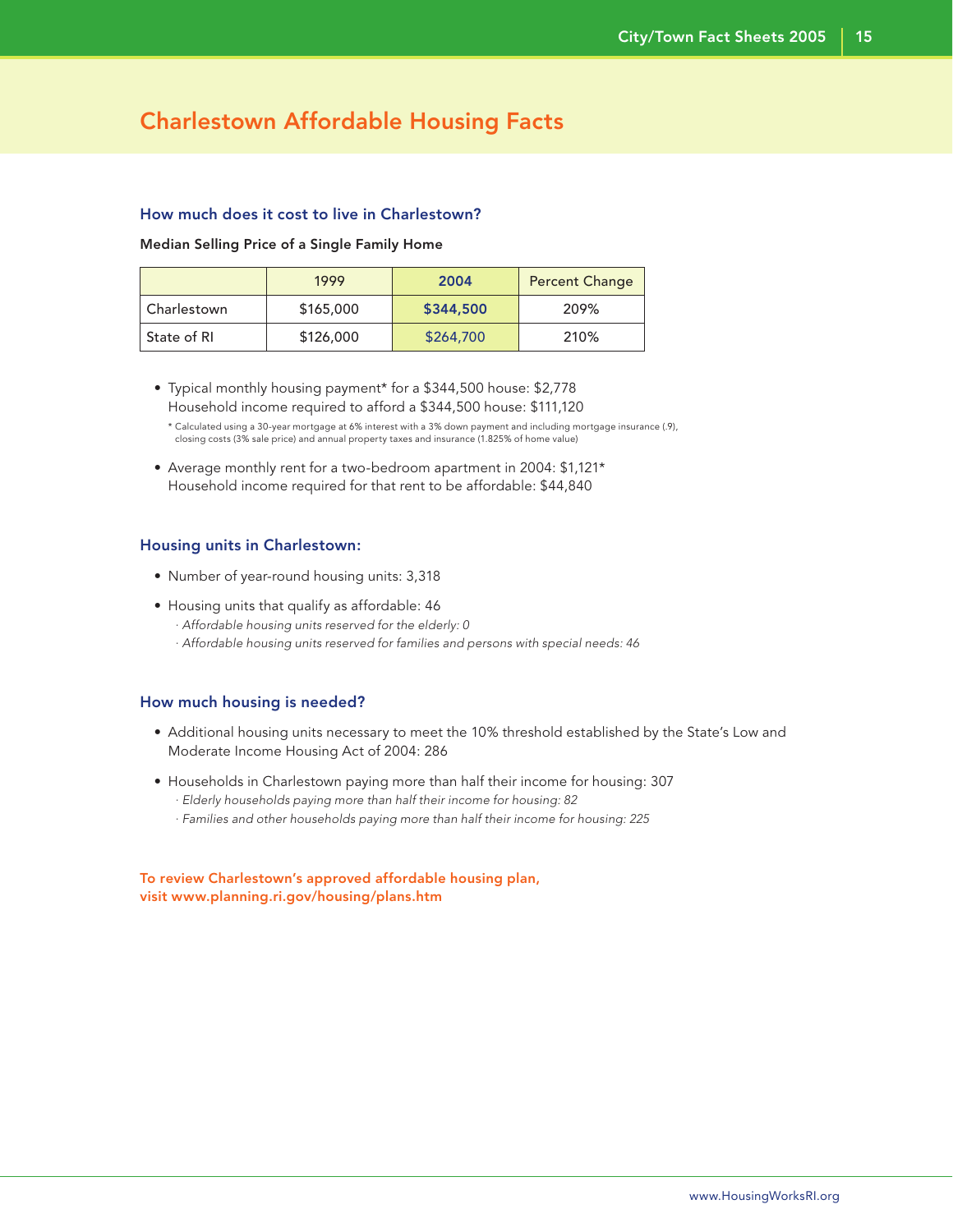### Coventry Affordable Housing Facts

### How much does it cost to live in Coventry?

Median Selling Price of a Single Family Home

|             | 1999      | 2004      | <b>Percent Change</b> |
|-------------|-----------|-----------|-----------------------|
| Coventry    | \$122,000 | \$253,000 | 207%                  |
| State of RI | \$126,000 | \$264,700 | 210%                  |

 • Typical monthly housing payment\* for a \$253,000 house: \$2,040 Household income required to afford a \$253,000 house: \$81,600

 \* Calculated using a 30-year mortgage at 6% interest with a 3% down payment and including mortgage insurance (.9), closing costs (3% sale price) and annual property taxes and insurance (1.825% of home value)

 • Average monthly rent for a two-bedroom apartment in 2004: \$1,133 Household income required for that rent to be affordable: \$45,320

### Housing units in Coventry:

- Number of year-round housing units: 12,861
- Housing units that qualify as affordable: 663
	- · Affordable housing units reserved for the elderly: 403
	- · Affordable housing units reserved for families and persons with special needs: 260

### How much housing is needed?

- Additional housing units necessary to meet the 10% threshold established by the State's Low and Moderate Income Housing Act of 2004: 623
- Households in Coventry paying more than half their income for housing: 856
	- · Elderly households paying more than half their income for housing: 258
	- · Families and other households paying more than half their income for housing: 598

To review Coventry's approved affordable housing plan, visit www.planning.ri.gov/housing/plans.htm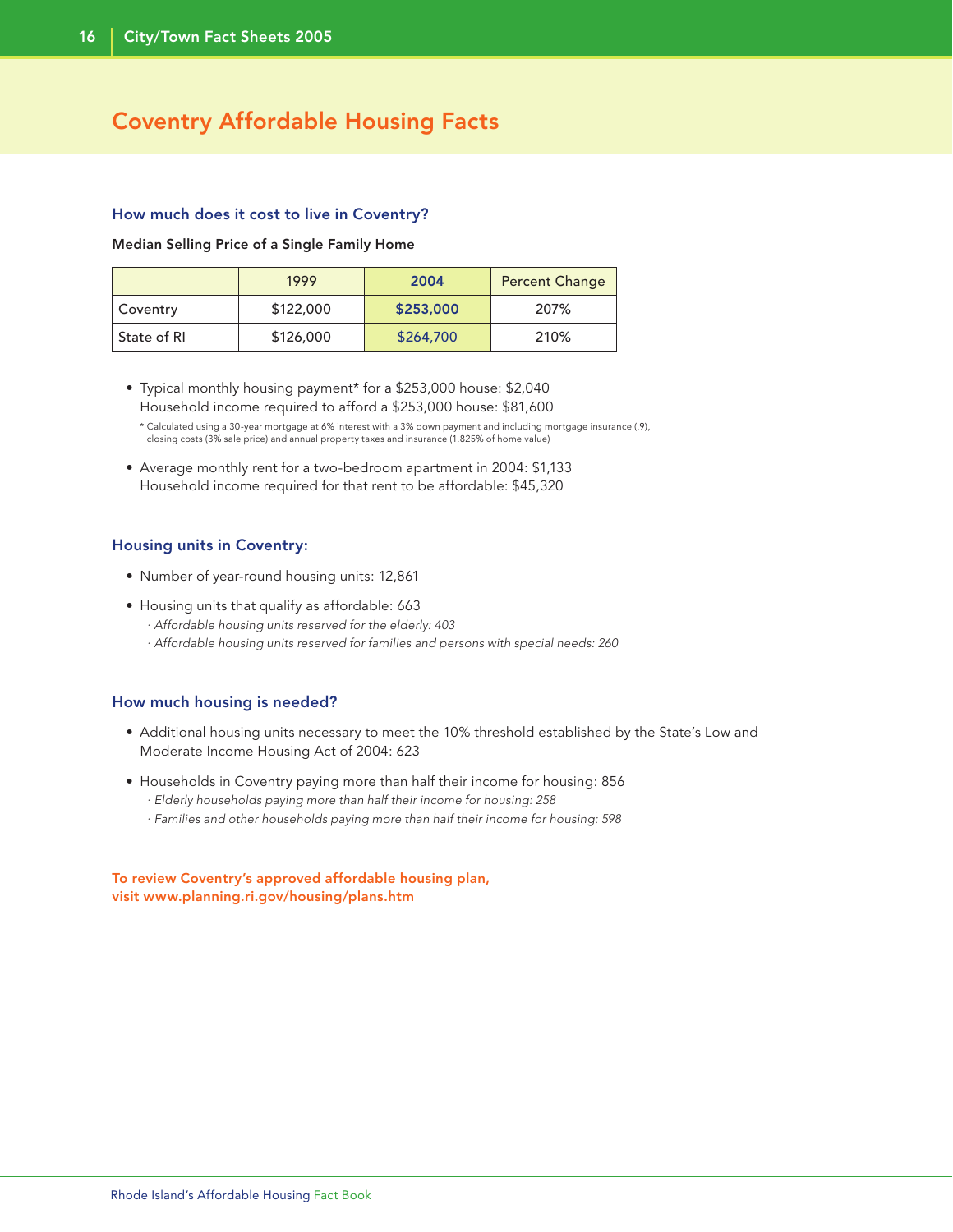### Cranston Affordable Housing Facts

### How much does it cost to live in Cranston?

#### Median Selling Price of a Single Family Home

|             | 1999      | 2004      | <b>Percent Change</b> |
|-------------|-----------|-----------|-----------------------|
| Cranston    | \$112,500 | \$240,000 | 213%                  |
| State of RI | \$126,000 | \$264,700 | 210%                  |

 • Typical monthly housing payment\* for a \$240,000 house: \$1,935 Household income required to afford a \$240,000 house: \$77,400

 • Average monthly rent for a two-bedroom apartment in 2004: \$1,123 Household income required for that rent to be affordable: \$44,920

### Housing units in Cranston:

- Number of year-round housing units: 31,968
- Housing units that qualify as affordable: 1,776 · Affordable housing units reserved for the elderly: 1,349 · Affordable housing units reserved for families and persons with special needs: 427

- Additional housing units necessary to meet the 10% threshold established by the State's Low and Moderate Income Housing Act of 2004: 1,421
- Households in Cranston paying more than half their income for housing: 3,530
	- · Elderly households paying more than half their income for housing: 1,558
	- · Families and other households paying more than half their income for housing: 1,972

 <sup>\*</sup> Calculated using a 30-year mortgage at 6% interest with a 3% down payment and including mortgage insurance (.9), closing costs (3% sale price) and annual property taxes and insurance (1.825% of home value)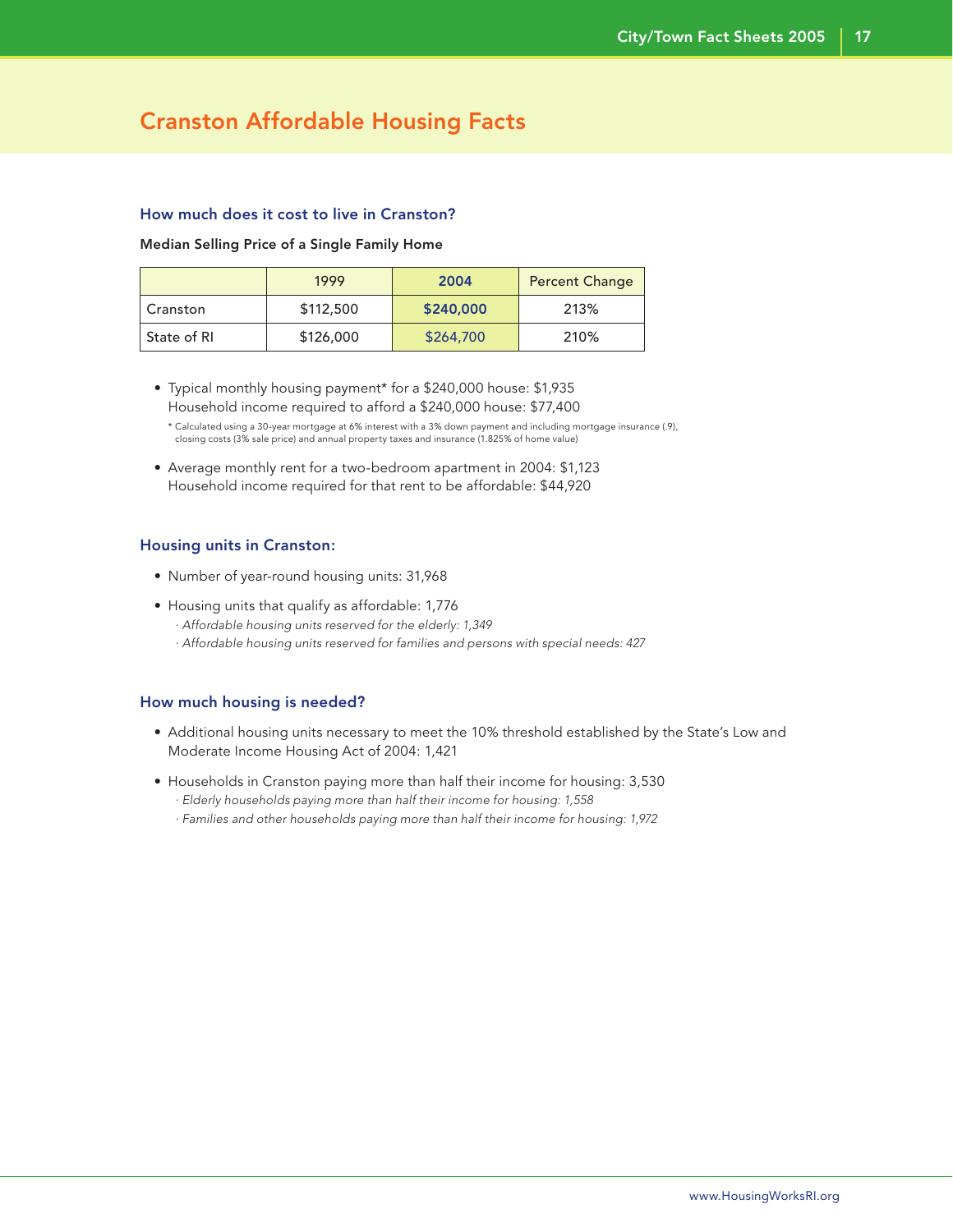### Cumberland Affordable Housing Facts

### How much does it cost to live in Cumberland?

#### Median Selling Price of a Single Family Home

|             | 1999      | 2004      | <b>Percent Change</b> |
|-------------|-----------|-----------|-----------------------|
| Cumberland  | \$148,900 | \$297,000 | 199%                  |
| State of RI | \$126,000 | \$264,700 | 210%                  |

 • Typical monthly housing payment\* for a \$297,000 house: \$2,395 Household income required to afford a \$297,000 house: \$95,800

 \* Calculated using a 30-year mortgage at 6% interest with a 3% down payment and including mortgage insurance (.9), closing costs (3% sale price) and annual property taxes and insurance (1.825% of home value)

 • Average monthly rent for a two-bedroom apartment in 2004: \$1,159 Household income required for that rent to be affordable: \$46,360

### Housing units in Cumberland:

- Number of year-round housing units: 12,536
- Housing units that qualify as affordable: 735
	- · Affordable housing units reserved for the elderly: 580
	- · Affordable housing units reserved for families and persons with special needs: 155

### How much housing is needed?

- Additional housing units necessary to meet the 10% threshold established by the State's Low and Moderate Income Housing Act of 2004: 519
- Households in Cumberland paying more than half their income for housing: 829
	- · Elderly households paying more than half their income for housing: 415
	- · Families and other households paying more than half their income for housing: 414

To review Cumberland's approved affordable housing plan, visit www.planning.ri.gov/housing/plans.htm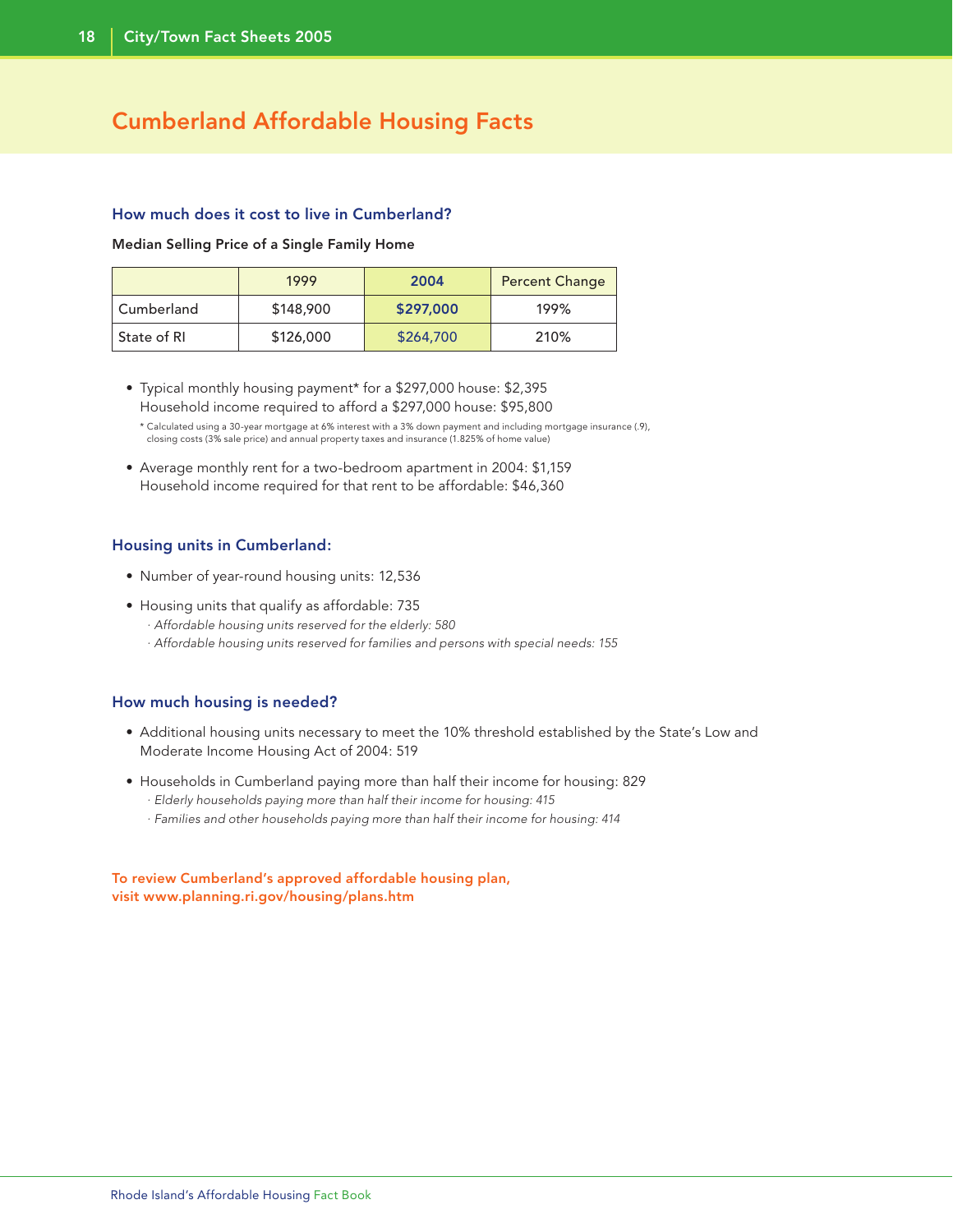### East Greenwich Affordable Housing Facts

### How much does it cost to live in East Greenwich?

#### Median Selling Price of a Single Family Home

|                | 1999      | 2004      | <b>Percent Change</b> |
|----------------|-----------|-----------|-----------------------|
| East Greenwich | \$280,500 | \$550,000 | 196%                  |
| State of RI    | \$126,000 | \$264,700 | 210%                  |

 • Typical monthly housing payment\* for a \$550,000 house: \$4,435 Household income required to afford a \$550,000 house: \$177,400

 • Average monthly rent for a two-bedroom apartment in 2004: \$1,382 Household income required for that rent to be affordable: \$55,280

### Housing units in East Greenwich:

- Number of year-round housing units: 5,182
- Housing units that qualify as affordable: 226 · Affordable housing units reserved for the elderly: 141 · Affordable housing units reserved for families and persons with special needs: 85

### How much housing is needed?

- Additional housing units necessary to meet the 10% threshold established by the State's Low and Moderate Income Housing Act of 2004: 292
- Households in East Greenwich paying more than half their income for housing: 463
	- · Elderly households paying more than half their income for housing: 184
	- · Families and other households paying more than half their income for housing: 279

To review East Greenwich's approved affordable housing plan, visit www.planning.ri.gov/housing/plans.htm

 <sup>\*</sup> Calculated using a 30-year mortgage at 6% interest with a 3% down payment and including mortgage insurance (.9), closing costs (3% sale price) and annual property taxes and insurance (1.825% of home value)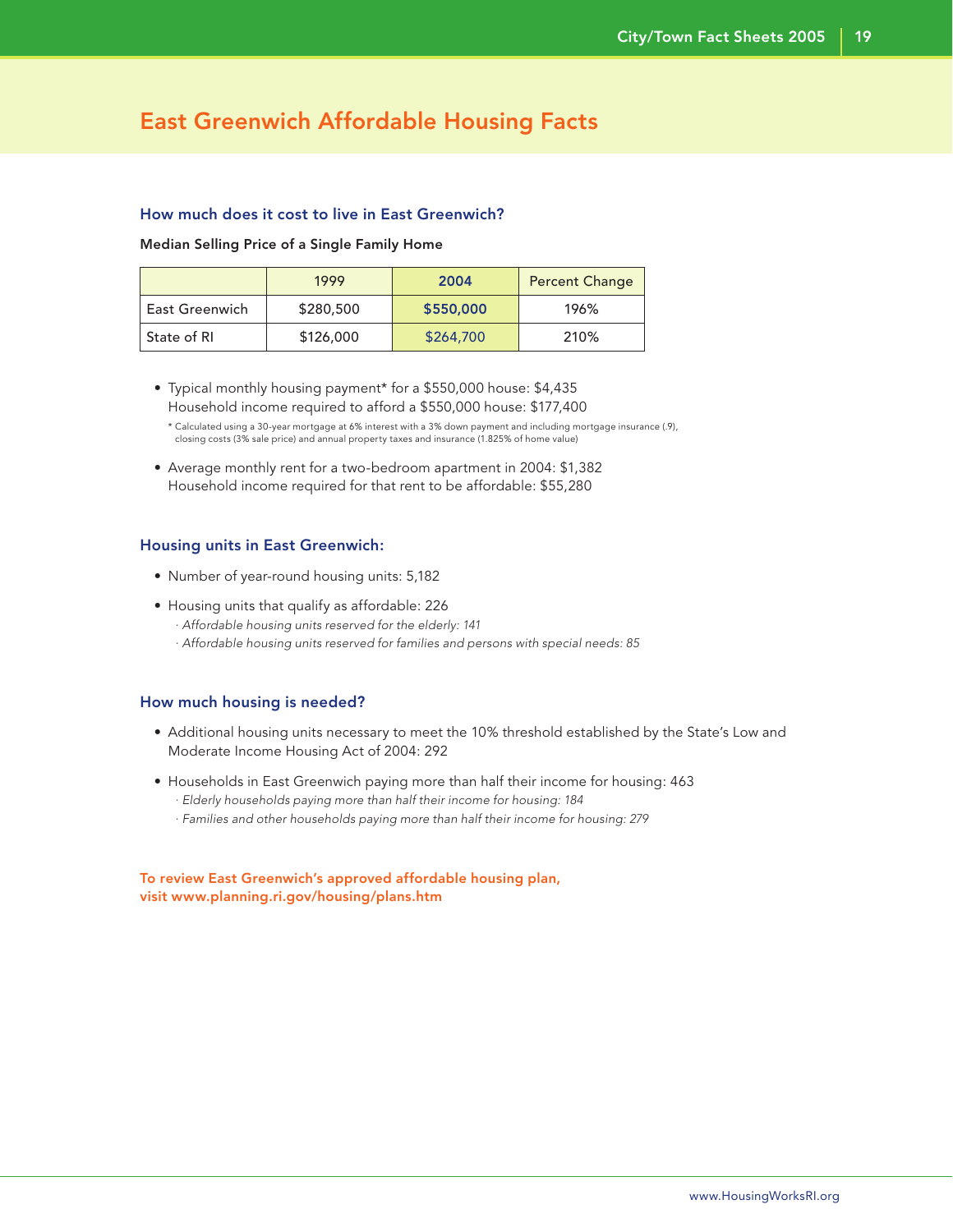### East Providence Affordable Housing Facts

### How much does it cost to live in East Providence?

Median Selling Price of a Single Family Home

|                 | 1999      | 2004      | <b>Percent Change</b> |
|-----------------|-----------|-----------|-----------------------|
| East Providence | \$105,000 | \$236,500 | 225%                  |
| State of RI     | \$126,000 | \$264,700 | 210%                  |

 • Typical monthly housing payment\* for a \$236,500 house: \$1,907 Household income required to afford a \$236,500 house: \$76,280

 \* Calculated using a 30-year mortgage at 6% interest with a 3% down payment and including mortgage insurance (.9), closing costs (3% sale price) and annual property taxes and insurance (1.825% of home value)

 • Average monthly rent for a two-bedroom apartment in 2004: \$1,030 Household income required for that rent to be affordable: \$41,200

### Housing units in East Providence:

- Number of year-round housing units: 21,236
- Housing units that qualify as affordable: 2,288
	- · Affordable housing units reserved for the elderly: 1,393
	- · Affordable housing units reserved for families and persons with special needs: 895

- Additional housing units necessary to meet the 10% threshold established by the State's Low and Moderate Income Housing Act of 2004: 0
- Households in East Providence paying more than half their income for housing: 2,508
	- · Elderly households paying more than half their income for housing: 1,016
	- · Families and other households paying more than half their income for housing: 1,492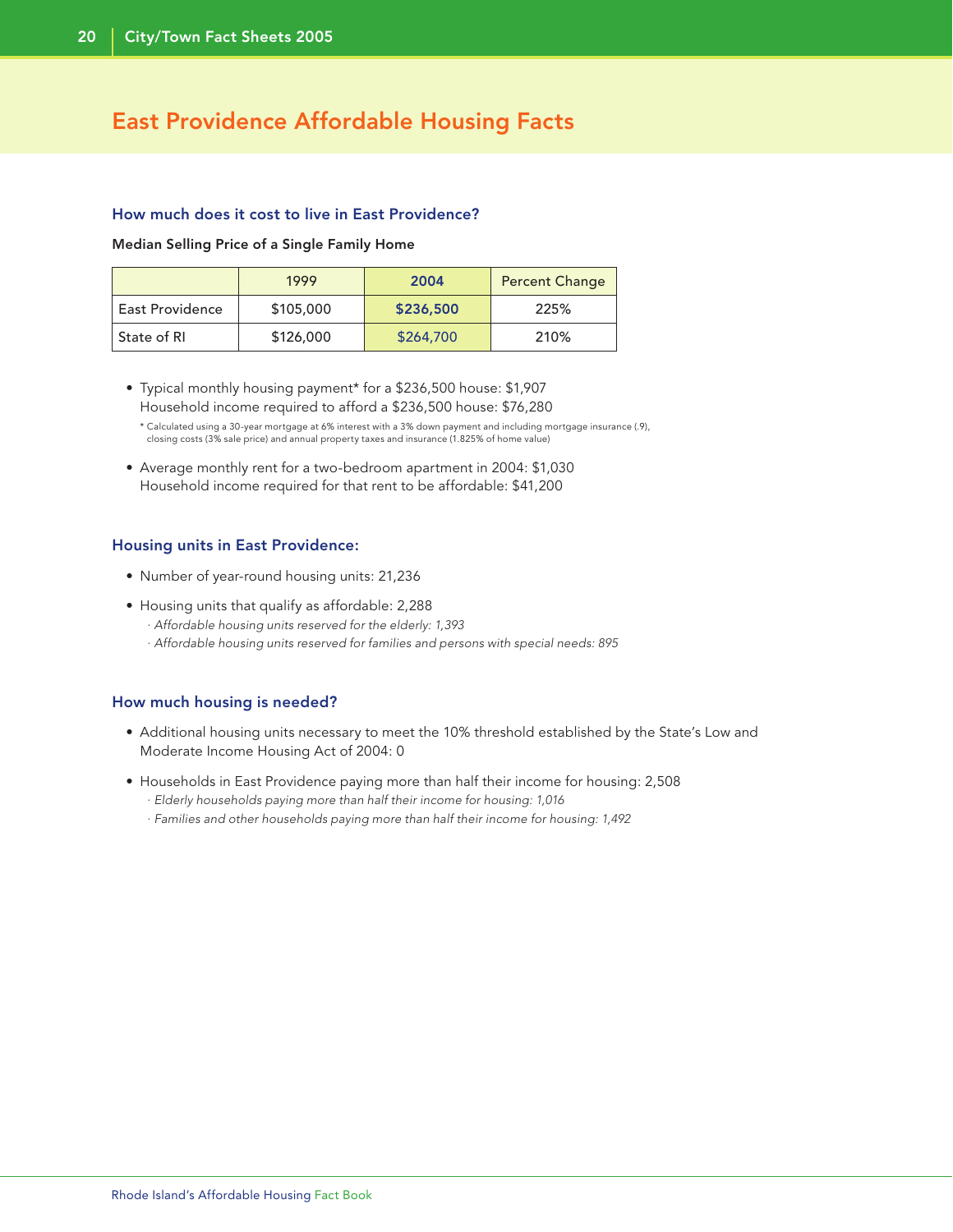### Exeter Affordable Housing Facts

### How much does it cost to live in Exeter?

#### Median Selling Price of a Single Family Home

|             | 1999      | 2004      | <b>Percent Change</b> |
|-------------|-----------|-----------|-----------------------|
| Exeter      | \$136,000 | \$314,000 | 231%                  |
| State of RI | \$126,000 | \$264,700 | 210%                  |

 • Typical monthly housing payment\* for a \$314,000 house: \$2,532 Household income required to afford a \$314,000 house: \$101,280

 • Average monthly rent for a two-bedroom apartment in 2004: \$1,121\* Household income required for that rent to be affordable: \$44,840 \* Based on the statewide average, as there is insufficient local data

### Housing units in Exeter:

- Number of year-round housing units: 2,158
- Housing units that qualify as affordable: 29
	- · Affordable housing units reserved for the elderly: 0
	- · Affordable housing units reserved for families and persons with special needs: 29

#### How much housing is needed?

- Additional housing units necessary to meet the 10% threshold established by the State's Low and Moderate Income Housing Act of 2004: 187
- Households in Exeter paying more than half their income for housing: 170
	- · Elderly households paying more than half their income for housing: 40
	- · Families and other households paying more than half their income for housing: 130

To review Exeter's approved affordable housing plan, visit www.planning.ri.gov/housing/plans.htm

 <sup>\*</sup> Calculated using a 30-year mortgage at 6% interest with a 3% down payment and including mortgage insurance (.9), closing costs (3% sale price) and annual property taxes and insurance (1.825% of home value)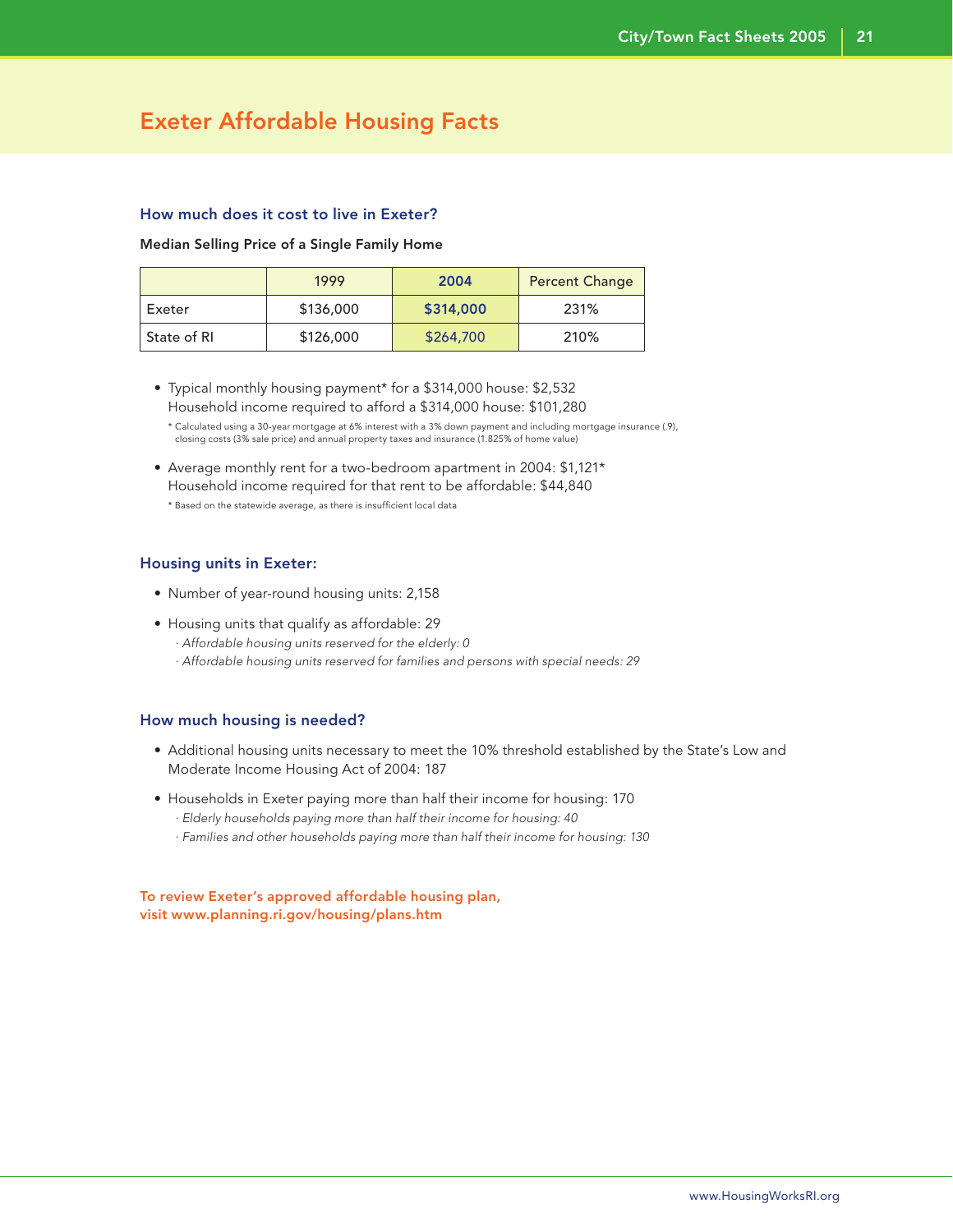### Foster Affordable Housing Facts

### How much does it cost to live in Foster?

Median Selling Price of a Single Family Home

|             | 1999      | 2004      | <b>Percent Change</b> |
|-------------|-----------|-----------|-----------------------|
| Foster      | \$158,750 | \$327,450 | 206%                  |
| State of RI | \$126,000 | \$264,700 | 210%                  |

- Typical monthly housing payment\* for a \$327,450 house: \$2,641 Household income required to afford a \$327,450 house: \$105,640
	- \* Calculated using a 30-year mortgage at 6% interest with a 3% down payment and including mortgage insurance (.9), closing costs (3% sale price) and annual property taxes and insurance (1.825% of home value)
- Average monthly rent for a two-bedroom apartment in 2004: \$1,121\* Household income required for that rent to be affordable: \$44,840 \* Based on the statewide average, as there is insufficient local data

### Housing units in Foster:

- Number of year-round housing units: 1,569
- Housing units that qualify as affordable: 39
	- · Affordable housing units reserved for the elderly: 30
	- · Affordable housing units reserved for families and persons with special needs: 9

- Additional housing units necessary to meet the 10% threshold established by the State's Low and Moderate Income Housing Act of 2004: 118
- Households in Foster paying more than half their income for housing: 118
	- · Elderly households paying more than half their income for housing: 32
	- · Families and other households paying more than half their income for housing: 86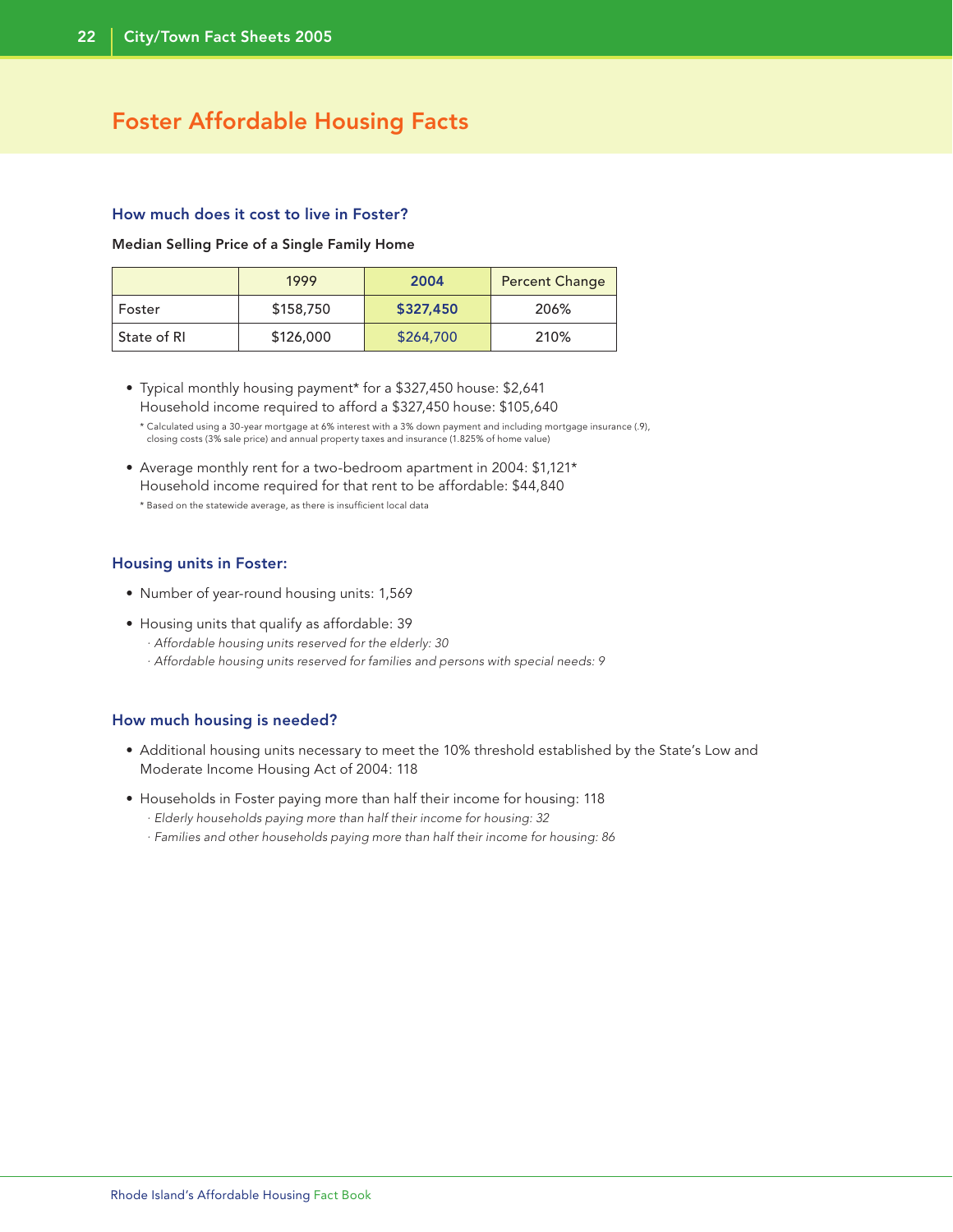### Glocester Affordable Housing Facts

### How much does it cost to live in Glocester?

#### Median Selling Price of a Single Family Home

|             | 1999      | 2004      | <b>Percent Change</b> |
|-------------|-----------|-----------|-----------------------|
| . Glocester | \$129,000 | \$279,000 | 216%                  |
| State of RI | \$126,000 | \$264,700 | 210%                  |

 • Typical monthly housing payment\* for a \$279,000 house: \$2,250 Household income required to afford a \$279,000 house: \$90,000

 • Average monthly rent for a two-bedroom apartment in 2004: \$1,121\* Household income required for that rent to be affordable: \$44,840 \* Based on the statewide average, as there is insufficient local data

### Housing units in Glocester:

- Number of year-round housing units: 3,644
- Housing units that qualify as affordable: 80
	- · Affordable housing units reserved for the elderly: 62
	- · Affordable housing units reserved for families and persons with special needs: 18

### How much housing is needed?

- Additional housing units necessary to meet the 10% threshold established by the State's Low and Moderate Income Housing Act of 2004: 284
- Households in Glocester paying more than half their income for housing: 239
	- · Elderly households paying more than half their income for housing: 58
	- · Families and other households paying more than half their income for housing: 181

To review Glocester's approved affordable housing plan, visit www.planning.ri.gov/housing/plans.htm

 <sup>\*</sup> Calculated using a 30-year mortgage at 6% interest with a 3% down payment and including mortgage insurance (.9), closing costs (3% sale price) and annual property taxes and insurance (1.825% of home value)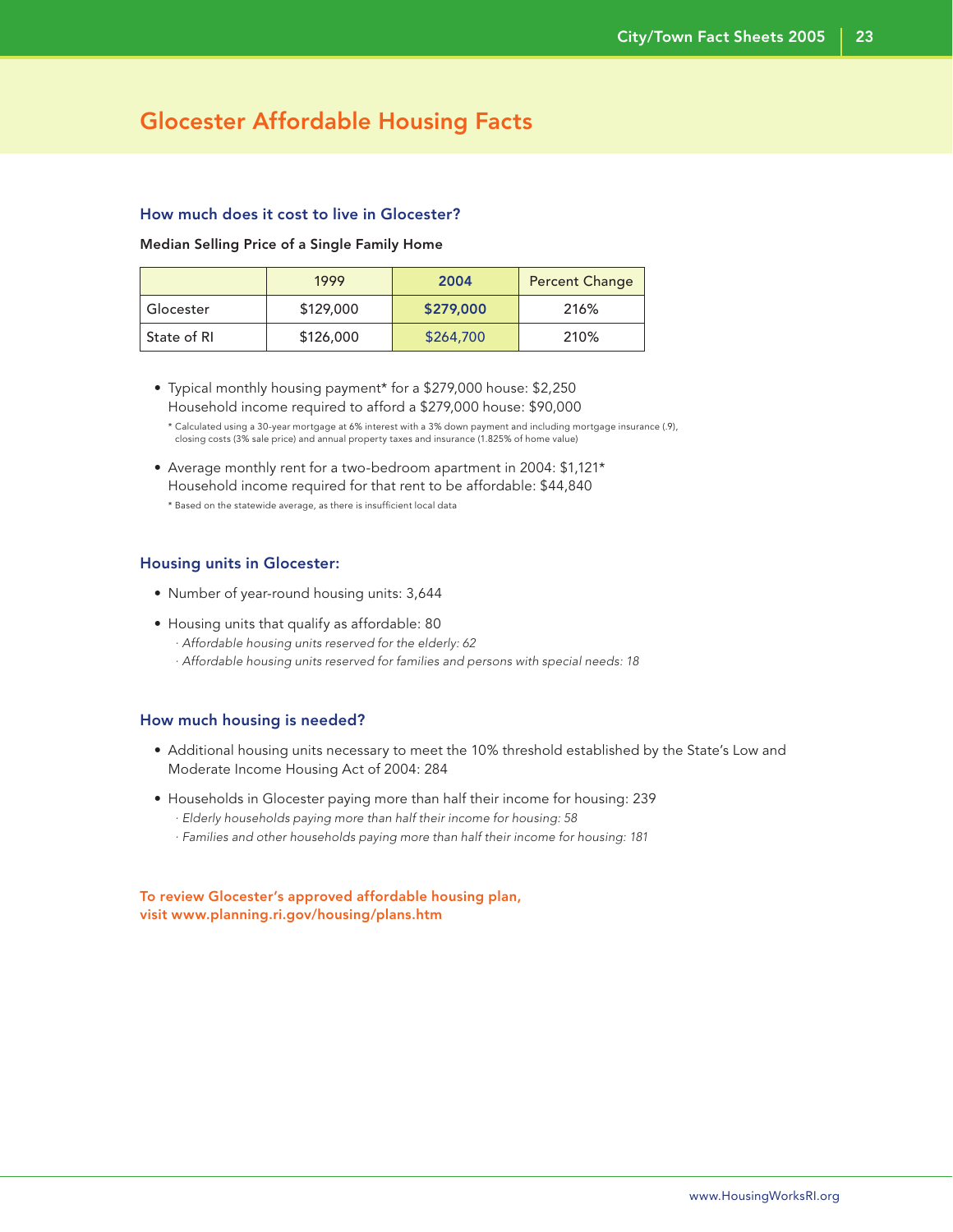### Hopkinton Affordable Housing Facts

#### How much does it cost to live in Hopkinton?

#### Median Selling Price of a Single Family Home

|             | 1999      | 2004      | <b>Percent Change</b> |
|-------------|-----------|-----------|-----------------------|
| Hopkinton   | \$129,000 | \$257,450 | 200%                  |
| State of RI | \$126,000 | \$264,700 | 210%                  |

- Typical monthly housing payment\* for a \$257,450 house: \$2,076 Household income required to afford a \$257,450 house: \$83,040
	- \* Calculated using a 30-year mortgage at 6% interest with a 3% down payment and including mortgage insurance (.9), closing costs (3% sale price) and annual property taxes and insurance (1.825% of home value)
- Average monthly rent for a two-bedroom apartment in 2004: \$1,121\* Household income required for that rent to be affordable: \$44,840 \* Based on the statewide average, as there is insufficient local data

### Housing units in Hopkinton:

- Number of year-round housing units: 3,040
- Housing units that qualify as affordable: 159
	- · Affordable housing units reserved for the elderly: 137
	- · Affordable housing units reserved for families and persons with special needs: 22

### How much housing is needed?

- Additional housing units necessary to meet the 10% threshold established by the State's Low and Moderate Income Housing Act of 2004: 145
- Households in Hopkinton paying more than half their income for housing: 288 · Elderly households paying more than half their income for housing: 105
	- · Families and other households paying more than half their income for housing: 183

To review Hopkinton's approved affordable housing plan, visit www.planning.ri.gov/housing/plans.htm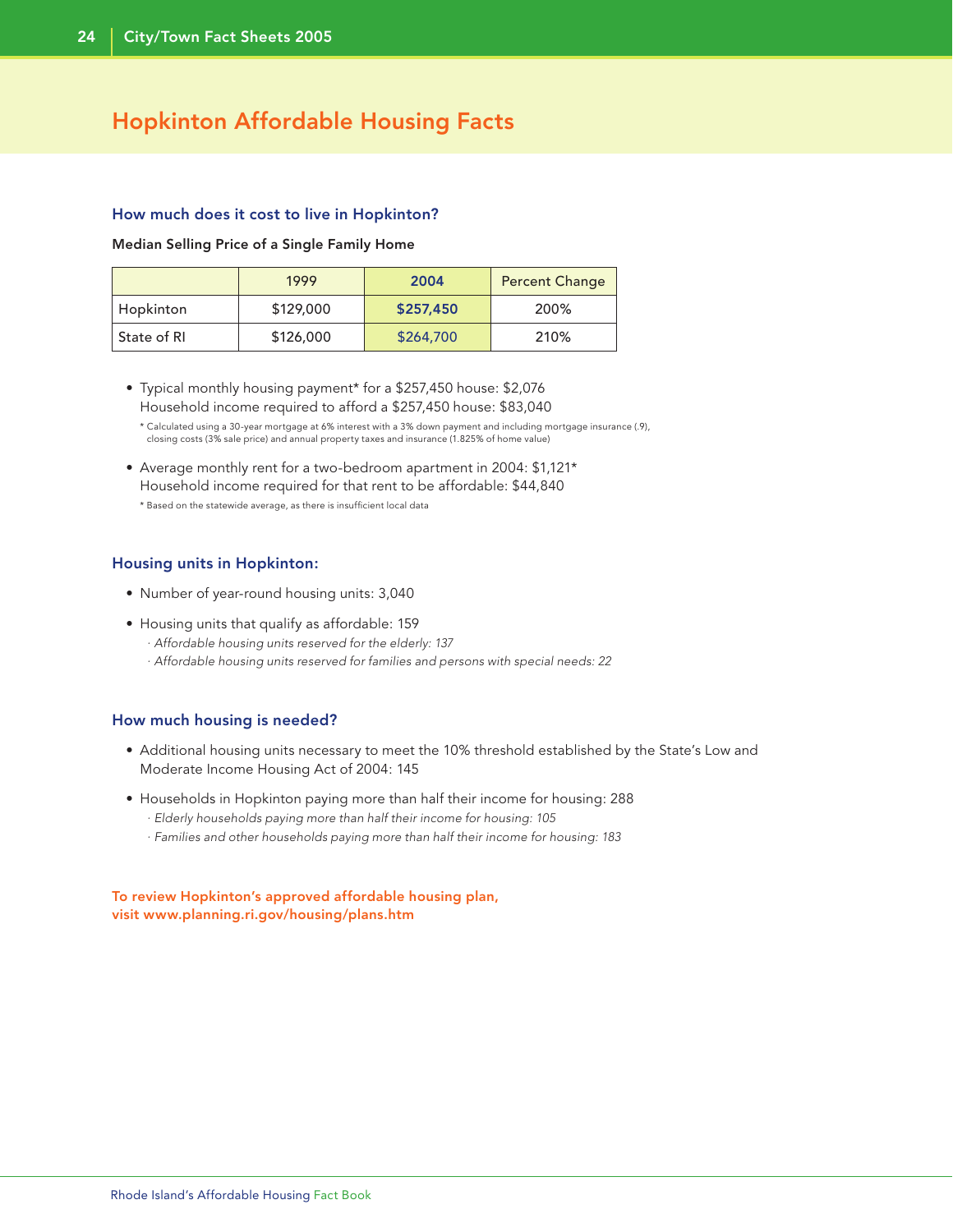### Jamestown Affordable Housing Facts

### How much does it cost to live in Jamestown?

#### Median Selling Price of a Single Family Home

|             | 1999      | 2004      | <b>Percent Change</b> |
|-------------|-----------|-----------|-----------------------|
| Jamestown   | \$191,500 | \$474,500 | 248%                  |
| State of RI | \$126,000 | \$264,700 | 210%                  |

 • Typical monthly housing payment\* for a \$474,500 house: \$3,826 Household income required to afford a \$474,500 house: \$153,040

 • Average monthly rent for a two-bedroom apartment in 2004: \$1,121\* Household income required for that rent to be affordable: \$44,840 \* Based on the statewide average, as there is insufficient local data

### Housing units in Jamestown:

- Number of year-round housing units: 2,428
- Housing units that qualify as affordable: 103
	- · Affordable housing units reserved for the elderly: 66
	- · Affordable housing units reserved for families and persons with special needs: 37

### How much housing is needed?

- Additional housing units necessary to meet the 10% threshold established by the State's Low and Moderate Income Housing Act of 2004: 140
- Households in Jamestown paying more than half their income for housing: 173
	- · Elderly households paying more than half their income for housing: 69
	- · Families and other households paying more than half their income for housing: 104

To review Jamestown's approved affordable housing plan, visit www.planning.ri.gov/housing/plans.htm

 <sup>\*</sup> Calculated using a 30-year mortgage at 6% interest with a 3% down payment and including mortgage insurance (.9), closing costs (3% sale price) and annual property taxes and insurance (1.825% of home value)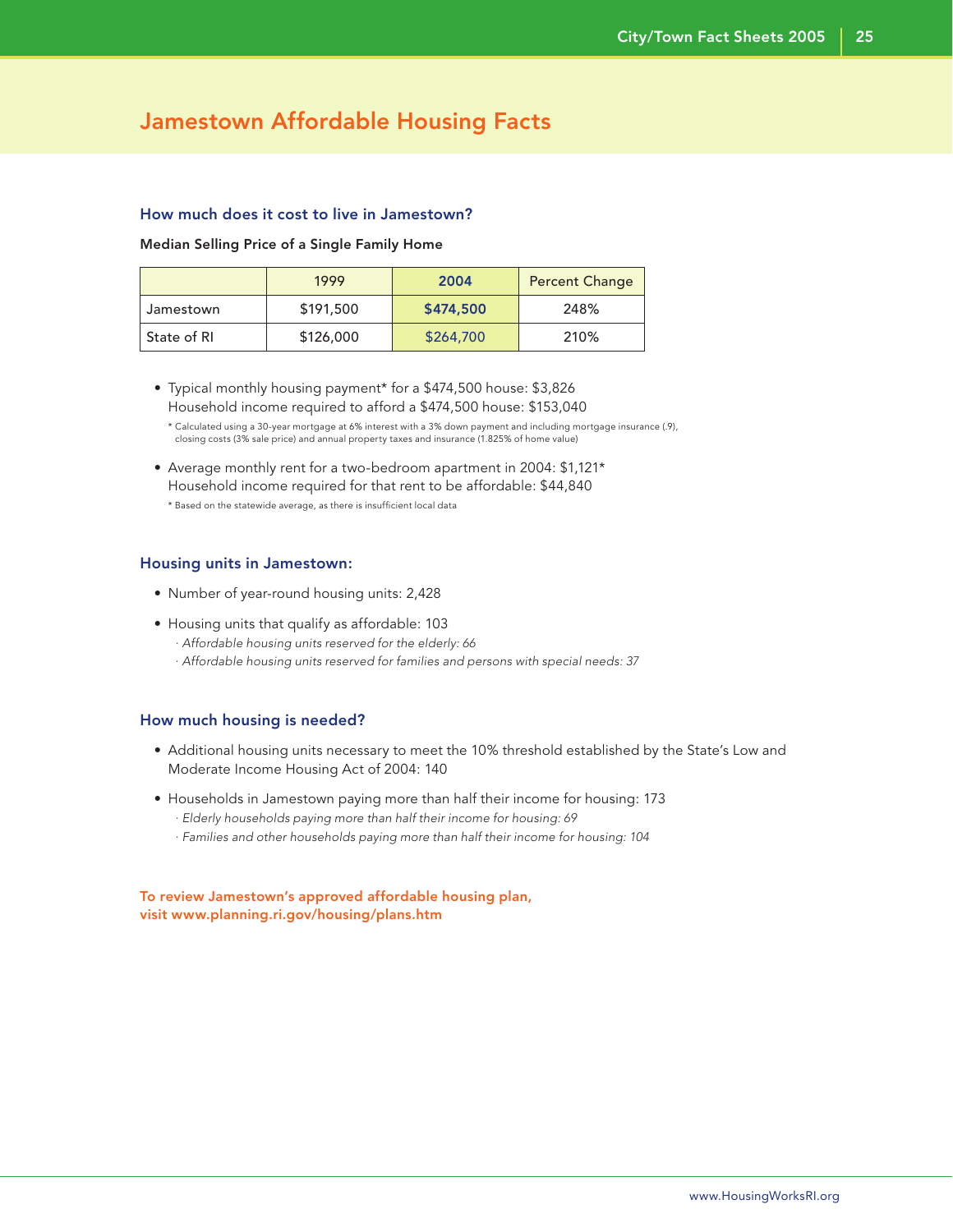## Johnston Affordable Housing Facts

### How much does it cost to live in Johnston?

#### Median Selling Price of a Single Family Home

|             | 1999      | 2004      | <b>Percent Change</b> |
|-------------|-----------|-----------|-----------------------|
| Johnston    | \$125,000 | \$254,900 | 204%                  |
| State of RI | \$126,000 | \$264,700 | 210%                  |

 • Typical monthly housing payment\* for a \$254,900 house: \$2,056 Household income required to afford a \$254,900 house: \$82,240

 \* Calculated using a 30-year mortgage at 6% interest with a 3% down payment and including mortgage insurance (.9), closing costs (3% sale price) and annual property taxes and insurance (1.825% of home value)

 • Average monthly rent for a two-bedroom apartment in 2004: \$1,095 Household income required for that rent to be affordable: \$43,800

### Housing units in Johnston:

- Number of year-round housing units: 11,526
- Housing units that qualify as affordable: 947
	- · Affordable housing units reserved for the elderly: 737
	- · Affordable housing units reserved for families and persons with special needs: 210

### How much housing is needed?

- Additional housing units necessary to meet the 10% threshold established by the State's Low and Moderate Income Housing Act of 2004: 206
- Households in Johnston paying more than half their income for housing: 1,418
	- · Elderly households paying more than half their income for housing: 719
	- · Families and other households paying more than half their income for housing: 699

To review Johnston's approved affordable housing plan, visit www.planning.ri.gov/housing/plans.htm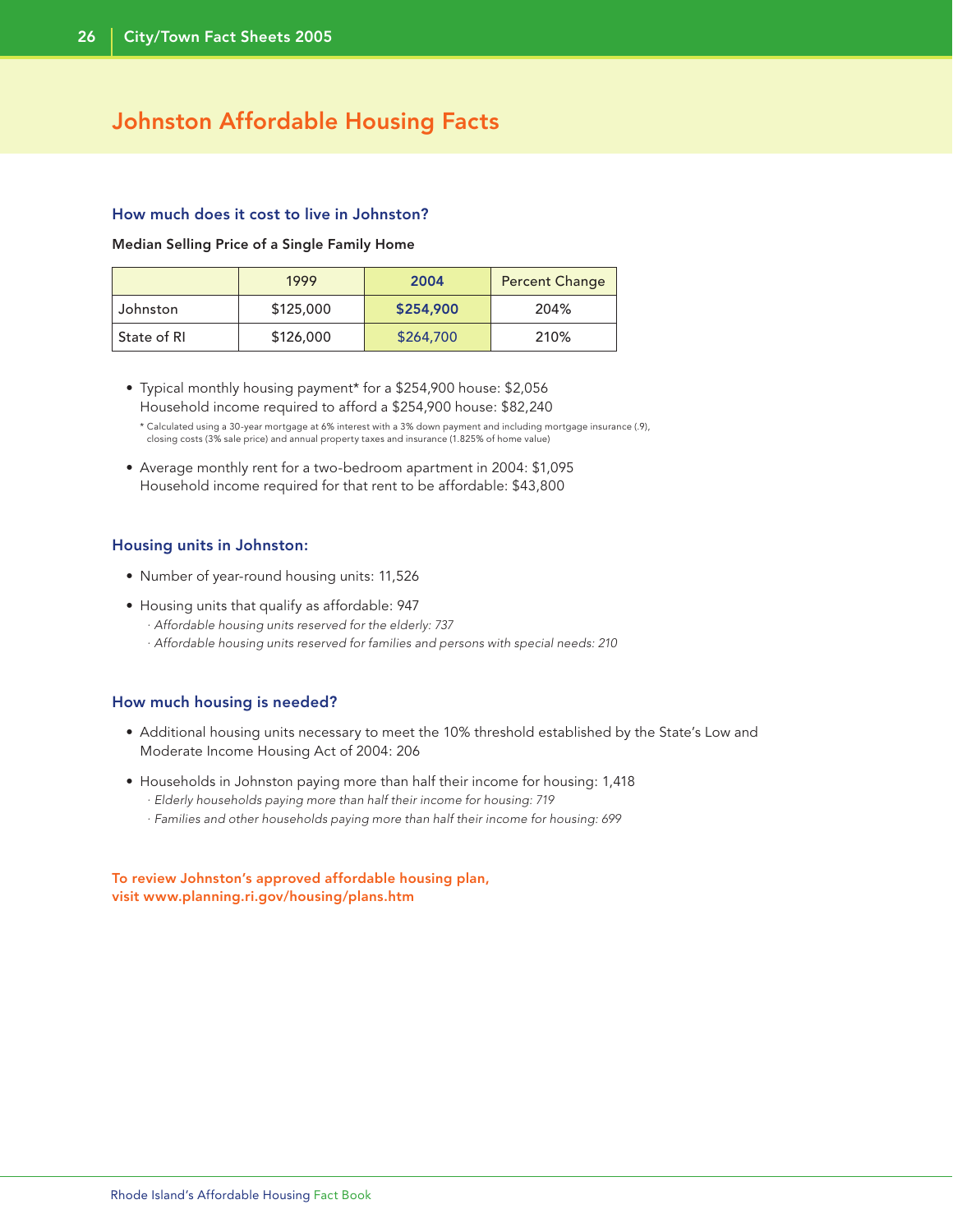### Lincoln Affordable Housing Facts

### How much does it cost to live in Lincoln?

#### Median Selling Price of a Single Family Home

|             | 1999      | 2004      | <b>Percent Change</b> |
|-------------|-----------|-----------|-----------------------|
| Lincoln     | \$175,000 | \$329,950 | 189%                  |
| State of RI | \$126,000 | \$264,700 | 210%                  |

 • Typical monthly housing payment\* for a \$329,950 house: \$2,661 Household income required to afford a \$329,950 house: \$106,440

 • Average monthly rent for a two-bedroom apartment in 2004: \$1,147 Household income required for that rent to be affordable: \$45,880

### Housing units in Lincoln:

- Number of year-round housing units: 8,472
- Housing units that qualify as affordable: 565
	- · Affordable housing units reserved for the elderly: 366
	- · Affordable housing units reserved for families and persons with special needs: 199

### How much housing is needed?

- Additional housing units necessary to meet the 10% threshold established by the State's Low and Moderate Income Housing Act of 2004: 282
- Households in Lincoln paying more than half their income for housing: 701
	- · Elderly households paying more than half their income for housing: 296
	- · Families and other households paying more than half their income for housing: 405

To review Lincoln's approved affordable housing plan, visit www.planning.ri.gov/housing/plans.htm

 <sup>\*</sup> Calculated using a 30-year mortgage at 6% interest with a 3% down payment and including mortgage insurance (.9), closing costs (3% sale price) and annual property taxes and insurance (1.825% of home value)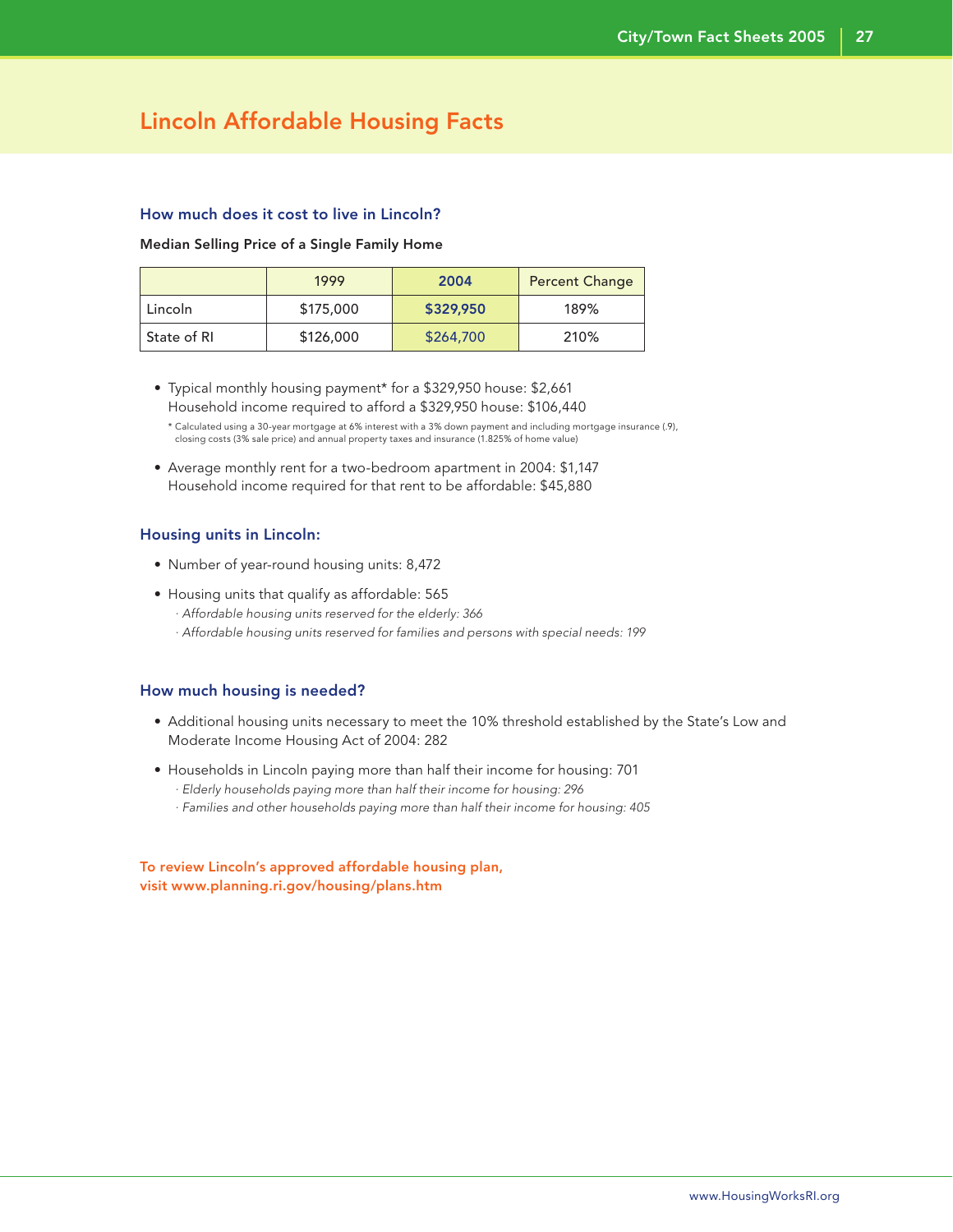### Little Compton Affordable Housing Facts

### How much does it cost to live in Little Compton?

Median Selling Price of a Single Family Home

|                | 1999      | 2004      | <b>Percent Change</b> |
|----------------|-----------|-----------|-----------------------|
| Little Compton | \$193,500 | \$500,000 | 258%                  |
| State of RI    | \$126,000 | \$264,700 | 210%                  |

- Typical monthly housing payment\* for a \$500,000 house: \$4,032 Household income required to afford a \$500,000 house: \$161,280
	- \* Calculated using a 30-year mortgage at 6% interest with a 3% down payment and including mortgage insurance (.9), closing costs (3% sale price) and annual property taxes and insurance (1.825% of home value)
- Average monthly rent for a two-bedroom apartment in 2004: \$1,121\* Household income required for that rent to be affordable: \$44,840 \* Based on the statewide average, as there is insufficient local data

### Housing units in Little Compton:

- Number of year-round housing units: 1,516
- Housing units that qualify as affordable: 2
	- · Affordable housing units reserved for the elderly: 0
	- · Affordable housing units reserved for families and persons with special needs: 2

### How much housing is needed?

- Additional housing units necessary to meet the 10% threshold established by the State's Low and Moderate Income Housing Act of 2004: 150
- Households in Little Compton paying more than half their income for housing: 102 · Elderly households paying more than half their income for housing: 70
	- · Families and other households paying more than half their income for housing: 32

### To review Little Compton's approved affordable housing plan, visit www.planning.ri.gov/housing/plans.htm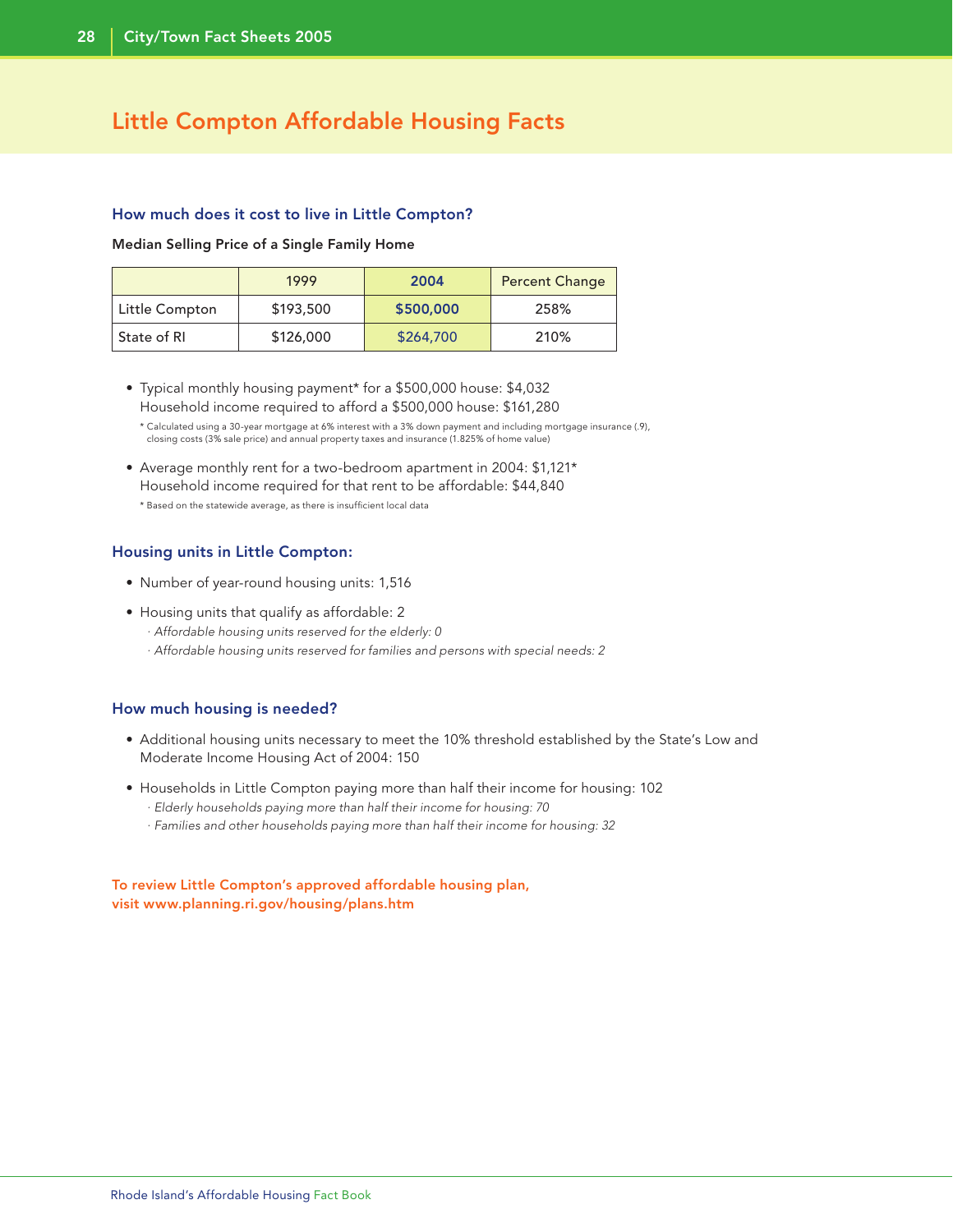### Middletown Affordable Housing Facts

### How much does it cost to live in Middletown?

#### Median Selling Price of a Single Family Home

|             | 1999      | 2004      | <b>Percent Change</b> |
|-------------|-----------|-----------|-----------------------|
| Middletown  | \$157,000 | \$341,000 | 217%                  |
| State of RI | \$126,000 | \$264,700 | 210%                  |

 • Typical monthly housing payment\* for a \$341,000 house: \$2,750 Household income required to afford a \$341,000 house: \$110,000

 • Average monthly rent for a two-bedroom apartment in 2004: \$1,298 Household income required for that rent to be affordable: \$51,920

### Housing units in Middletown:

- Number of year-round housing units: 6,152
- Housing units that qualify as affordable: 548
	- · Affordable housing units reserved for the elderly: 99
	- · Affordable housing units reserved for families and persons with special needs: 449

### How much housing is needed?

- Additional housing units necessary to meet the 10% threshold established by the State's Low and Moderate Income Housing Act of 2004: 67
- Households in Middletown paying more than half their income for housing: 610
	- · Elderly households paying more than half their income for housing: 194
	- · Families and other households paying more than half their income for housing: 416

To review Middletown's approved affordable housing plan, visit www.planning.ri.gov/housing/plans.htm

 <sup>\*</sup> Calculated using a 30-year mortgage at 6% interest with a 3% down payment and including mortgage insurance (.9), closing costs (3% sale price) and annual property taxes and insurance (1.825% of home value)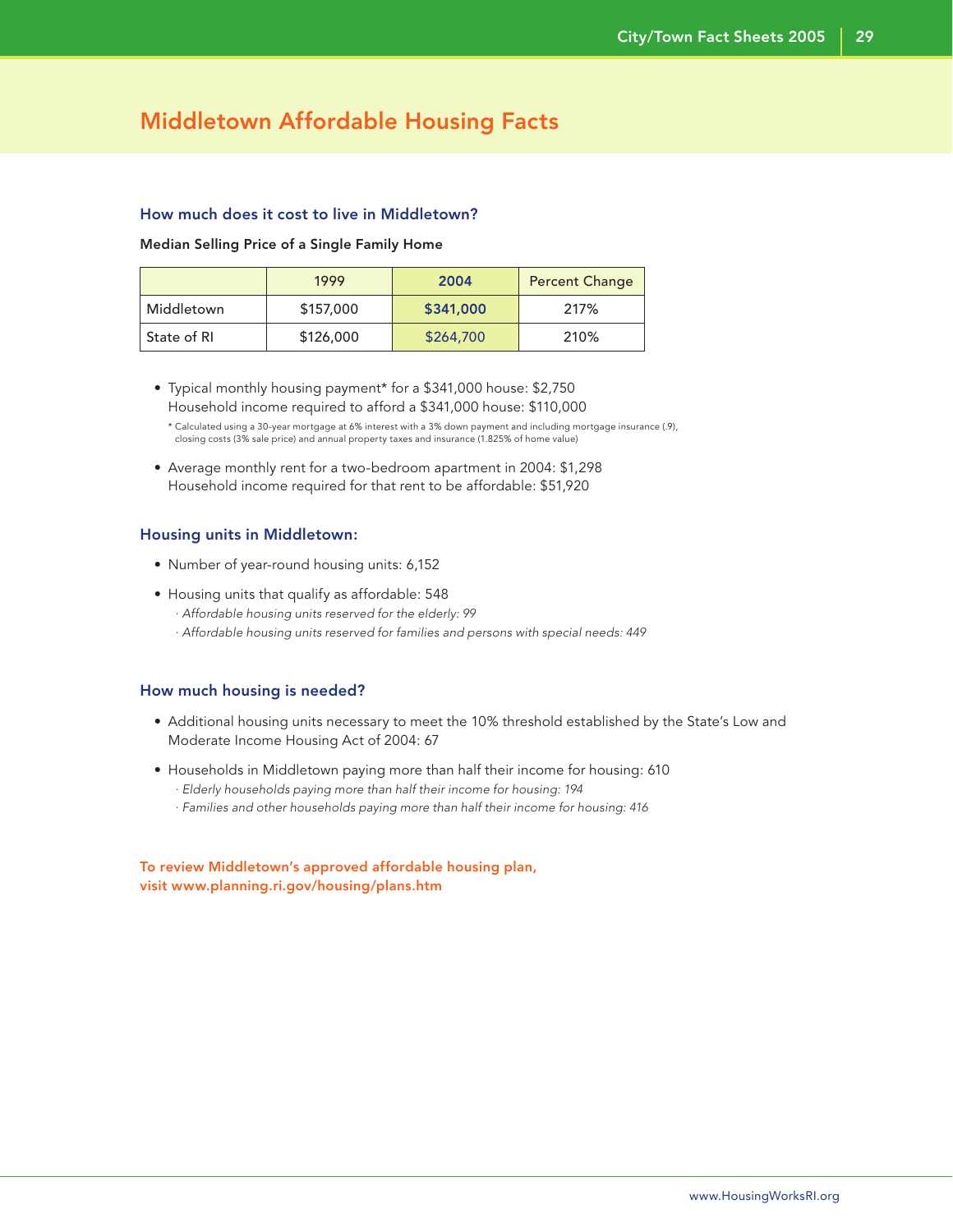### Narragansett Affordable Housing Facts

#### How much does it cost to live in Narragansett?

Median Selling Price of a Single Family Home

|              | 1999      | 2004      | <b>Percent Change</b> |
|--------------|-----------|-----------|-----------------------|
| Narragansett | \$146,320 | \$390,000 | 267%                  |
| State of RI  | \$126,000 | \$264,700 | 210%                  |

- Typical monthly housing payment\* for a \$390,000 house: \$3,145 Household income required to afford a \$390,000 house: \$125,800
	- \* Calculated using a 30-year mortgage at 6% interest with a 3% down payment and including mortgage insurance (.9), closing costs (3% sale price) and annual property taxes and insurance (1.825% of home value)
- Average monthly rent for a two-bedroom apartment in 2004: \$1,121\* Household income required for that rent to be affordable: \$44,840 \* Based on the statewide average, as there is insufficient local data

### Housing units in Narragansett:

- Number of year-round housing units: 7,124
- Housing units that qualify as affordable: 196
	- · Affordable housing units reserved for the elderly: 106
	- · Affordable housing units reserved for families and persons with special needs: 90

### How much housing is needed?

- Additional housing units necessary to meet the 10% threshold established by the State's Low and Moderate Income Housing Act of 2004: 516
- Households in Narragansett paying more than half their income for housing: 1,098 · Elderly households paying more than half their income for housing: 195
	- · Families and other households paying more than half their income for housing: 903

### To review Narragansett's approved affordable housing plan, visit www.planning.ri.gov/housing/plans.htm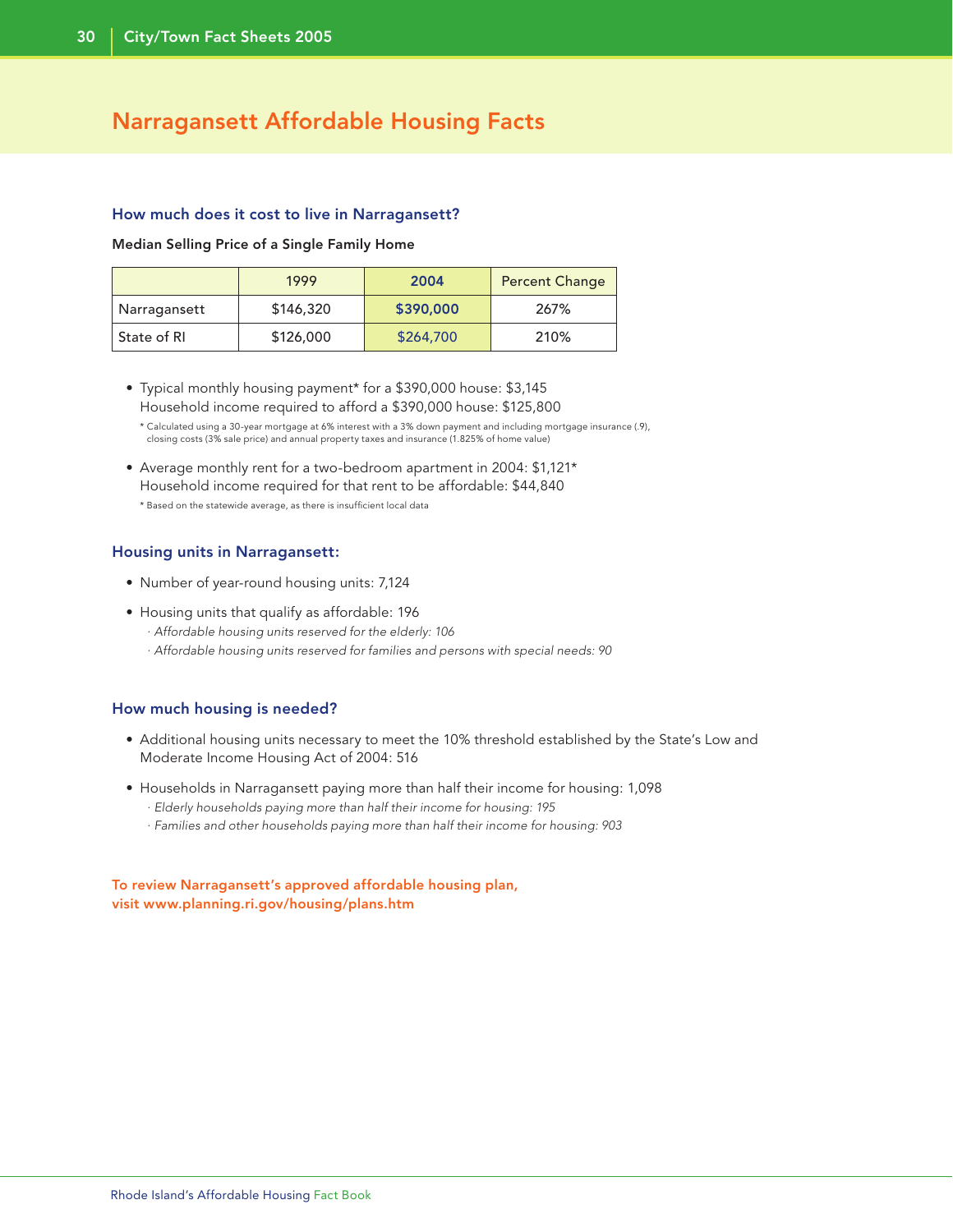### New Shoreham Affordable Housing Facts

### How much does it cost to live in New Shoreham?

#### Median Selling Price of a Single Family Home

|              | 1999      | 2004      | <b>Percent Change</b> |
|--------------|-----------|-----------|-----------------------|
| New Shoreham | \$405,000 | \$800,000 | 198%                  |
| State of RI  | \$126,000 | \$264,700 | 210%                  |

 • Typical monthly housing payment\* for a \$800,000 house: \$6,451 Household income required to afford a \$800,000 house: \$258,040

 • Average monthly rent for a two-bedroom apartment in 2004: \$1,121\* Household income required for that rent to be affordable: \$44,840 \* Based on the statewide average, as there is insufficient local data

### Housing units in New Shoreham:

- Number of year-round housing units: 497
- Housing units that qualify as affordable: 36
	- · Affordable housing units reserved for the elderly: 0
	- · Affordable housing units reserved for families and persons with special needs: 36

### How much housing is needed?

- Additional housing units necessary to meet the 10% threshold established by the State's Low and Moderate Income Housing Act of 2004: 14
- Households in New Shoreham paying more than half their income for housing: 90
	- · Elderly households paying more than half their income for housing: 36
	- · Families and other households paying more than half their income for housing: 54

To review New Shoreham's approved affordable housing plan, visit www.planning.ri.gov/housing/plans.htm

 <sup>\*</sup> Calculated using a 30-year mortgage at 6% interest with a 3% down payment and including mortgage insurance (.9), closing costs (3% sale price) and annual property taxes and insurance (1.825% of home value)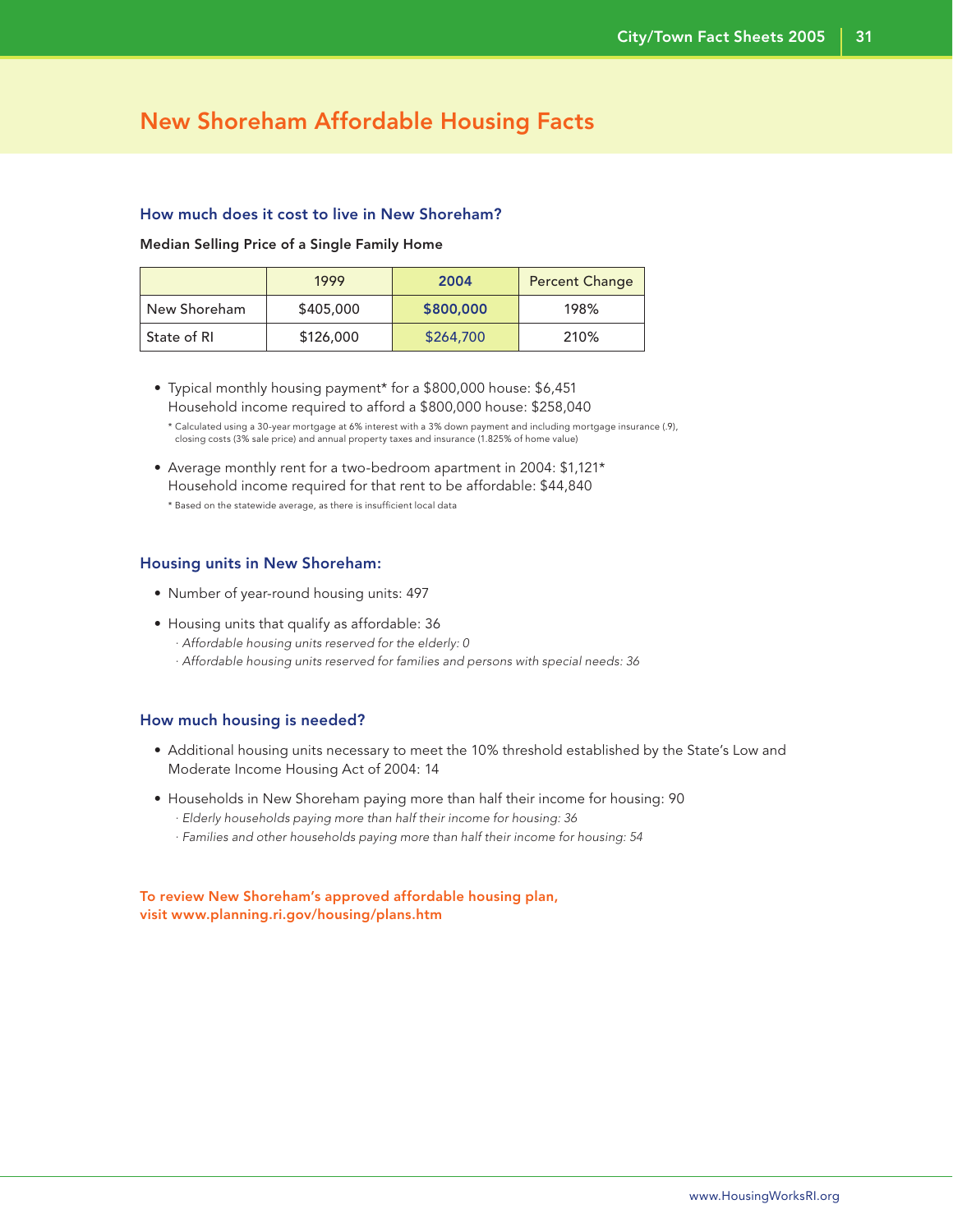### Newport Affordable Housing Facts

#### How much does it cost to live in Newport?

Median Selling Price of a Single Family Home

|             | 1999      | 2004      | <b>Percent Change</b> |
|-------------|-----------|-----------|-----------------------|
| Newport     | \$148,000 | \$400,000 | 270%                  |
| State of RI | \$126,000 | \$264,700 | 210%                  |

 • Typical monthly housing payment\* for a \$400,000 house: \$3,226 Household income required to afford a \$400,000 house: \$129,040

 \* Calculated using a 30-year mortgage at 6% interest with a 3% down payment and including mortgage insurance (.9), closing costs (3% sale price) and annual property taxes and insurance (1.825% of home value)

 • Average monthly rent for a two-bedroom apartment in 2004: \$1,363 Household income required for that rent to be affordable: \$54,520

### Housing units in Newport:

- Number of year-round housing units: 12,368
- Housing units that qualify as affordable: 2,150
	- · Affordable housing units reserved for the elderly: 433
	- · Affordable housing units reserved for families and persons with special needs: 1,717

- Additional housing units necessary to meet the 10% threshold established by the State's Low and Moderate Income Housing Act of 2004: 0
- Households in Newport paying more than half their income for housing: 1,525
	- · Elderly households paying more than half their income for housing: 329
	- · Families and other households paying more than half their income for housing: 1,196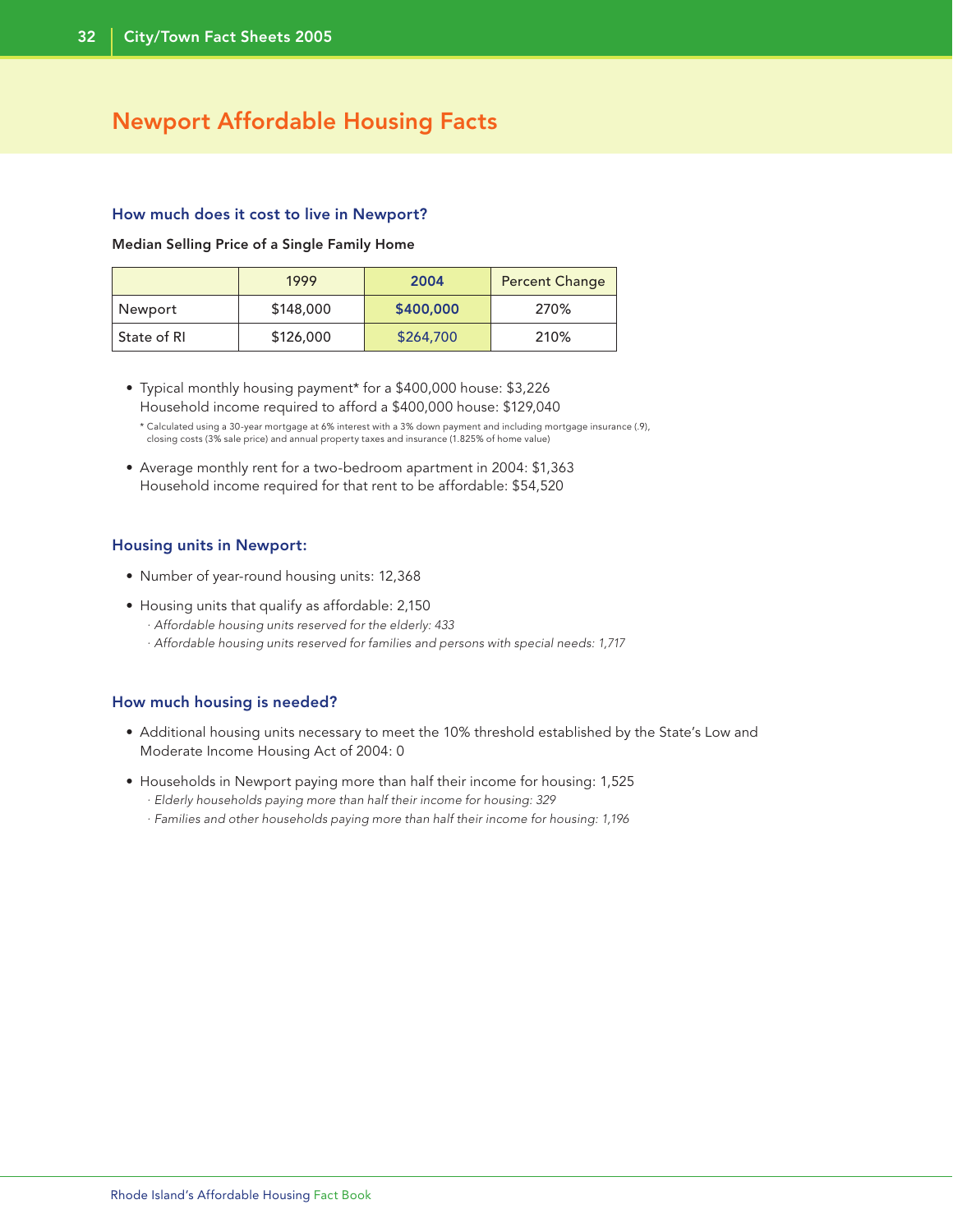### North Kingstown Affordable Housing Facts

### How much does it cost to live in North Kingstown?

#### Median Selling Price of a Single Family Home

|                 | 1999      | 2004      | <b>Percent Change</b> |
|-----------------|-----------|-----------|-----------------------|
| North Kingstown | \$180,000 | \$375,000 | 208%                  |
| State of RI     | \$126,000 | \$264,700 | 210%                  |

 • Typical monthly housing payment\* for a \$375,000 house: \$3,024 Household income required to afford a \$375,000 house: \$120,960

 • Average monthly rent for a two-bedroom apartment in 2004: \$1,299 Household income required for that rent to be affordable: \$51,960

### Housing units in North Kingstown:

- Number of year-round housing units: 10,477
- Housing units that qualify as affordable: 851 · Affordable housing units reserved for the elderly: 170 · Affordable housing units reserved for families and persons with special needs: 681

### How much housing is needed?

- Additional housing units necessary to meet the 10% threshold established by the State's Low and Moderate Income Housing Act of 2004: 197
- Households in North Kingstown paying more than half their income for housing: 958
	- · Elderly households paying more than half their income for housing: 260
	- · Families and other households paying more than half their income for housing: 698

To review North Kingstown's approved affordable housing plan, visit www.planning.ri.gov/housing/plans.htm

 <sup>\*</sup> Calculated using a 30-year mortgage at 6% interest with a 3% down payment and including mortgage insurance (.9), closing costs (3% sale price) and annual property taxes and insurance (1.825% of home value)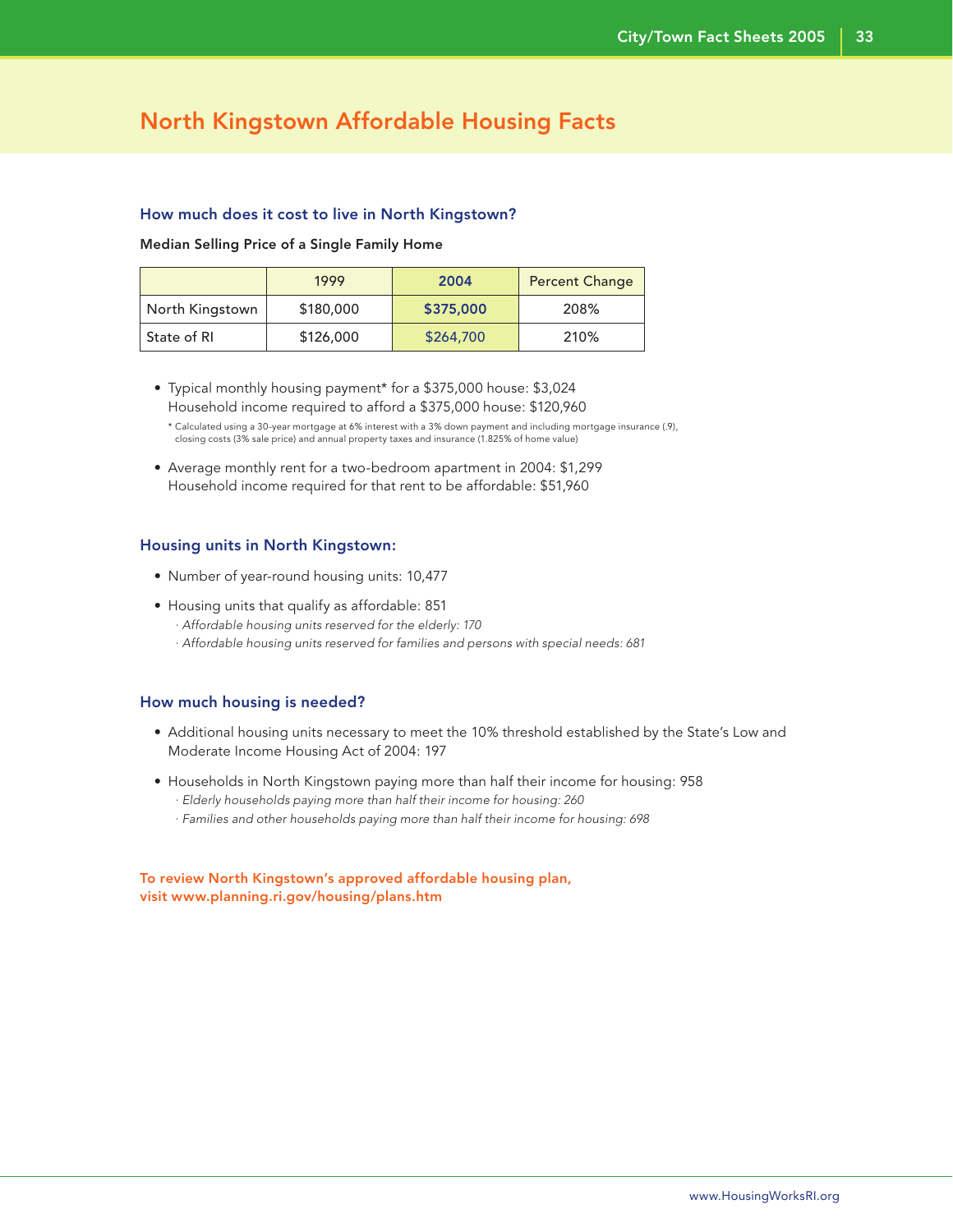### North Providence Affordable Housing Facts

### How much does it cost to live in North Providence?

Median Selling Price of a Single Family Home

|                  | 1999      | 2004      | <b>Percent Change</b> |
|------------------|-----------|-----------|-----------------------|
| North Providence | \$111,000 | \$245,000 | 221%                  |
| State of RI      | \$126,000 | \$264,700 | 210%                  |

 • Typical monthly housing payment\* for a \$245,000 house: \$1,976 Household income required to afford a \$245,000 house: \$79,040

 \* Calculated using a 30-year mortgage at 6% interest with a 3% down payment and including mortgage insurance (.9), closing costs (3% sale price) and annual property taxes and insurance (1.825% of home value)

 • Average monthly rent for a two-bedroom apartment in 2004: \$1,042 Household income required for that rent to be affordable: \$41,680

### Housing units in North Providence:

- Number of year-round housing units: 14,793
- Housing units that qualify as affordable: 1,059
	- · Affordable housing units reserved for the elderly: 922
	- · Affordable housing units reserved for families and persons with special needs: 137

- Additional housing units necessary to meet the 10% threshold established by the State's Low and Moderate Income Housing Act of 2004: 420
- Households in North Providence paying more than half their income for housing: 1,616
	- · Elderly households paying more than half their income for housing: 673
	- · Families and other households paying more than half their income for housing: 943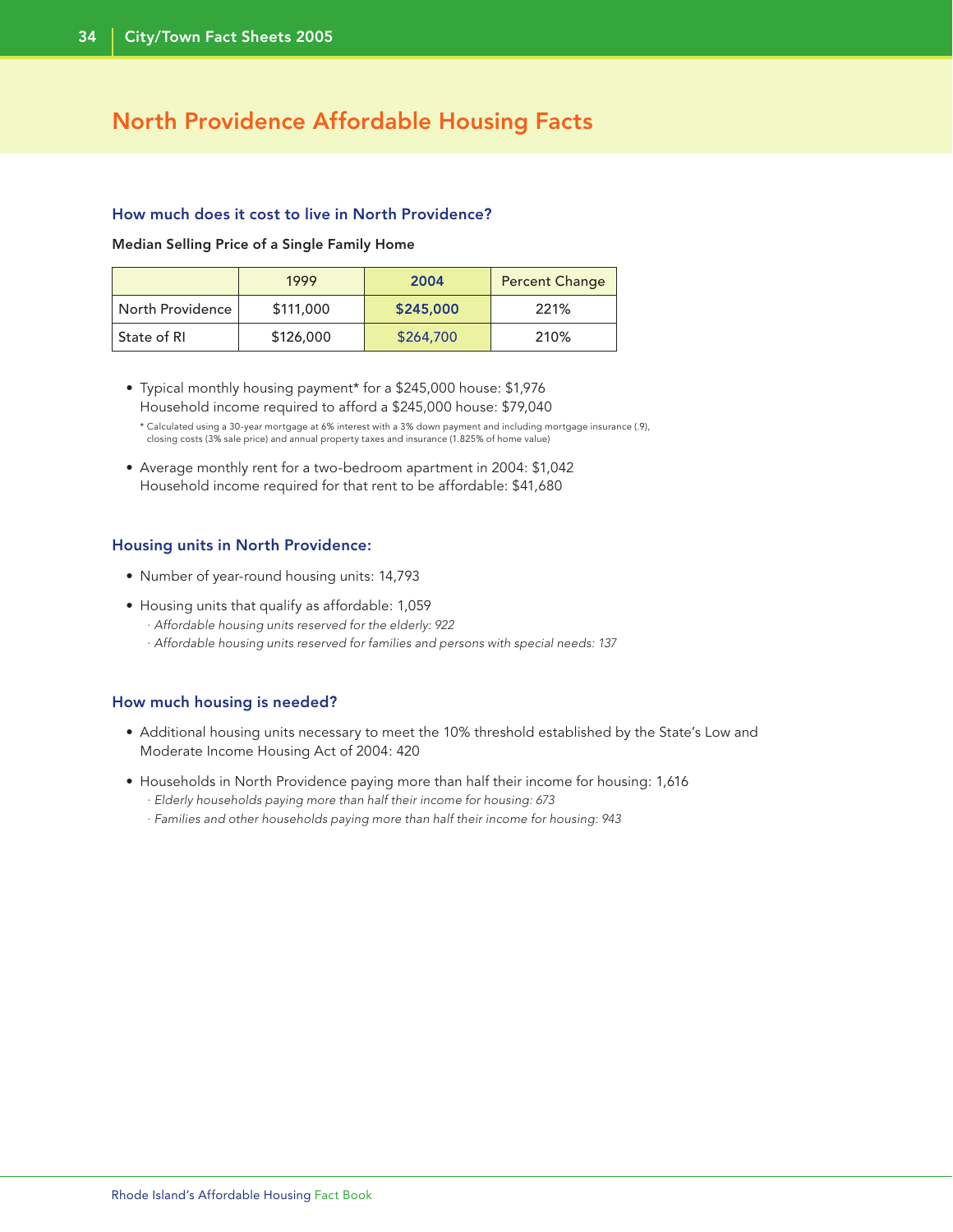### North Smithfield Affordable Housing Facts

### How much does it cost to live in North Smithfield?

#### Median Selling Price of a Single Family Home

|                  | 1999      | 2004      | <b>Percent Change</b> |
|------------------|-----------|-----------|-----------------------|
| North Smithfield | \$155,000 | \$300,000 | 194%                  |
| State of RI      | \$126,000 | \$264,700 | 210%                  |

 • Typical monthly housing payment\* for a \$300,000 house: \$2,419 Household income required to afford a \$300,000 house: \$96,760

 • Average monthly rent for a two-bedroom apartment in 2004: \$1,078 Household income required for that rent to be affordable: \$43,120

### Housing units in North Smithfield:

- Number of year-round housing units: 4,058
- Housing units that qualify as affordable: 263 · Affordable housing units reserved for the elderly: 215 · Affordable housing units reserved for families and persons with special needs: 48

### How much housing is needed?

- Additional housing units necessary to meet the 10% threshold established by the State's Low and Moderate Income Housing Act of 2004: 143
- Households in North Smithfield paying more than half their income for housing: 269
	- · Elderly households paying more than half their income for housing: 157
	- · Families and other households paying more than half their income for housing: 112

To review North Smithfield's approved affordable housing plan, visit www.planning.ri.gov/housing/plans.htm

 <sup>\*</sup> Calculated using a 30-year mortgage at 6% interest with a 3% down payment and including mortgage insurance (.9), closing costs (3% sale price) and annual property taxes and insurance (1.825% of home value)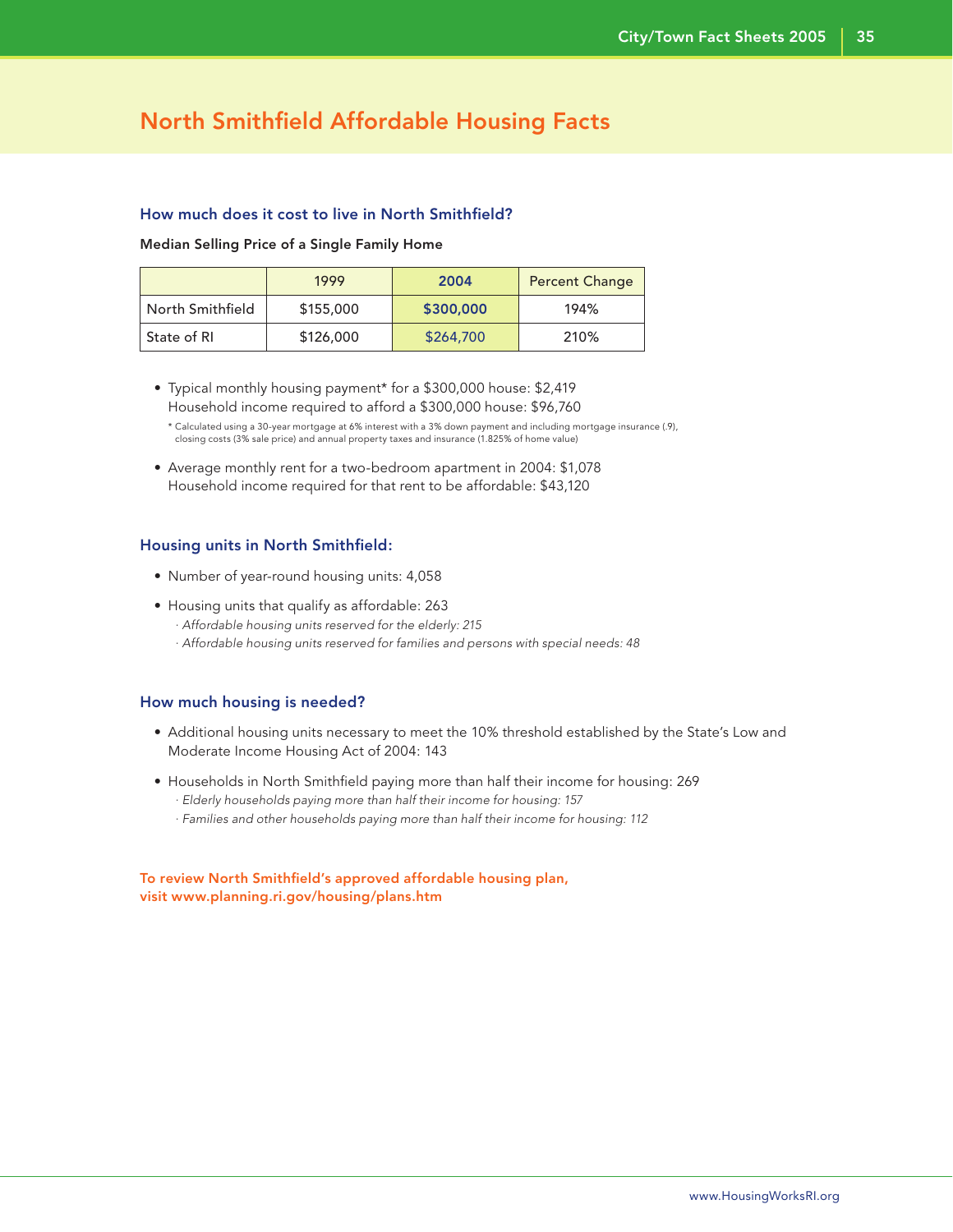### Pawtucket Affordable Housing Facts

### How much does it cost to live in Pawtucket?

#### Median Selling Price of a Single Family Home

|             | 1999      | 2004      | <b>Percent Change</b> |
|-------------|-----------|-----------|-----------------------|
| Pawtucket   | \$94,500  | \$214,900 | 227%                  |
| State of RI | \$126,000 | \$264,700 | 210%                  |

- Typical monthly housing payment\* for a \$214,900 house: \$1,733 Household income required to afford a \$214,900 house: \$69,320
	- \* Calculated using a 30-year mortgage at 6% interest with a 3% down payment and including mortgage insurance (.9), closing costs (3% sale price) and annual property taxes and insurance (1.825% of home value)
- Average monthly rent for a two-bedroom apartment in 2004: \$968 Household income required for that rent to be affordable: \$38,720

### Housing units in Pawtucket:

- Number of year-round housing units: 31,748
- Housing units that qualify as affordable: 2,642
	- · Affordable housing units reserved for the elderly: 1,351
	- · Affordable housing units reserved for families and persons with special needs: 1,291

- Additional housing units necessary to meet the 10% threshold established by the State's Low and Moderate Income Housing Act of 2004: 533
- Households in Pawtucket paying more than half their income for housing: 4,663
	- · Elderly households paying more than half their income for housing: 1,241
	- · Families and other households paying more than half their income for housing: 3,422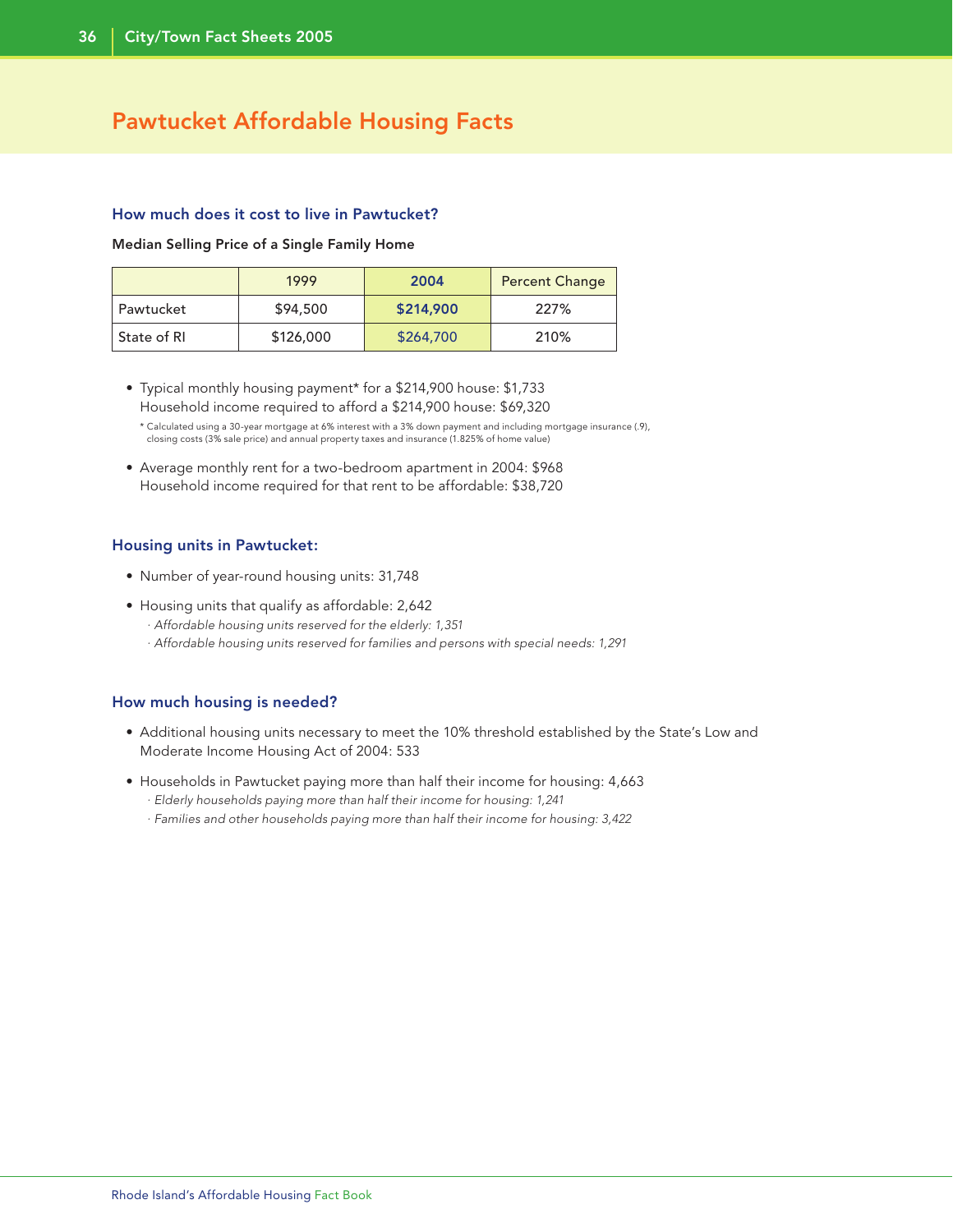### Portsmouth Affordable Housing Facts

### How much does it cost to live in Portsmouth?

#### Median Selling Price of a Single Family Home

|             | 1999      | 2004      | <b>Percent Change</b> |
|-------------|-----------|-----------|-----------------------|
| Portsmouth  | \$175,000 | \$345,000 | 197%                  |
| State of RI | \$126,000 | \$264,700 | 210%                  |

 • Typical monthly housing payment\* for a \$345,000 house: \$2,782 Household income required to afford a \$345,000 house: \$111,280

 • Average monthly rent for a two-bedroom apartment in 2004: \$1,307 Household income required for that rent to be affordable: \$52,280

### Housing units in Portsmouth:

- Number of year-round housing units: 7,005
- Housing units that qualify as affordable: 168 · Affordable housing units reserved for the elderly: 134 · Affordable housing units reserved for families and persons with special needs: 34

### How much housing is needed?

- Additional housing units necessary to meet the 10% threshold established by the State's Low and Moderate Income Housing Act of 2004: 533
- Households in Portsmouth paying more than half their income for housing: 548
	- · Elderly households paying more than half their income for housing: 205
	- · Families and other households paying more than half their income for housing: 343

To review Portsmouth's approved affordable housing plan, visit www.planning.ri.gov/housing/plans.htm

 <sup>\*</sup> Calculated using a 30-year mortgage at 6% interest with a 3% down payment and including mortgage insurance (.9), closing costs (3% sale price) and annual property taxes and insurance (1.825% of home value)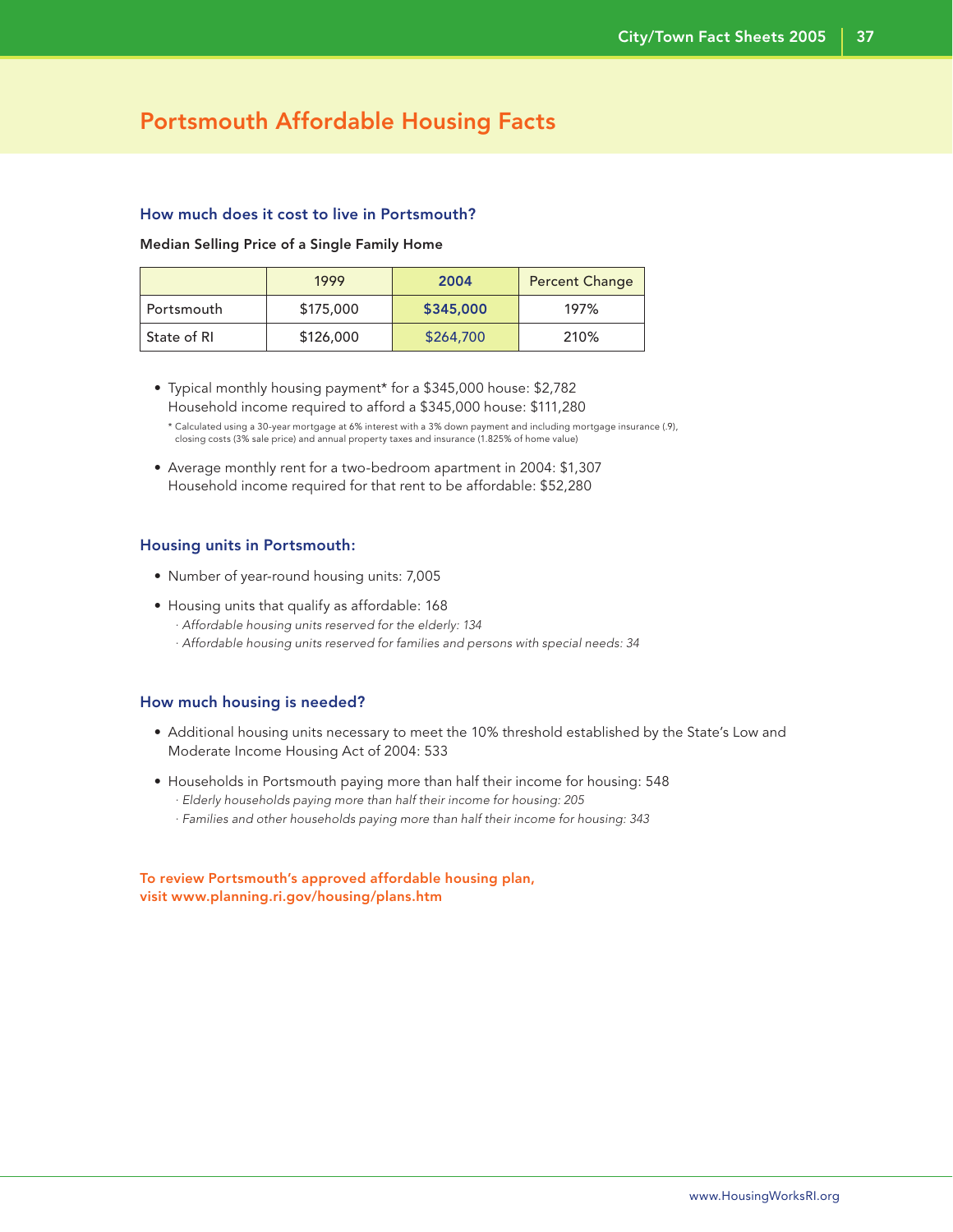### Providence Affordable Housing Facts

### How much does it cost to live in Providence?

#### Median Selling Price of a Single Family Home

|               | 1999       | 2004       | <b>Percent Change</b> |
|---------------|------------|------------|-----------------------|
| Providence    | $$75.000*$ | \$185,000* | 247%                  |
| ' State of RI | \$126,000  | \$264,700  | 210%                  |

\* Does not include homes sold in the East Side section of Providence.

- Typical monthly housing payment\* for a \$185,000 house: \$1,492 Household income required to afford a \$185,000 house: \$59,680
	- \* Calculated using a 30-year mortgage at 6% interest with a 3% down payment and including mortgage insurance (.9), closing costs (3% sale price) and annual property taxes and insurance (1.825% of home value)
- Average monthly rent for a two-bedroom apartment in 2004: \$1,066 Household income required for that rent to be affordable: \$42,640

### Housing units in Providence:

- Number of year-round housing units: 67,572
- Housing units that qualify as affordable: 9,550
	- · Affordable housing units reserved for the elderly: 4,358
	- · Affordable housing units reserved for families and persons with special needs: 5,192

- Additional housing units necessary to meet the 10% threshold established by the State's Low and Moderate Income Housing Act of 2004: 0
- Households in Providence paying more than half their income for housing: 14,982
	- · Elderly households paying more than half their income for housing: 2,763
	- · Families and other households paying more than half their income for housing: 12,219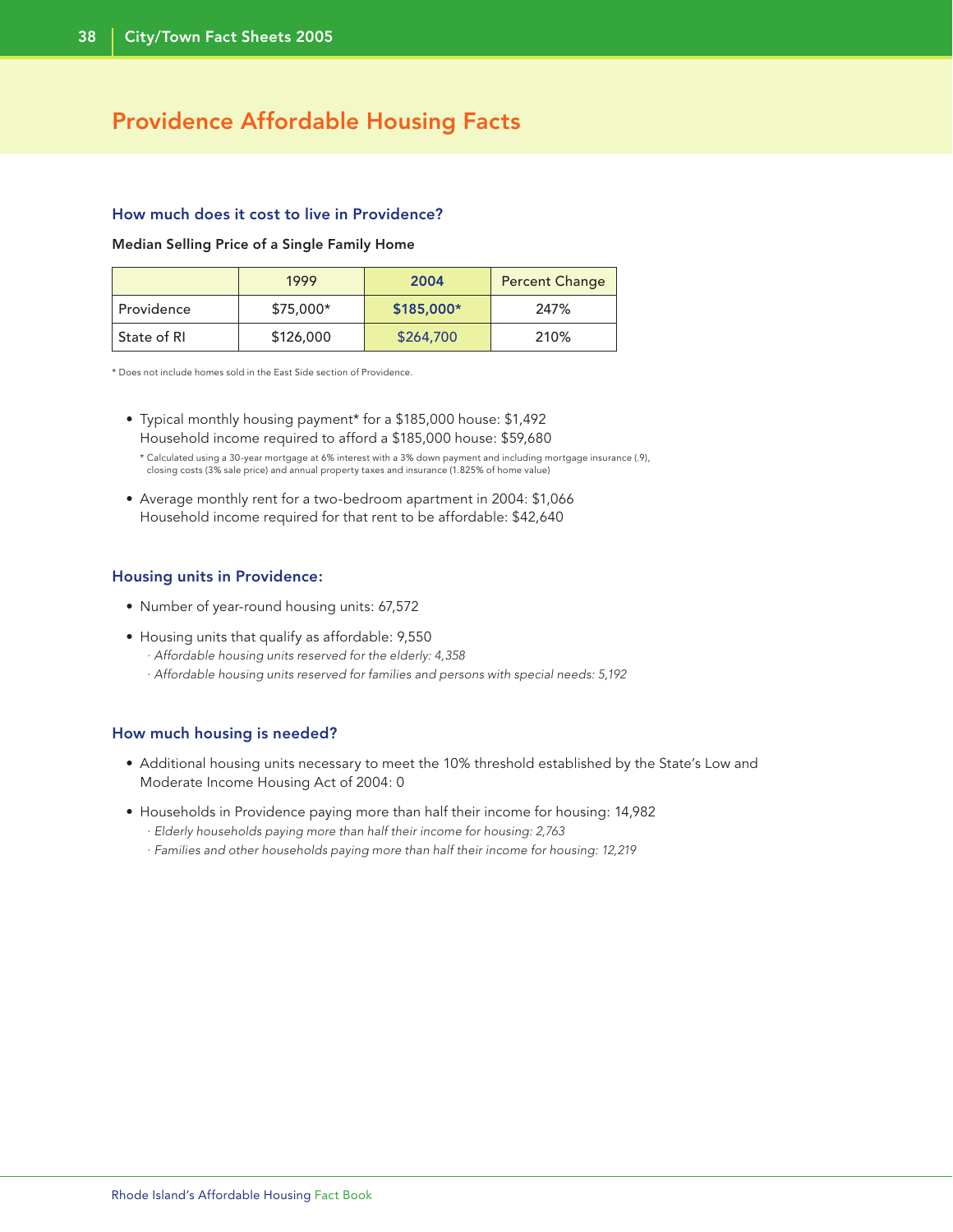### Richmond Affordable Housing Facts

### How much does it cost to live in Richmond?

#### Median Selling Price of a Single Family Home

|             | 1999      | 2004      | <b>Percent Change</b> |
|-------------|-----------|-----------|-----------------------|
| Richmond    | \$133,000 | \$284,000 | 214%                  |
| State of RI | \$126,000 | \$264,700 | 210%                  |

 • Typical monthly housing payment\* for a \$284,000 house: \$2,290 Household income required to afford a \$284,000 house: \$91,600

 • Average monthly rent for a two-bedroom apartment in 2004: \$1,121\* Household income required for that rent to be affordable: \$44,840 \* Based on the statewide average, as there is insufficient local data

#### Housing units in Richmond:

- Number of year-round housing units: 2,592
- Housing units that qualify as affordable: 65
	- · Affordable housing units reserved for the elderly: 0
	- · Affordable housing units reserved for families and persons with special needs: 65

- Additional housing units necessary to meet the 10% threshold established by the State's Low and Moderate Income Housing Act of 2004: 194
- Households in Richmond paying more than half their income for housing: 99 · Elderly households paying more than half their income for housing: 30
	- · Families and other households paying more than half their income for housing: 69

 <sup>\*</sup> Calculated using a 30-year mortgage at 6% interest with a 3% down payment and including mortgage insurance (.9), closing costs (3% sale price) and annual property taxes and insurance (1.825% of home value)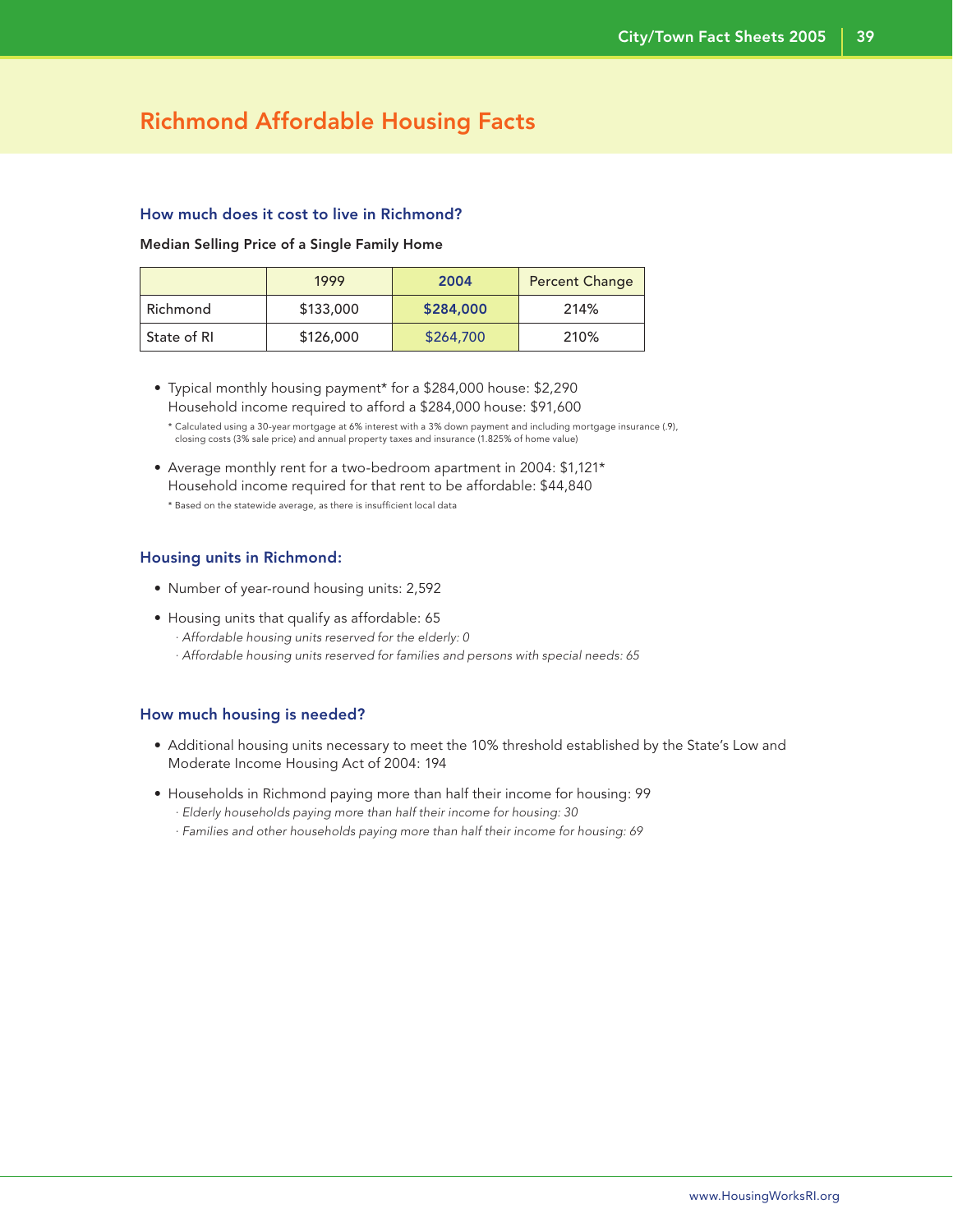### Scituate Affordable Housing Facts

### How much does it cost to live in Scituate?

Median Selling Price of a Single Family Home

|             | 1999      | 2004      | <b>Percent Change</b> |
|-------------|-----------|-----------|-----------------------|
| Scituate    | \$150,000 | \$322,000 | 215%                  |
| State of RI | \$126,000 | \$264,700 | 210%                  |

• Typical monthly housing payment\* for a \$390,000 house: \$3,145 Household income required to afford a \$390,000 house: \$125,800

• Average monthly rent for a two-bedroom apartment in 2003: \$1,198 Household income required for that rent to be affordable: \$47,920

### Housing units in Scituate:

- Number of year-round housing units: 3,882
- Housing units that qualify as affordable: 39
	- · Affordable housing units reserved for the elderly: 24
	- · Affordable housing units reserved for families and persons with special needs: 15

### How much housing is needed?

- Additional housing units necessary to meet the 10% threshold established by the State's Low and Moderate Income Housing Act of 2004: 349
- Households in Scituate paying more than half their income for housing: 265 · Elderly households paying more than half their income for housing: 40
	- · Families and other households paying more than half their income for housing: 225

To review Scituate's approved affordable housing plan, visit www.planning.ri.gov/housing/plans.htm

 <sup>\*</sup> Calculated using a 30-year mortgage at 6% interest with a 3% down payment and including mortgage insurance (.9), closing costs (3% sale price) and annual property taxes and insurance (1.825% of home value)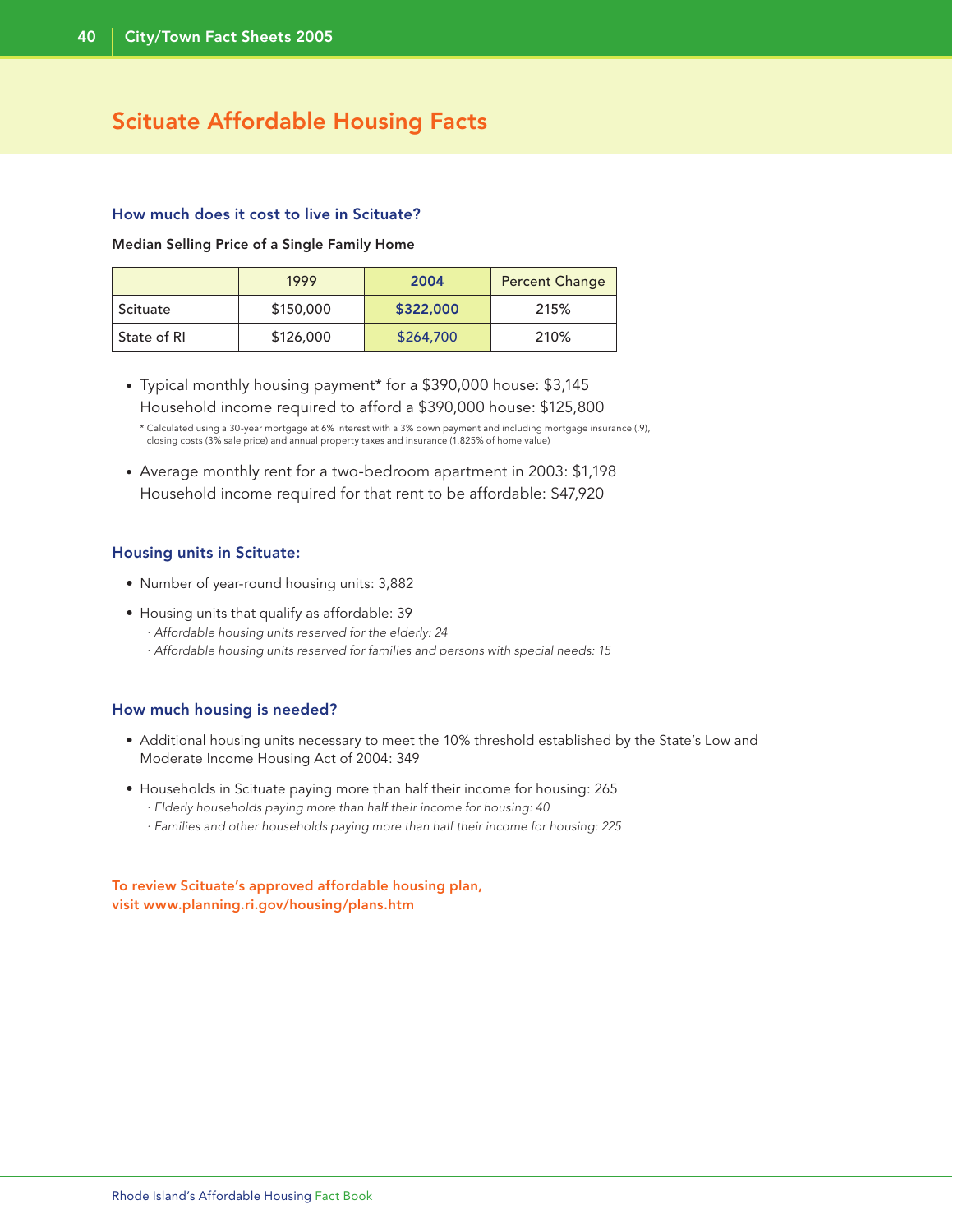### Smithfield Affordable Housing Facts

### How much does it cost to live in Smithfield?

Median Selling Price of a Single Family Home

|             | 1999      | 2004      | <b>Percent Change</b> |
|-------------|-----------|-----------|-----------------------|
| Smithfield  | \$137,500 | \$309,000 | 225%                  |
| State of RI | \$126,000 | \$264,700 | 210%                  |

 • Typical monthly housing payment\* for a \$309,000 house: \$2,492 Household income required to afford a \$309,000 house: \$99,680

 • Average monthly rent for a two-bedroom apartment in 2004: \$987 Household income required for that rent to be affordable: \$39,480

### Housing units in Smithfield:

- Number of year-round housing units: 7,354
- Housing units that qualify as affordable: 335 · Affordable housing units reserved for the elderly: 244 · Affordable housing units reserved for families and persons with special needs: 91

### How much housing is needed?

- Additional housing units necessary to meet the 10% threshold established by the State's Low and Moderate Income Housing Act of 2004: 400
- Households in Smithfield paying more than half their income for housing: 780
	- · Elderly households paying more than half their income for housing: 423
	- · Families and other households paying more than half their income for housing: 357

To review Smithfield's approved affordable housing plan, visit www.planning.ri.gov/housing/plans.htm

 <sup>\*</sup> Calculated using a 30-year mortgage at 6% interest with a 3% down payment and including mortgage insurance (.9), closing costs (3% sale price) and annual property taxes and insurance (1.825% of home value)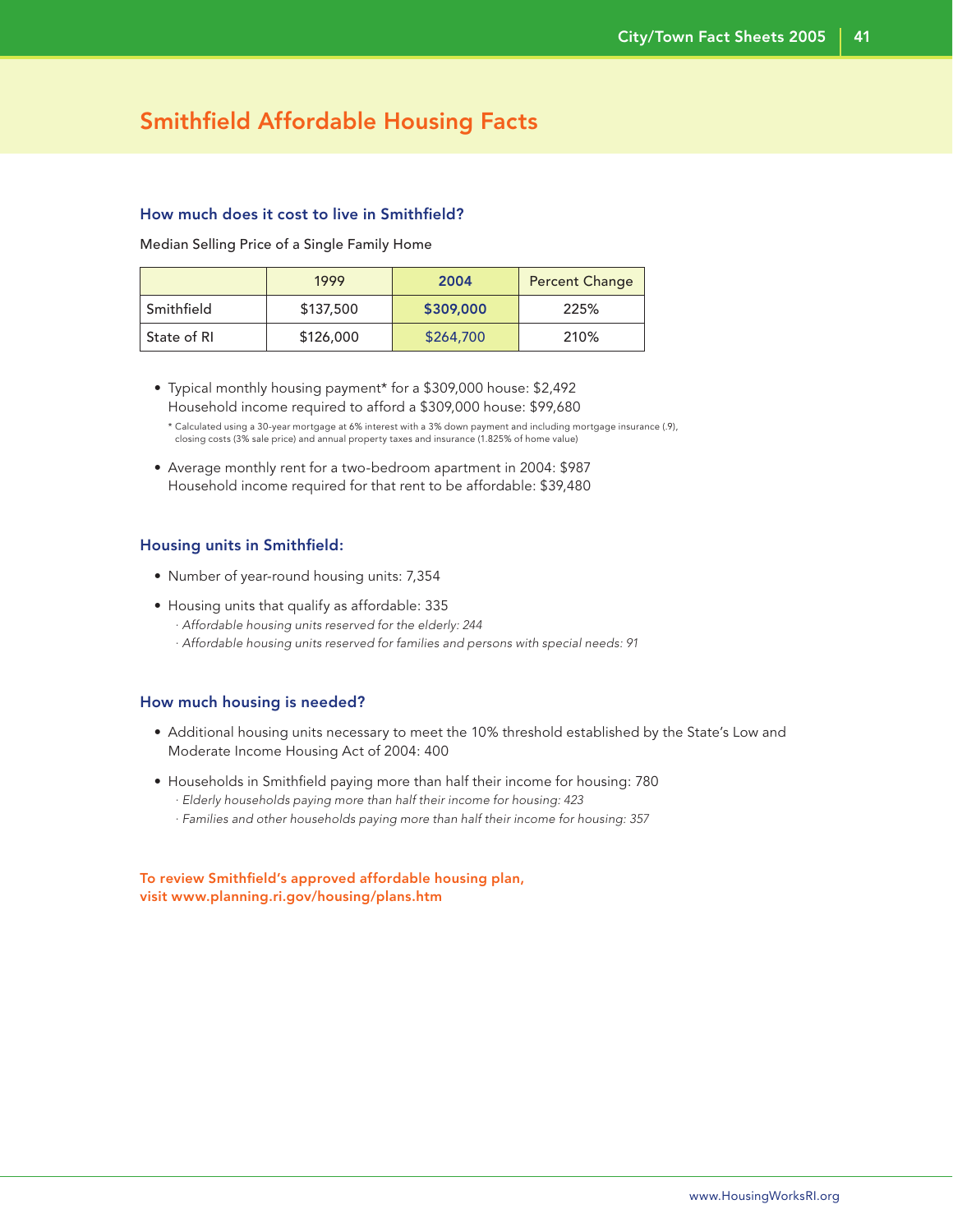### South Kingstown Affordable Housing Facts

### How much does it cost to live in South Kingstown?

Median Selling Price of a Single Family Home

|                 | 1999      | 2004      | <b>Percent Change</b> |
|-----------------|-----------|-----------|-----------------------|
| South Kingstown | \$153,000 | \$354,950 | 232%                  |
| State of RI     | \$126,000 | \$264,700 | 210%                  |

- Typical monthly housing payment\* for a \$354,950 house: \$2,862 Household income required to afford a \$354,950 house: \$114,480
	- \* Calculated using a 30-year mortgage at 6% interest with a 3% down payment and including mortgage insurance (.9), closing costs (3% sale price) and annual property taxes and insurance (1.825% of home value)
- Average monthly rent for a two-bedroom apartment in 2003: \$1,082 Household income required for that rent to be affordable: \$43,280

### Housing units in South Kingstown:

- Number of year-round housing units: 9,565
- Housing units that qualify as affordable: 494
	- · Affordable housing units reserved for the elderly: 263
	- · Affordable housing units reserved for families and persons with special needs: 231

### How much housing is needed?

- Additional housing units necessary to meet the 10% threshold established by the State's Low and Moderate Income Housing Act of 2004: 463
- Households in South Kingstown paying more than half their income for housing: 769
	- · Elderly households paying more than half their income for housing: 209
	- · Families and other households paying more than half their income for housing: 560

To review South Kingstown's approved affordable housing plan, visit www.planning.ri.gov/housing/plans.htm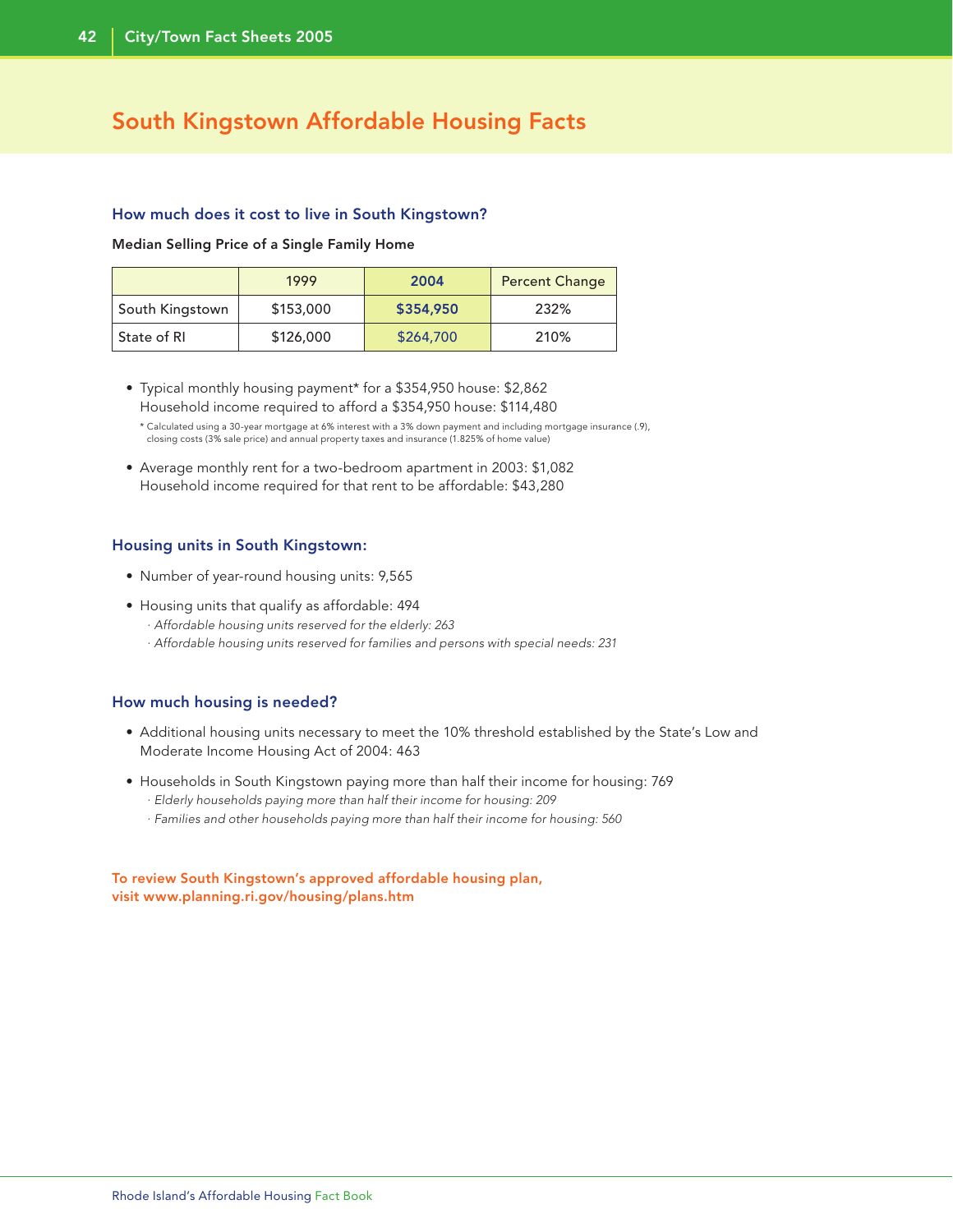### Tiverton Affordable Housing Facts

### How much does it cost to live in Tiverton?

#### Median Selling Price of a Single Family Home

|             | 1999      | 2004      | <b>Percent Change</b> |
|-------------|-----------|-----------|-----------------------|
| Tiverton    | \$143,000 | \$296,000 | 207%                  |
| State of RI | \$126,000 | \$264,700 | 210%                  |

 • Typical monthly housing payment\* for a \$296,000 house: \$2,387 Household income required to afford a \$296,000 house: \$95,480

 \* Calculated using a 30-year mortgage at 6% interest with a 3% down payment and including mortgage insurance (.9), closing costs (3% sale price) and annual property taxes and insurance (1.825% of home value)

 • Average monthly rent for a two-bedroom apartment in 2003: \$1,032 Household income required for that rent to be affordable: \$41,280

#### Housing units in Tiverton:

- Number of year-round housing units: 6,283
- Housing units that qualify as affordable: 239 · Affordable housing units reserved for the elderly: 120 · Affordable housing units reserved for families and persons with special needs: 119

### How much housing is needed?

- Additional housing units necessary to meet the 10% threshold established by the State's Low and Moderate Income Housing Act of 2004: 389
- Households in Tiverton paying more than half their income for housing: 765
	- · Elderly households paying more than half their income for housing: 354
	- · Families and other households paying more than half their income for housing: 411

To review Tiverton's approved affordable housing plan, visit www.planning.ri.gov/housing/plans.htm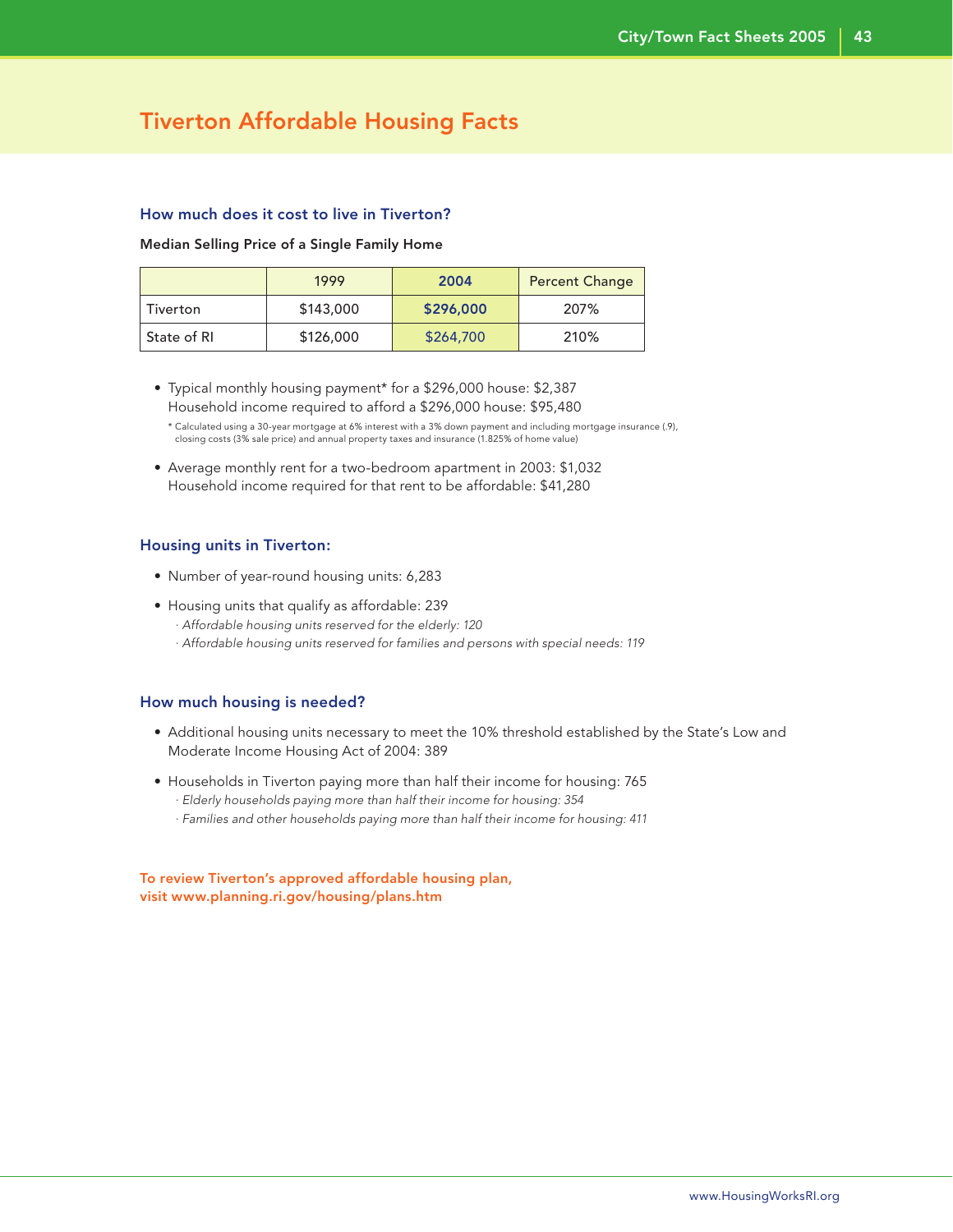### Warren Affordable Housing Facts

### How much does it cost to live in Warren?

#### Median Selling Price of a Single Family Home

|             | 1999      | 2004      | <b>Percent Change</b> |
|-------------|-----------|-----------|-----------------------|
| Warren      | \$130,500 | \$296,000 | 227%                  |
| State of RI | \$126,000 | \$264,700 | 210%                  |

- Typical monthly housing payment\* for a \$296,000 house: \$2,387 Household income required to afford a \$296,000 house: \$95,480
	- \* Calculated using a 30-year mortgage at 6% interest with a 3% down payment and including mortgage insurance (.9), closing costs (3% sale price) and annual property taxes and insurance (1.825% of home value)
- Average monthly rent for a two-bedroom apartment in 2003: \$950 Household income required for that rent to be affordable: \$38,000

#### Housing units in Warren:

- Number of year-round housing units: 4,889
- Housing units that qualify as affordable: 224
	- · Affordable housing units reserved for the elderly: 153
	- · Affordable housing units reserved for families and persons with special needs: 71

### How much housing is needed?

- Additional housing units necessary to meet the 10% threshold established by the State's Low and Moderate Income Housing Act of 2004: 265
- Households in Warren paying more than half their income for housing: 451
	- · Elderly households paying more than half their income for housing: 188
	- · Families and other households paying more than half their income for housing: 263

To review Warren's approved affordable housing plan, visit www.planning.ri.gov/housing/plans.htm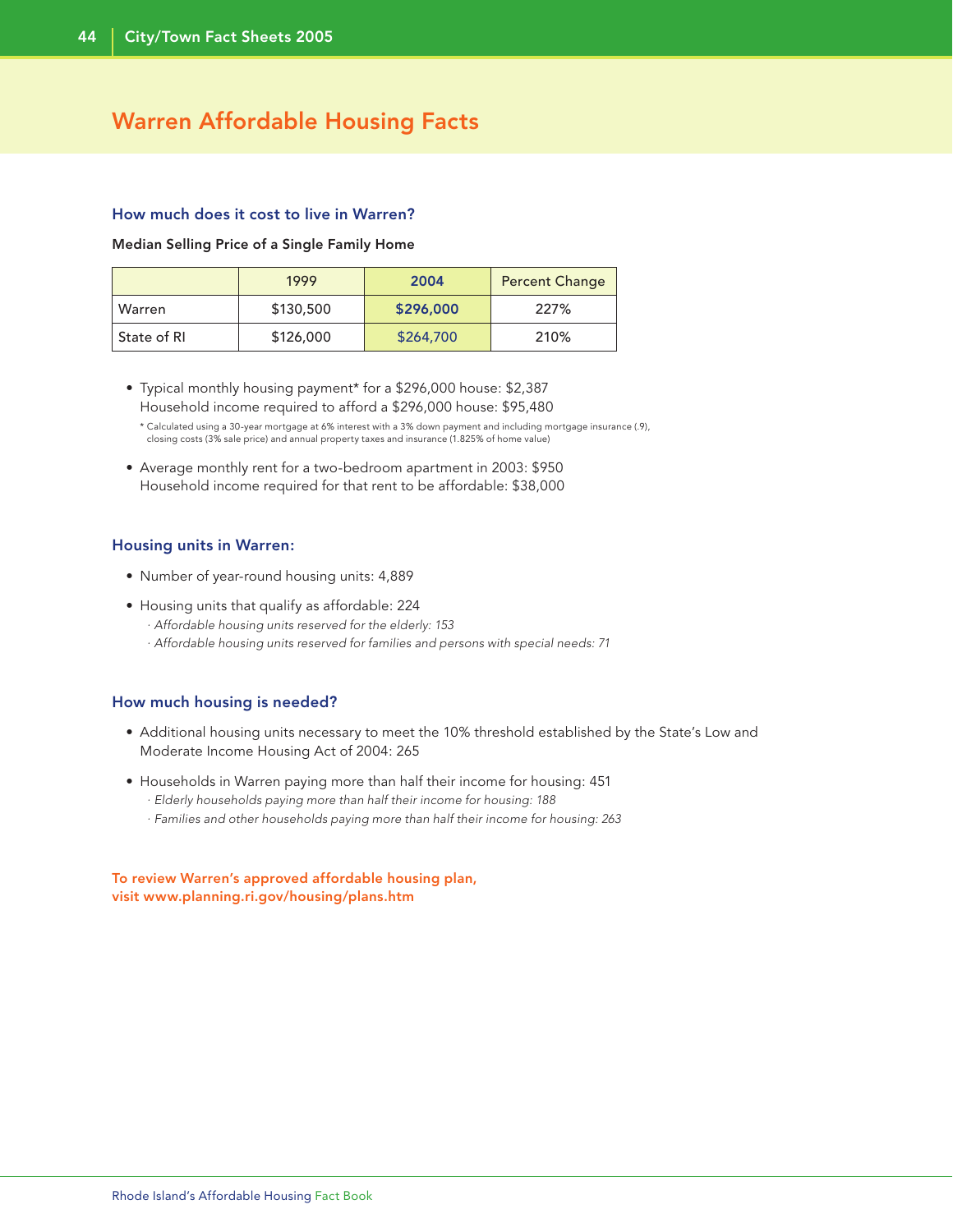### Warwick Affordable Housing Facts

### How much does it cost to live in Warwick?

Median Selling Price of a Single Family Home

|             | 1999      | 2004      | <b>Percent Change</b> |
|-------------|-----------|-----------|-----------------------|
| Warwick     | \$100,000 | \$225,000 | 225%                  |
| State of RI | \$126,000 | \$264,700 | 210%                  |

- Typical monthly housing payment\* for a \$225,000 house: \$1,814 Household income required to afford a \$225,000 house: \$72,560 \* Calculated using a 30-year mortgage at 6% interest with a 3% down payment and including mortgage insurance (.9), closing costs (3% sale price) and annual property taxes and insurance (1.825% of home value)
- Average monthly rent for a two-bedroom apartment in 2004: \$1,113 Household income required for that rent to be affordable: \$44,520

### Housing units in Warwick:

- Number of year-round housing units: 36,592
- Housing units that qualify as affordable: 1,935
	- · Affordable housing units reserved for the elderly: 1,657
	- · Affordable housing units reserved for families and persons with special needs: 278

- Additional housing units necessary to meet the 10% threshold established by the State's Low and Moderate Income Housing Act of 2004: 1,724
- Households in Warwick paying more than half their income for housing: 3,402 · Elderly households paying more than half their income for housing: 1,461
	- · Families and other households paying more than half their income for housing: 1,941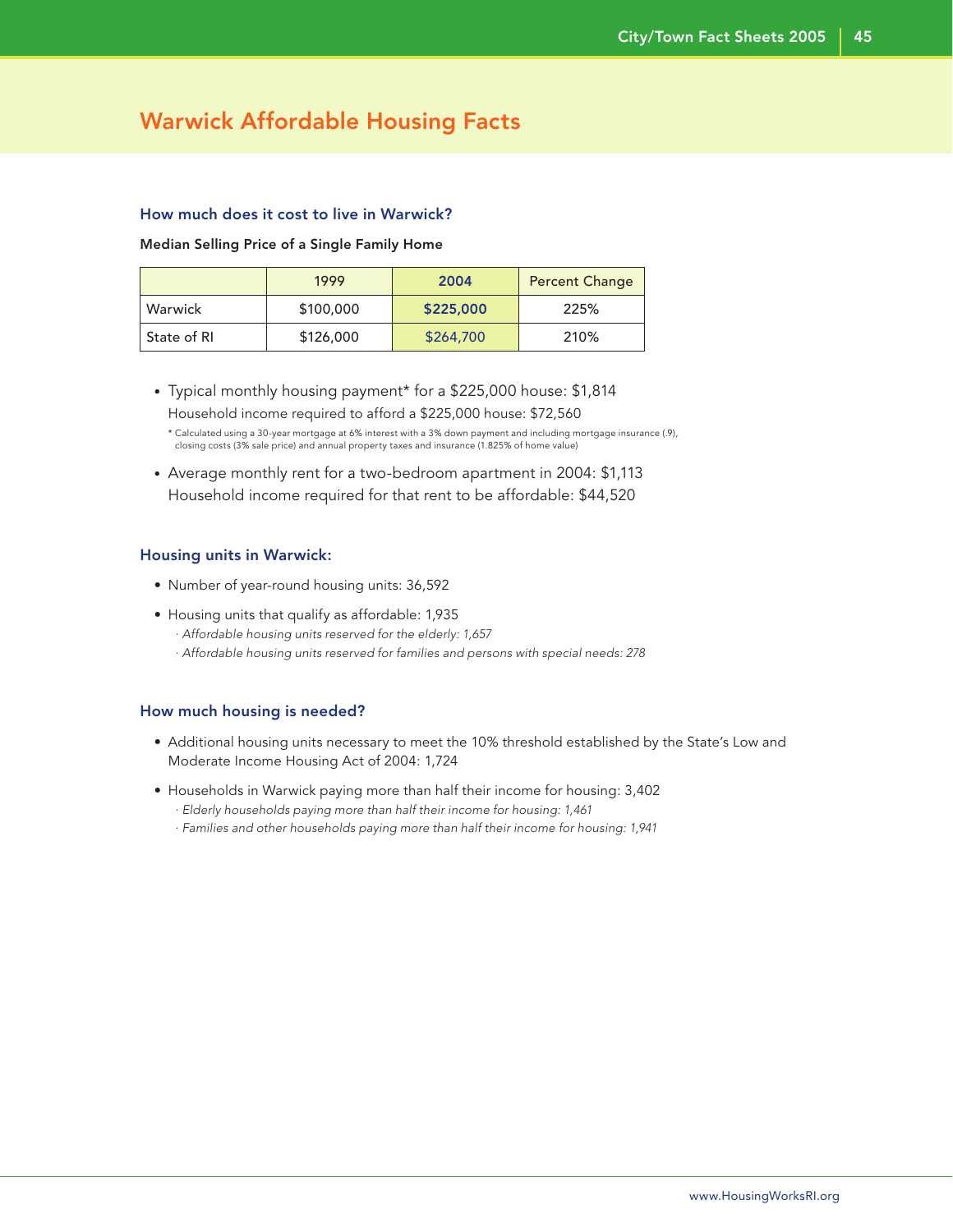### West Greenwich Affordable Housing Facts

### How much does it cost to live in West Greenwich?

Median Selling Price of a Single Family Home

|                       | 1999      | 2004      | <b>Percent Change</b> |
|-----------------------|-----------|-----------|-----------------------|
| <b>West Greenwich</b> | \$164,500 | \$375,000 | 228%                  |
| State of RI           | \$126,000 | \$264,700 | 210%                  |

- Typical monthly housing payment\* for a \$375,000 house: \$3,024 Household income required to afford a \$375,000 house: \$120,960
	- \* Calculated using a 30-year mortgage at 6% interest with a 3% down payment and including mortgage insurance (.9), closing costs (3% sale price) and annual property taxes and insurance (1.825% of home value)
- Average monthly rent for a two-bedroom apartment in 2004: \$1,121\* Household income required for that rent to be affordable: \$44,840 \* Based on the statewide average, as there is insufficient local data

### Housing units in West Greenwich:

- Number of year-round housing units: 1,787
- Housing units that qualify as affordable: 33
	- · Affordable housing units reserved for the elderly: 0
	- · Affordable housing units reserved for families and persons with special needs: 33

### How much housing is needed?

- Additional housing units necessary to meet the 10% threshold established by the State's Low and Moderate Income Housing Act of 2004: 146
- Households in West Greenwich paying more than half their income for housing: 124 · Elderly households paying more than half their income for housing: 22
	- · Families and other households paying more than half their income for housing: 102

### To review West Greenwich's approved affordable housing plan, visit www.planning.ri.gov/housing/plans.htm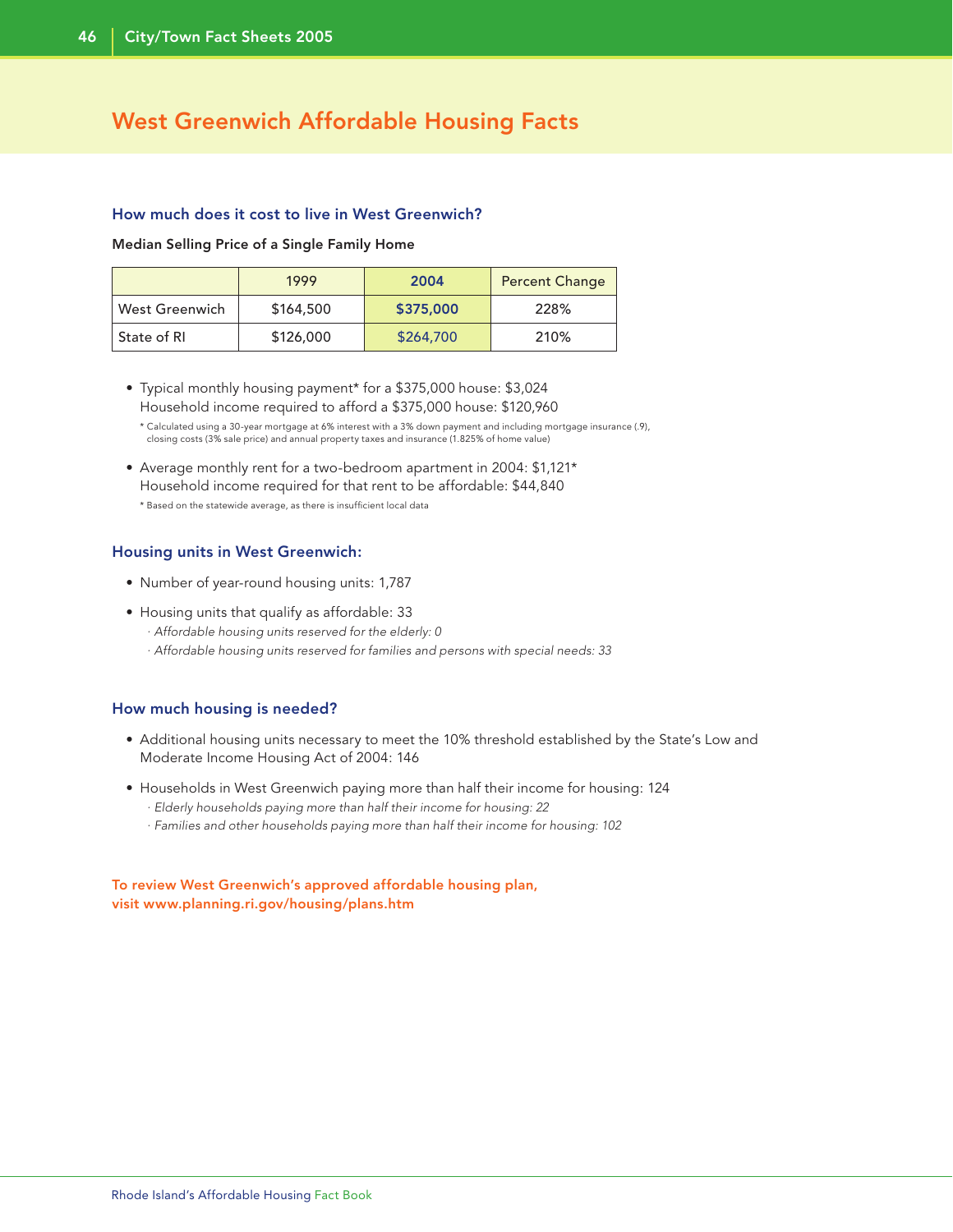### West Warwick Affordable Housing Facts

### How much does it cost to live in West Warwick?

Median Selling Price of a Single Family Home

|                     | 1999      | 2004      | <b>Percent Change</b> |
|---------------------|-----------|-----------|-----------------------|
| <b>West Warwick</b> | \$100,000 | \$225,000 | 225%                  |
| State of RI         | \$126,000 | \$264,700 | 210%                  |

 • Typical monthly housing payment\* for a \$225,000 house: \$1,814 Household income required to afford a \$225,000 house: \$72,560

 • Average monthly rent for a two-bedroom apartment in 2004: \$996 Household income required for that rent to be affordable: \$39,840

#### Housing units in West Warwick:

- Number of year-round housing units: 13,115
- Housing units that qualify as affordable: 1,007 · Affordable housing units reserved for the elderly: 653 · Affordable housing units reserved for families and persons with special needs: 354

- Additional housing units necessary to meet the 10% threshold established by the State's Low and Moderate Income Housing Act of 2004: 305
- Households in West Warwick paying more than half their income for housing: 1,557
	- · Elderly households paying more than half their income for housing: 543
	- · Families and other households paying more than half their income for housing: 1,014

 <sup>\*</sup> Calculated using a 30-year mortgage at 6% interest with a 3% down payment and including mortgage insurance (.9), closing costs (3% sale price) and annual property taxes and insurance (1.825% of home value)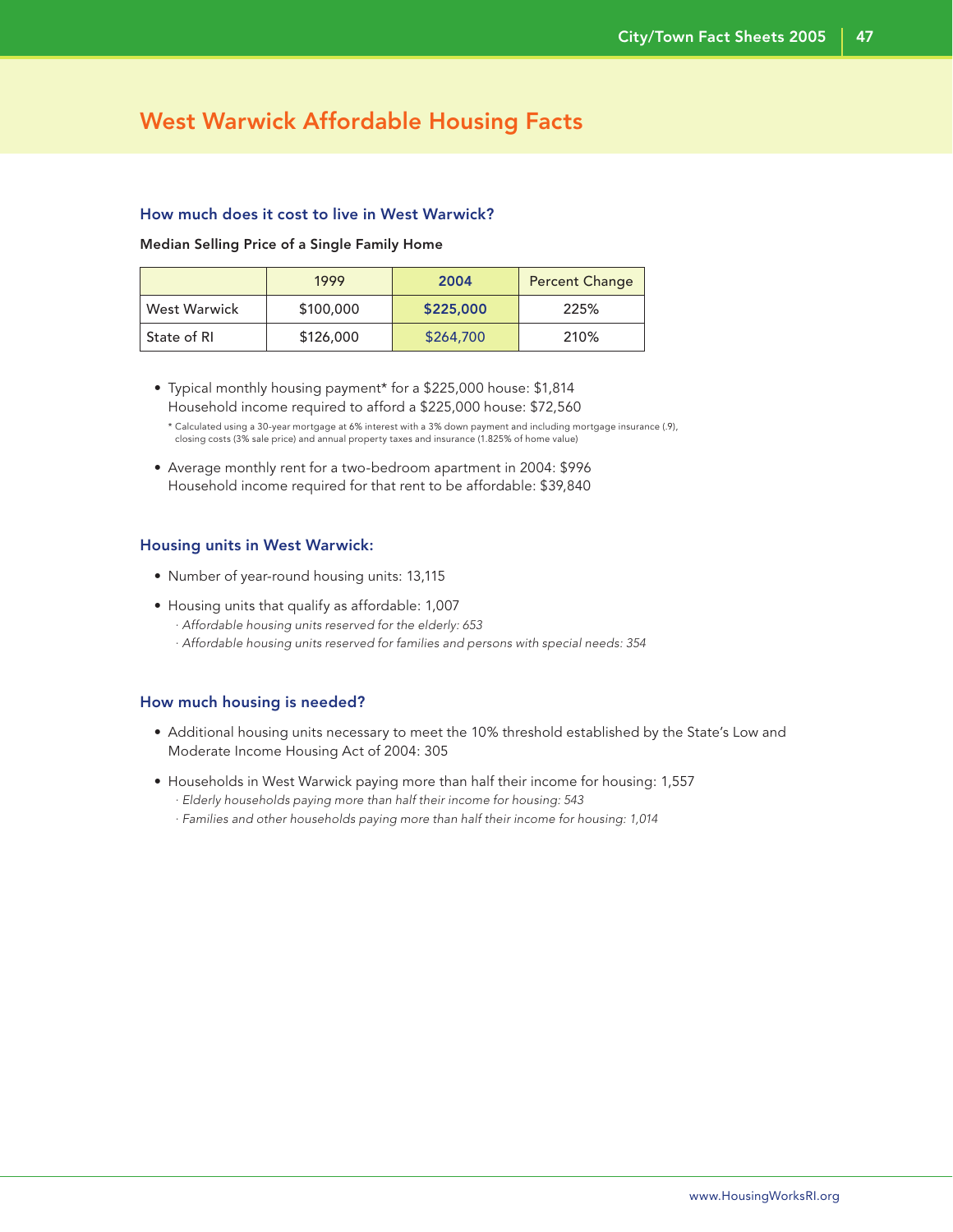### Westerly Affordable Housing Facts

### How much does it cost to live in Westerly?

Median Selling Price of a Single Family Home

|             | 1999      | 2004      | <b>Percent Change</b> |
|-------------|-----------|-----------|-----------------------|
| Westerly    | \$140,000 | \$311,250 | 222%                  |
| State of RI | \$126,000 | \$264,700 | 210%                  |

 • Typical monthly housing payment\* for a \$311,250 house: \$2,510 Household income required to afford a \$311,250 house: \$100,400

 \* Calculated using a 30-year mortgage at 6% interest with a 3% down payment and including mortgage insurance (.9), closing costs (3% sale price) and annual property taxes and insurance (1.825% of home value)

 • Average monthly rent for a two-bedroom apartment in 2004: \$1,121\* Household income required for that rent to be affordable: \$44,840 \* Based on the statewide average, as there is insufficient local data

### Housing units in Westerly:

- Number of year-round housing units: 9,888
- Housing units that qualify as affordable: 517
	- · Affordable housing units reserved for the elderly: 359
	- · Affordable housing units reserved for families and persons with special needs: 158

### How much housing is needed?

- Additional housing units necessary to meet the 10% threshold established by the State's Low and Moderate Income Housing Act of 2004: 472
- Households in Westerly paying more than half their income for housing: 962 · Elderly households paying more than half their income for housing: 467
	- · Families and other households paying more than half their income for housing: 495

To review Westerly's approved affordable housing plan, visit www.planning.ri.gov/housing/plans.htm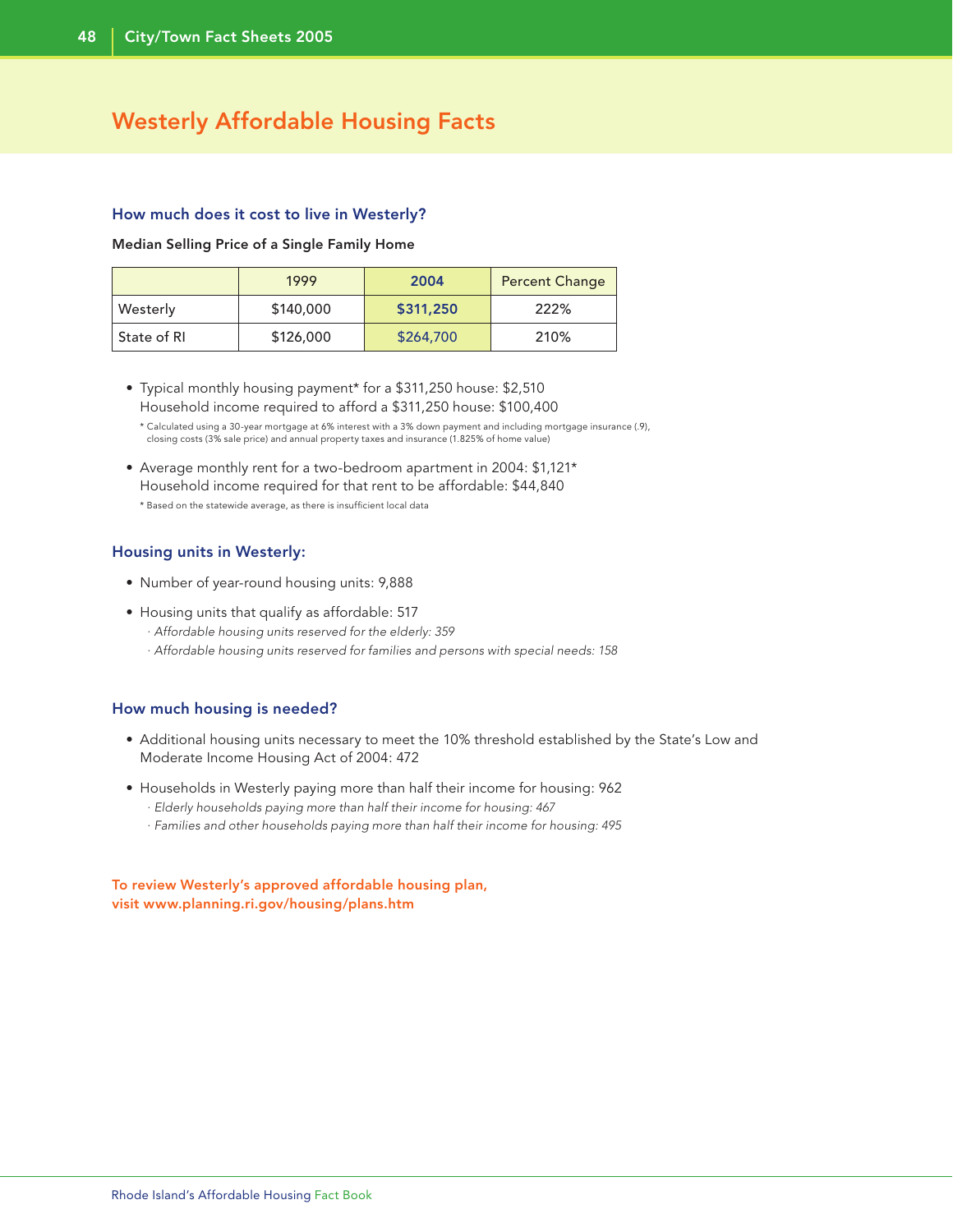### Woonsocket Affordable Housing Facts

### How much does it cost to live in Woonsocket?

#### Median Selling Price of a Single Family Home

|             | 1999      | 2004      | <b>Percent Change</b> |
|-------------|-----------|-----------|-----------------------|
| Woonsocket  | \$105,000 | \$218,000 | 208%                  |
| State of RI | \$126,000 | \$264,700 | 210%                  |

 • Typical monthly housing payment\* for a \$218,000 house: \$1,758 Household income required to afford a \$218,000 house: \$70,320

 • Average monthly rent for a two-bedroom apartment in 2004: \$960 Household income required for that rent to be affordable: \$38,400

### Housing units in Woonsocket:

- Number of year-round housing units: 18,745
- Housing units that qualify as affordable: 3,039 · Affordable housing units reserved for the elderly: 1,298 · Affordable housing units reserved for families and persons with special needs: 1,741

- Additional housing units necessary to meet the 10% threshold established by the State's Low and Moderate Income Housing Act of 2004: 0
- Households in Woonsocket paying more than half their income for housing: 2,664
	- · Elderly households paying more than half their income for housing: 752
	- · Families and other households paying more than half their income for housing: 1,912

 <sup>\*</sup> Calculated using a 30-year mortgage at 6% interest with a 3% down payment and including mortgage insurance (.9), closing costs (3% sale price) and annual property taxes and insurance (1.825% of home value)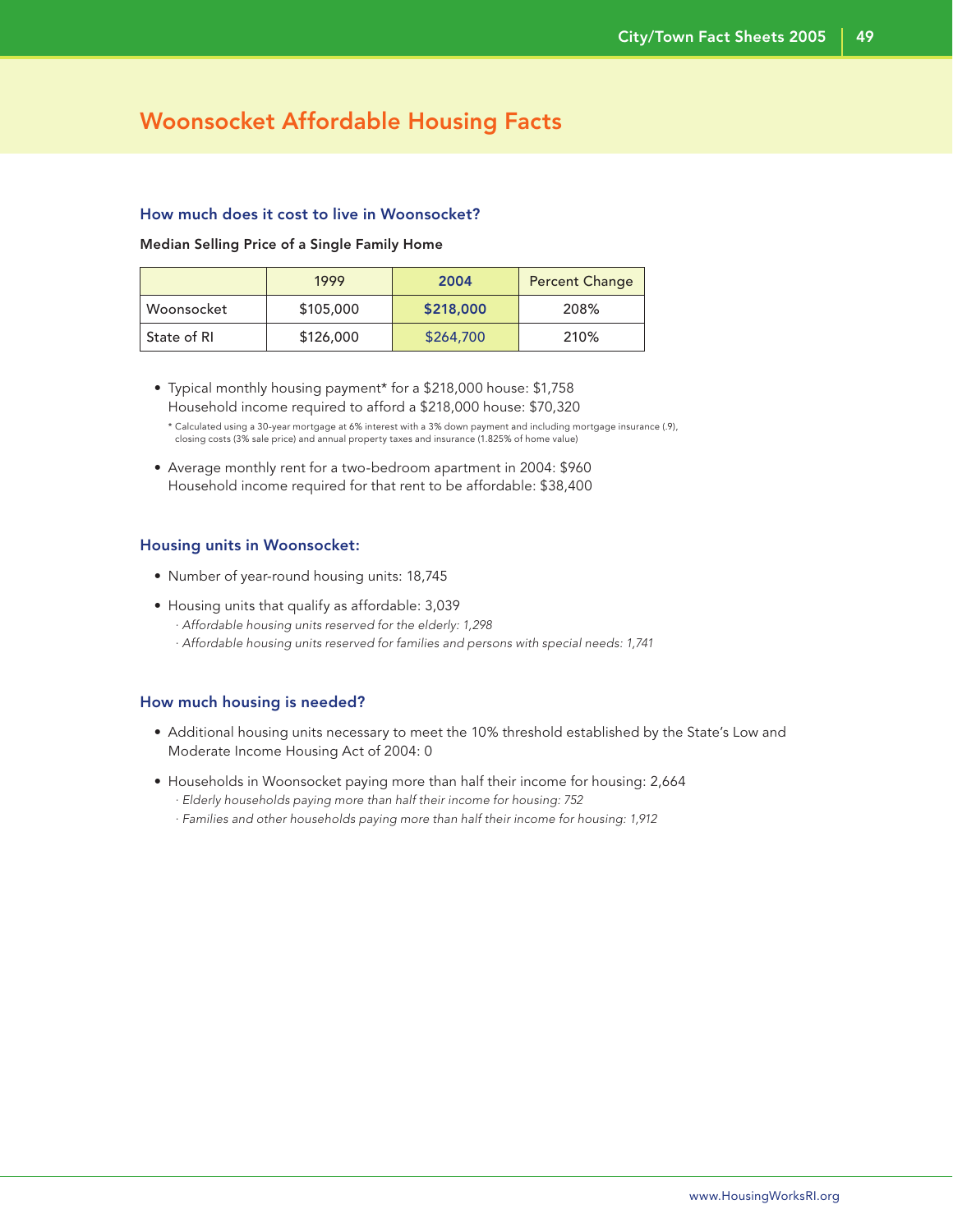### Your Quick Reference Guide to www.HousingWorksRI.org

### For your information

- Up-to-date housing fact sheets for each of Rhode Island's 39 cities and town. (How expensive is it to live in your town? Find out here.)
- A detailed overview of Rhode Island's housing crisis and its collateral damage to the economy, families, education and communities.
- Authoritative, statistical evidence on the extent of Rhode Island's crisis.
- How to build quality affordable housing: proven solutions and intriguing new ideas.
- What's holding us back? The common obstacles.
- Frank, factual answers to the questions communities ask about affordable housing.
- City and town affordable housing plans that have received state approval.
- E-newsletters and action alerts to keep you up-to-date on local, state and federal efforts to tackle this important issue. It only takes a minute to sign-up online.
- Progress on the Hill: the HousingWorks RI platform, successes and goals.

#### For your convenience

- Our Express Lanes give professionals fast, one-click access to a wealth of essential information. We've set up Express Lanes for developers, employers, housing advocates, HousingWorks RI members, reporters, town planners and people looking for housing.
- An extensive library of downloadable resources including data, tools, case studies.
- Links to dozens of key information sources including state and federal agencies, advocacy groups, professional associations, think tanks, researchers.
- A glossary of housing terms.
- If you or someone you know is looking for housing, start here. We'll help connect you.

#### For your education and awareness

- Measure your "affordable housing IQ" with this eye-opening 15-question quiz.
- Take an on-line tour of outstanding affordable housing in Rhode Island.
- Read the surprising true-life stories of people caught in the housing squeeze.

#### When you want to act

- Join HousingWorks RI today online. Signing up is quick, easy and free.
- Use HousingWorksRI.org to contact your town, state and federal officials online. All you have to do is enter your zip code.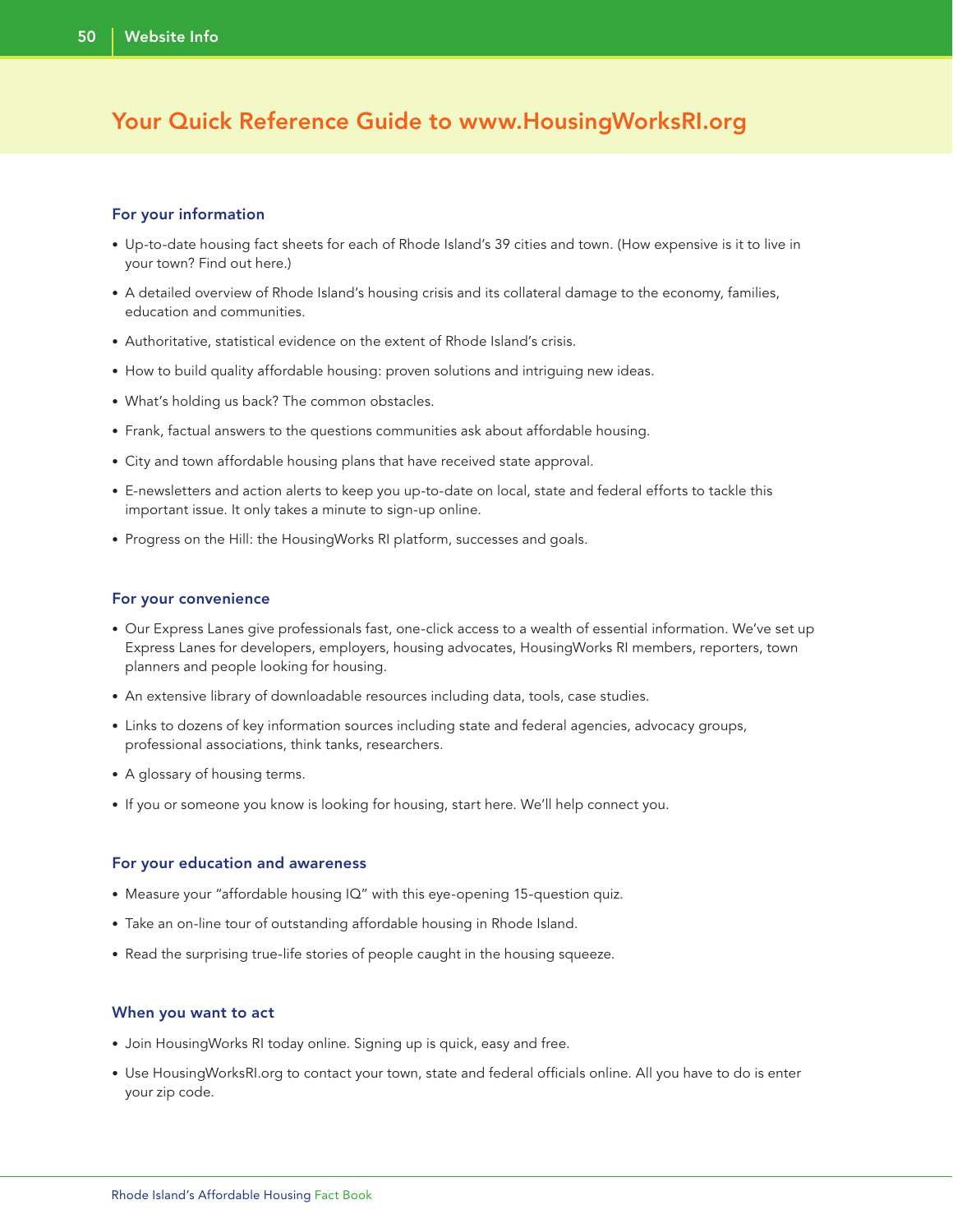America First - Home Loans Amos House Armory Revival Company Bank of America - Rhode Island Bank Rhode Island BankNewport Barbara Sokoloff Associates Business Development Company of Rhode Island Catholic Diocese of Providence Centerville Savings Bank Citizens Bank of Rhode Island City of Pawtucket City of Providence City of Warwick Coldwell Banker Residential Brokerage Community College of Rhode Island Consumer Credit Counseling Service of SEN Corporation for Supportive Housing Design One Consortium East Bay Coalition for the Homeless Elmwood Foundation F.M. Properties Fannie Mae - Rhode Island Financial Architects Partners FJS Associates Fund for Community Progress George A. Wiley Center Greater Elmwood Neighborhood Services Grow Smart Rhode Island Habitat for Humanity of Providence Healing Homes Homestar Mortgage Hope Housing Corporation House of Hope Housing Network of Rhode Island I Squared Community Development Consulting Images of Home Jewish Federation of Rhode Island John Hope Settlement House Johnson and Wales University Joseph W. Accetta & Associates Local Initiatives Support Corporation NAMI Rhode Island Narragansett Electric Company Neighborhood Health Plan of Rhode Island New England Gas Company Newport County Chamber of Commerce North Kingstown Chamber of Commerce Northern Rhode Island Affordable Homes Action Northern Rhode Island Chamber of Commerce Nunes Realty O'Halloran Family Foundation Ocean State Association of Residential Resources

Ocean State Center for Independent Living Opportunities Unlimited Pawtucket Citizens Development Corporation Poverty Institute at Rhode Island College School of Social Work Preserve Rhode Island Progreso Latino Project Outreach Providence Center Providence Foundation Providence Rotary Public Archaeology Laboratory Rhode Island AFL-CIO Rhode Island ARC Rhode Island Bankers Association Rhode Island Board of Rabbis Rhode Island Builders Association Rhode Island Coalition for the Homeless Rhode Island Community Action Association Rhode Island for Community and Justice Rhode Island Council of Community Mental Health Organizations Rhode Island Economic Development Corporation Rhode Island Economic Policy Council Rhode Island Family Life Center Rhode Island Foundation Rhode Island Hispanic American Chamber of Commerce Rhode Island Hospitality & Tourism Association Rhode Island Housing Rhode Island KIDS COUNT Rhode Island League of Cities and Towns Rhode Island Mortgage Bankers Association Rhode Island Real Estate Commission Rhode Island School of Design Rhode Island State Council of Churches Rhodes To Independence Smith Hill Community Development Corporation Sovereign Bank Statewide Housing Action Coalition **SWAP** Struever Brothers, Eccles and Rouse United Way of Rhode Island Urban League of Rhode Island Urban Revitalization Fund for Rhode Island Visiting Nurses Services of Newport and Bristol Counties Washington County Coalition for Children Washington County Regional Planning Council Washington Trust Company West Elmwood Housing Development Corporation Westerly-Pawcatuck Chamber of Commerce Women's Fund of Rhode Island Woonsocket Neighborhood Development Corporation

We need you too.